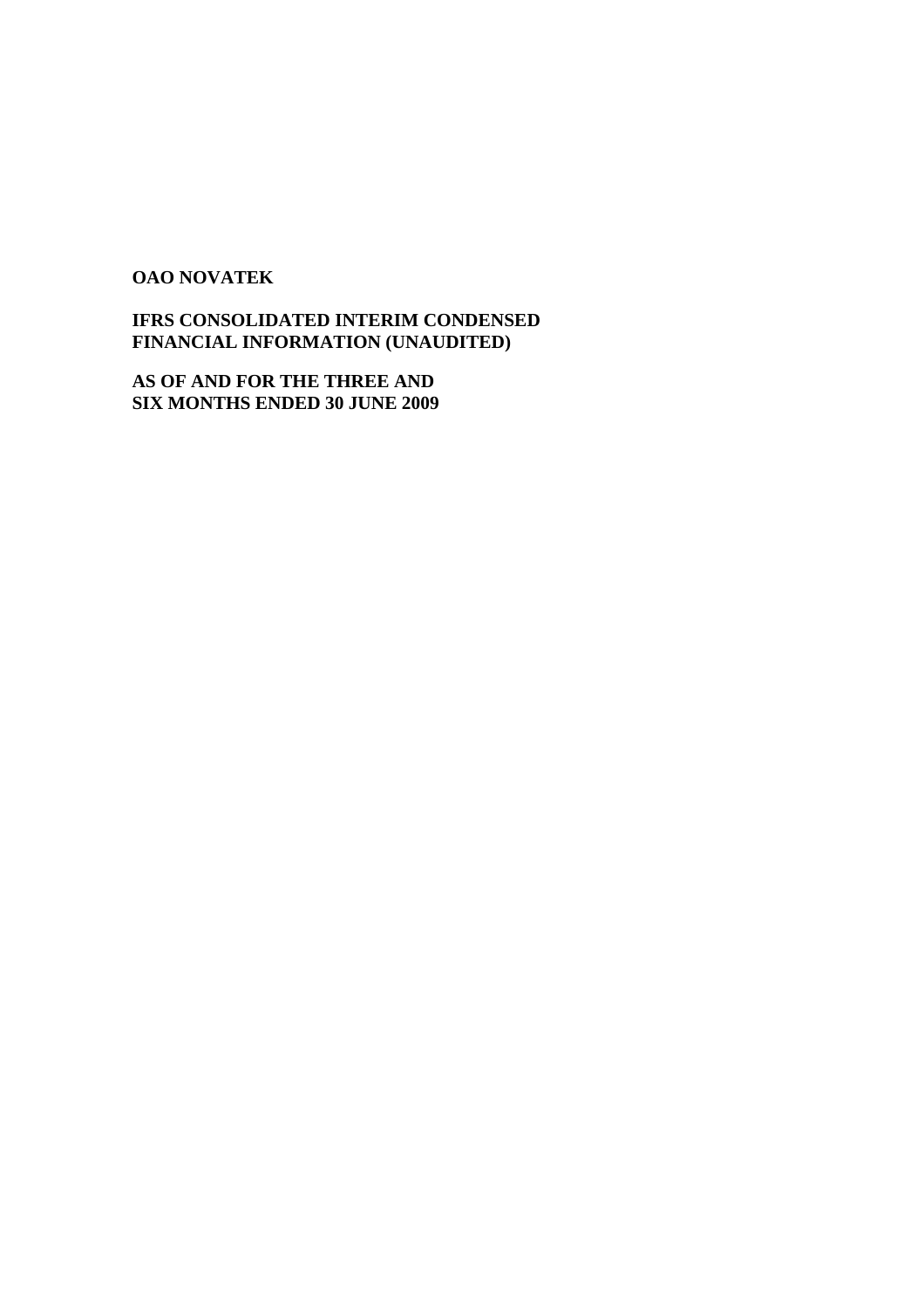| Review Report of Auditor                                                               | 3        |
|----------------------------------------------------------------------------------------|----------|
| Consolidated Interim Condensed Statement of Financial Position (unaudited)             | 4        |
| Consolidated Interim Condensed Statement of Income (unaudited)                         | 5        |
| Consolidated Interim Condensed Statement of Cash Flows (unaudited)                     | 6        |
| Consolidated Interim Condensed Statement of Comprehensive Income (unaudited)           | 7        |
| Consolidated Interim Condensed Statement of Changes in Equity (unaudited)              | 8        |
| Selected notes to the Consolidated Interim Condensed Financial Information (unaudited) | $9 - 35$ |
| <b>Contact Information</b>                                                             | 36       |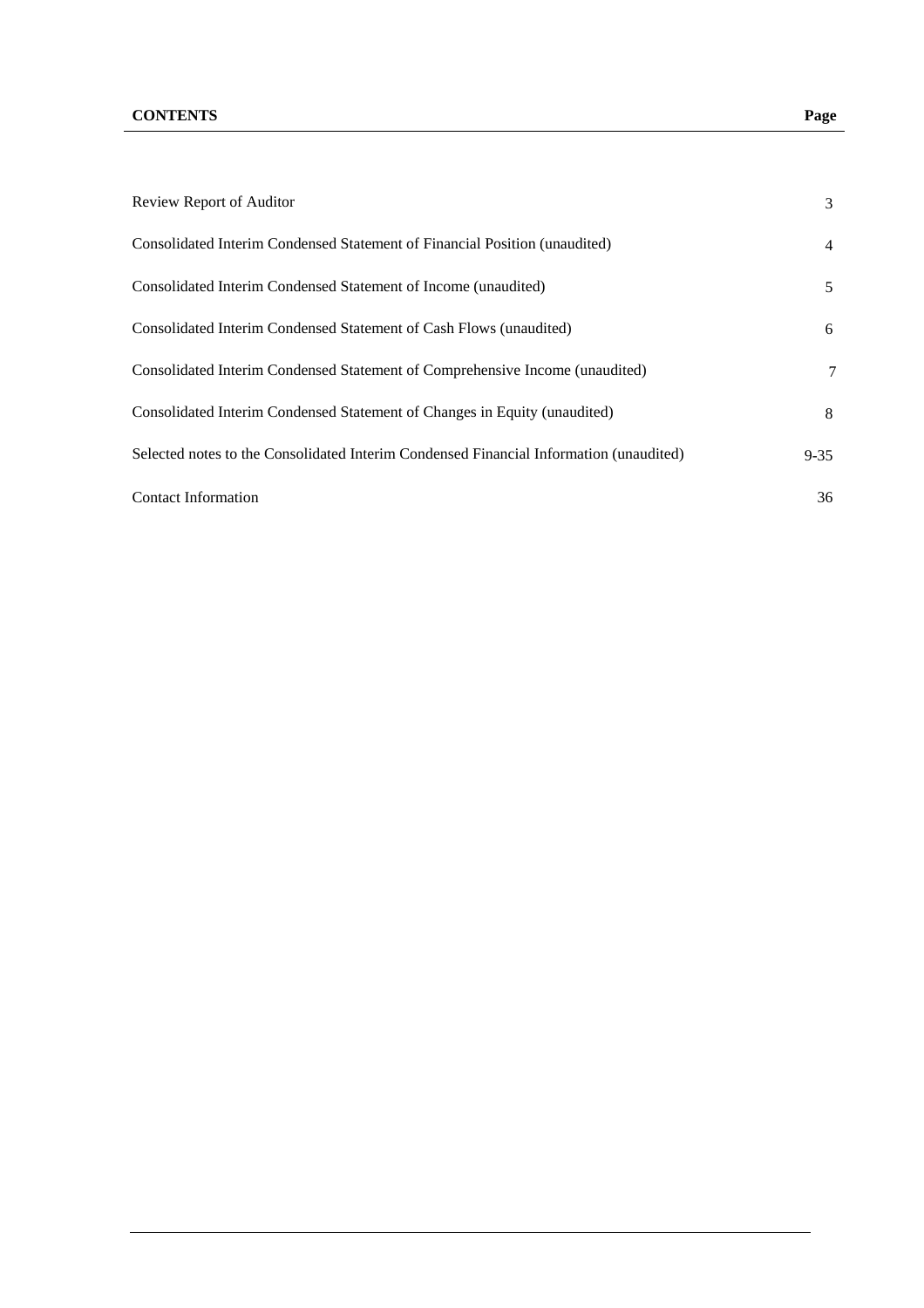# **PRICEWATERHOUSE COPERS &**

ZAO PricewaterhouseCoopers Audit Kosmodamianskaya Nab. 52, Bld. 5 115054 Moscow Russia Telephone +7 (495) 967 6000 Facsimile +7 (495) 967 6001 www.pwc.ru

#### REPORT ON REVIEW OF CONSOLIDATED INTERIM CONDENSED **FINANCIAL INFORMATION**

To the shareholders and Board of Directors of OAO NOVATEK

#### Introduction

We have reviewed the accompanying consolidated interim condensed statement of financial  $1.$ position of OAO NOVATEK and its subsidiaries (the "Group") as of 30 June 2009, the related consolidated interim condensed statement of income for the three and six months then ended, and the related consolidated interim condensed statements cash flows, comprehensive income and changes in equity for the six months then ended. Management is responsible for the preparation and presentation of this consolidated interim condensed financial information as set out on pages 4 to 35 in accordance with International Accounting Standard No. 34, Interim Financial Reporting. Our responsibility is to express a conclusion on this consolidated interim condensed financial information based on our review.

#### **Scope of Review**

 $2.$ We conducted our review in accordance with the International Standard on Review Engagements No. 2410, Review of Interim Financial Information Performed by the Independent Auditor of the Entity. A review of consolidated interim condensed financial information consists of making inquiries, primarily of persons responsible for financial and accounting matters, and applying analytical and other review procedures. A review is substantially less in scope than an audit conducted in accordance with International Standards on Auditing and consequently does not enable us to obtain assurance that we would become aware of all significant matters that might be identified in an audit. Accordingly, we do not express an audit opinion.

#### Conclusion

Based on our review, nothing has come to our attention that causes us to believe that the 3. accompanying consolidated interim condensed financial information is not prepared, in all material respects, in accordance with International Accounting Standard No. 34, Interim Financial Reporting.

Priencetohans Coopus Audit  $2A0$ 

Moscow, Russian Federation 17 August 2009

The firm is an authorized licensee of the tradename and logo of PricewaterhouseCoopers.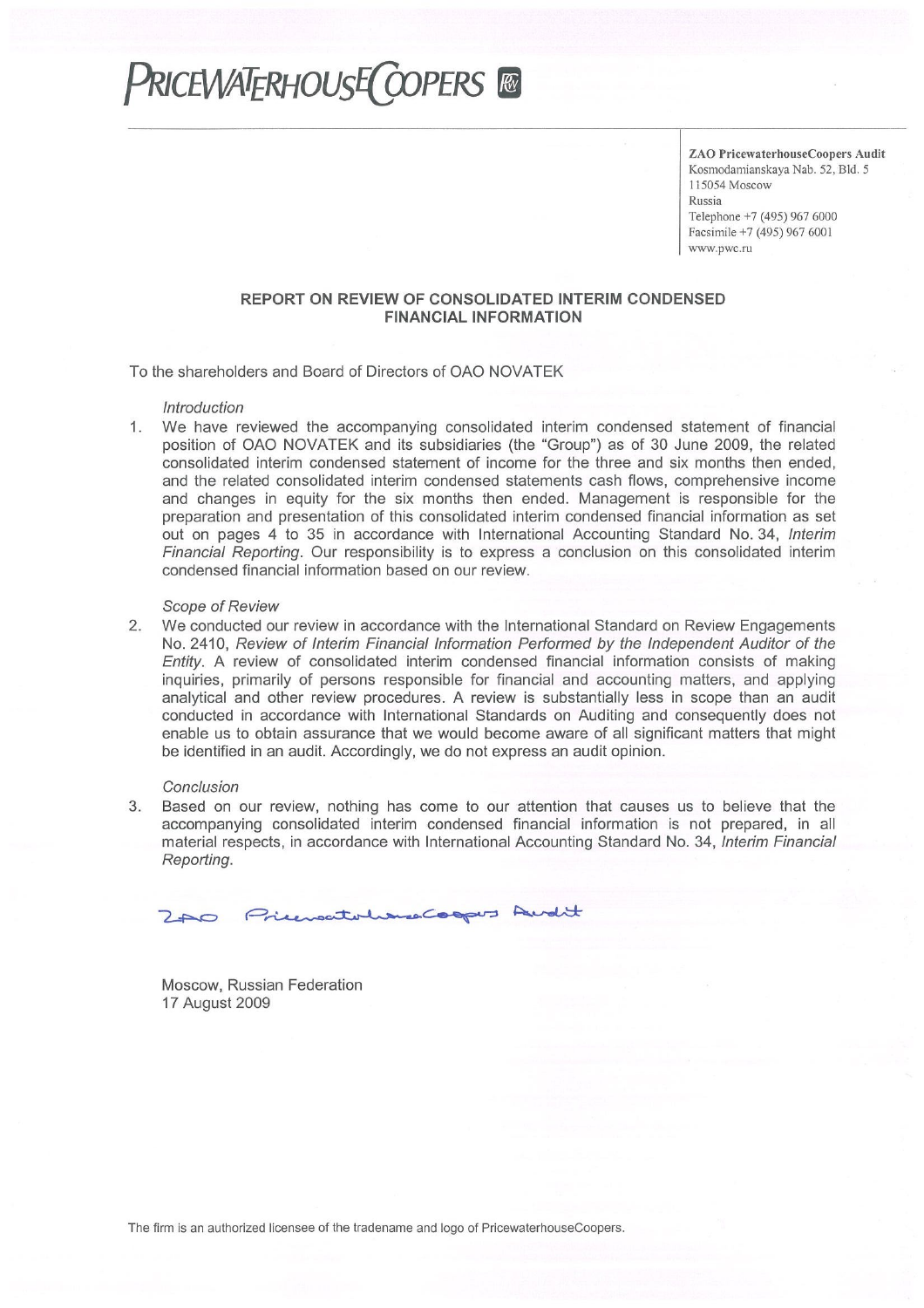#### **OAO NOVATEK**

#### Consolidated Interim Condensed Statement of Financial Position (unaudited)

(in millions of Russian roubles)

|                                                       | <b>Notes</b>   | 30 June 2009 | 31 December 2008 |
|-------------------------------------------------------|----------------|--------------|------------------|
| <b>ASSETS</b>                                         |                |              |                  |
| Non-current assets                                    |                |              |                  |
| Property, plant and equipment                         | 5              | 157,410      | 108,714          |
| Investments in associates                             |                | 1,411        | 1,416            |
| Long-term loans and receivables                       |                | 331          | 736              |
| Other non-current assets                              |                | 2,521        | 2,712            |
| <b>Total non-current assets</b>                       |                | 161,673      | 113,578          |
| <b>Current</b> assets                                 |                |              |                  |
| Inventories                                           |                | 1,680        | 2,156            |
| Current income tax prepayments                        |                | 1,881        | 1,765            |
| Trade and other receivables                           |                | 6,964        | 2,485            |
| Prepayments and other current assets                  |                | 6,248        | 8,030            |
| Cash and cash equivalents                             | 6              | 7,945        | 10,992           |
| <b>Total current assets</b>                           |                | 24,718       | 25,428           |
| Assets held for sale                                  |                |              | 901              |
| <b>Total assets</b>                                   |                | 186,391      | 139,907          |
| <b>LIABILITIES AND EQUITY</b>                         |                |              |                  |
| <b>Non-current liabilities</b>                        |                |              |                  |
| Long-term debt                                        | $\overline{7}$ | 17,450       | 19,935           |
| Deferred income tax liabilities                       |                | 7,472        | 6,720            |
| Other non-current liabilities                         |                | 3,127        | 593              |
| Asset retirement obligations                          |                | 2,229        | 1,515            |
| <b>Total non-current liabilities</b>                  |                | 30,278       | 28,763           |
| <b>Current liabilities</b>                            |                |              |                  |
| Short-term debt and current portion of long-term debt | 8              | 22,757       | 6,342            |
| Trade payables and accrued liabilities                |                | 12,031       | 6,223            |
| Current income tax payable                            |                | 8            | 231              |
| Other taxes payable                                   |                | 1,018        | 1,373            |
| <b>Total current liabilities</b>                      |                | 35,814       | 14,169           |
| Liabilities associated with assets held for sale      |                |              | 335              |
|                                                       |                |              |                  |
| <b>Total liabilities</b>                              |                | 66,092       | 43,267           |
| Equity attributable to OAO NOVATEK shareholders       |                |              |                  |
| Ordinary share capital                                |                | 393          | 393              |
| Treasury shares                                       |                | (599)        | (599)            |
| Additional paid-in capital                            |                | 30,521       | 30,433           |
| Currency translation differences                      |                | (102)        | (91)             |
| Asset revaluation surplus on acquisitions             |                | 5,617        | 5,617            |
| Retained earnings                                     |                | 65,019       | 60,316           |
| Total equity attributable to OAO NOVATEK shareholders | $\circ$        | 100,849      | 96,069           |
| Non-controlling interest                              |                | 19,450       | 571              |
| <b>Total equity</b>                                   |                | 120,299      | 96,640           |
| Total liabilities and equity                          |                | 186,391      | 139,907          |

The accompanying notes are an integral part of this consolidated interim condensed financial information.

Approved for issue and signed on behalf of the Board of Directors on 17 August 2009:

- 1

L. Mikhelson General Director

M. Gyetvay Financial Director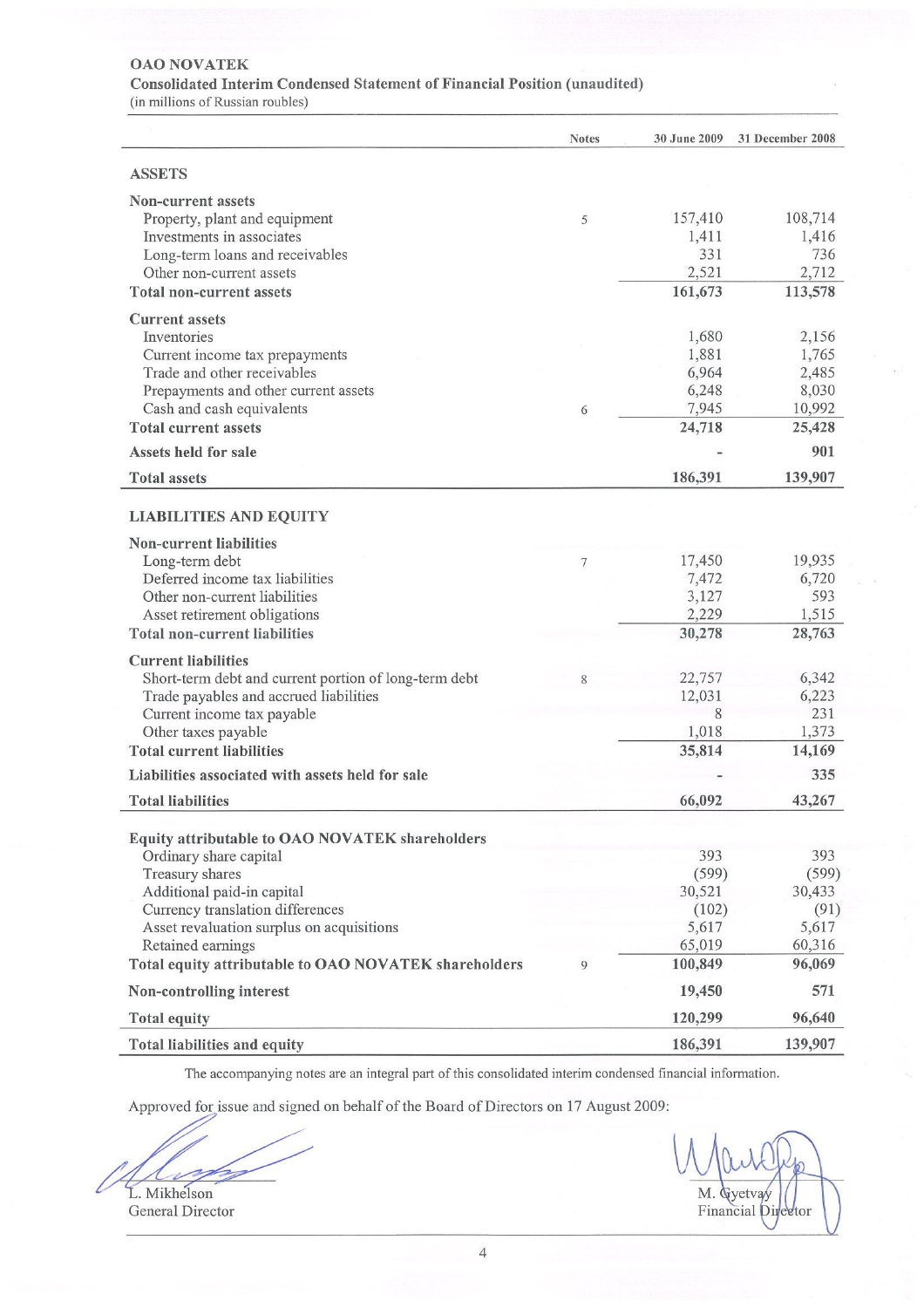# **OAO NOVATEK Consolidated Interim Condensed Statement of Income (unaudited)**

(in millions of Russian roubles, except for share and per share amounts)

|                                                              |              | Three months ended<br>30 June: |           | Six months ended<br>30 June: |           |  |
|--------------------------------------------------------------|--------------|--------------------------------|-----------|------------------------------|-----------|--|
|                                                              | <b>Notes</b> | 2009                           | 2008      | 2009                         | 2008      |  |
|                                                              |              |                                |           |                              |           |  |
| <b>Revenues</b>                                              |              |                                |           |                              |           |  |
| Oil and gas sales                                            | 10           | 22,376                         | 20,411    | 38,692                       | 40,578    |  |
| Sales of polymer and insulation tape                         |              | 501                            | 580       | 898                          | 1,131     |  |
| Other revenues                                               |              | 271                            | 361       | 539                          | 519       |  |
| <b>Total revenues</b>                                        |              | 23,148                         | 21,352    | 40,129                       | 42,228    |  |
| <b>Operating expenses</b>                                    |              |                                |           |                              |           |  |
| <b>Transportation expenses</b>                               | 11           | (8,295)                        | (4,229)   | (13,568)                     | (8,785)   |  |
| Taxes other than income tax                                  | 12           | (1,935)                        | (1,792)   | (3,856)                      | (3,555)   |  |
| Materials, services and other                                |              | (1,469)                        | (1,743)   | (2,961)                      | (3,212)   |  |
| Depreciation, depletion and amortization                     |              | (1,274)                        | (984)     | (2,456)                      | (1,977)   |  |
| General and administrative expenses                          |              | (1,281)                        | (1,516)   | (2,381)                      | (2,353)   |  |
| Purchases of natural gas and liquid hydrocarbons             |              | (161)                          | (1,632)   | (454)                        | (2,803)   |  |
| <b>Exploration</b> expenses                                  |              | (231)                          | (185)     | (330)                        | (415)     |  |
| Net impairment expense                                       |              | (71)                           | (10)      | (70)                         | (16)      |  |
| Change in natural gas, liquid hydrocarbons, and              |              |                                |           |                              |           |  |
| polymer products and work-in-progress                        |              | (321)                          | 269       | (341)                        | 271       |  |
| <b>Total operating expenses</b>                              |              | (15, 038)                      | (11, 822) | (26, 417)                    | (22, 845) |  |
| Net gain (loss) on disposal of interest in subsidiaries      |              | 52                             |           | 52                           |           |  |
| Other operating income (loss)                                |              | (210)                          | (195)     | (153)                        | (179)     |  |
|                                                              |              |                                |           |                              |           |  |
| <b>Profit from operations</b>                                |              | 7,952                          | 9,335     | 13,611                       | 19,204    |  |
| Finance income (expense)                                     |              |                                |           |                              |           |  |
| Interest expense                                             |              | (186)                          | (51)      | (249)                        | (108)     |  |
| Interest income                                              |              | 110                            | 82        | 290                          | 152       |  |
| Foreign exchange gain (loss)                                 |              | 1,179                          | (9)       | (1,846)                      | 117       |  |
| Total finance income (expense)                               |              | 1,103                          | 22        | (1,805)                      | 161       |  |
| Share of profit (loss) of associates, net of income tax      |              | 11                             | (45)      | (5)                          | (67)      |  |
|                                                              |              |                                |           |                              |           |  |
| Profit before income tax                                     |              | 9,066                          | 9,312     | 11,801                       | 19,298    |  |
| Income tax expense                                           |              |                                |           |                              |           |  |
| Current income tax expense                                   |              | (1,257)                        | (2,004)   | (1,734)                      | (4,317)   |  |
| Net deferred income tax (expense) benefit                    |              | (646)                          | (252)     | (765)                        | (426)     |  |
| <b>Total income tax expense</b>                              | 13           | (1,903)                        | (2,256)   | (2,499)                      | (4,743)   |  |
| Profit (loss)                                                |              | 7,163                          | 7,056     | 9,302                        | 14,555    |  |
| Profit (loss) attributable to:                               |              |                                |           |                              |           |  |
| Non-controlling interest                                     |              | (15)                           | 3         | (10)                         | (1)       |  |
| <b>Shareholders of OAO NOVATEK</b>                           |              | 7,178                          | 7,053     | 9,312                        | 14,556    |  |
| Basic and diluted earnings per share (in Russian roubles)    |              | 2.37                           | 2.32      | 3.07                         | 4.79      |  |
| Weighted average number of shares outstanding (in thousands) |              | 3,032,114                      | 3,036,306 | 3,032,114                    | 3,036,306 |  |

The accompanying notes are an integral part of this consolidated interim condensed financial information.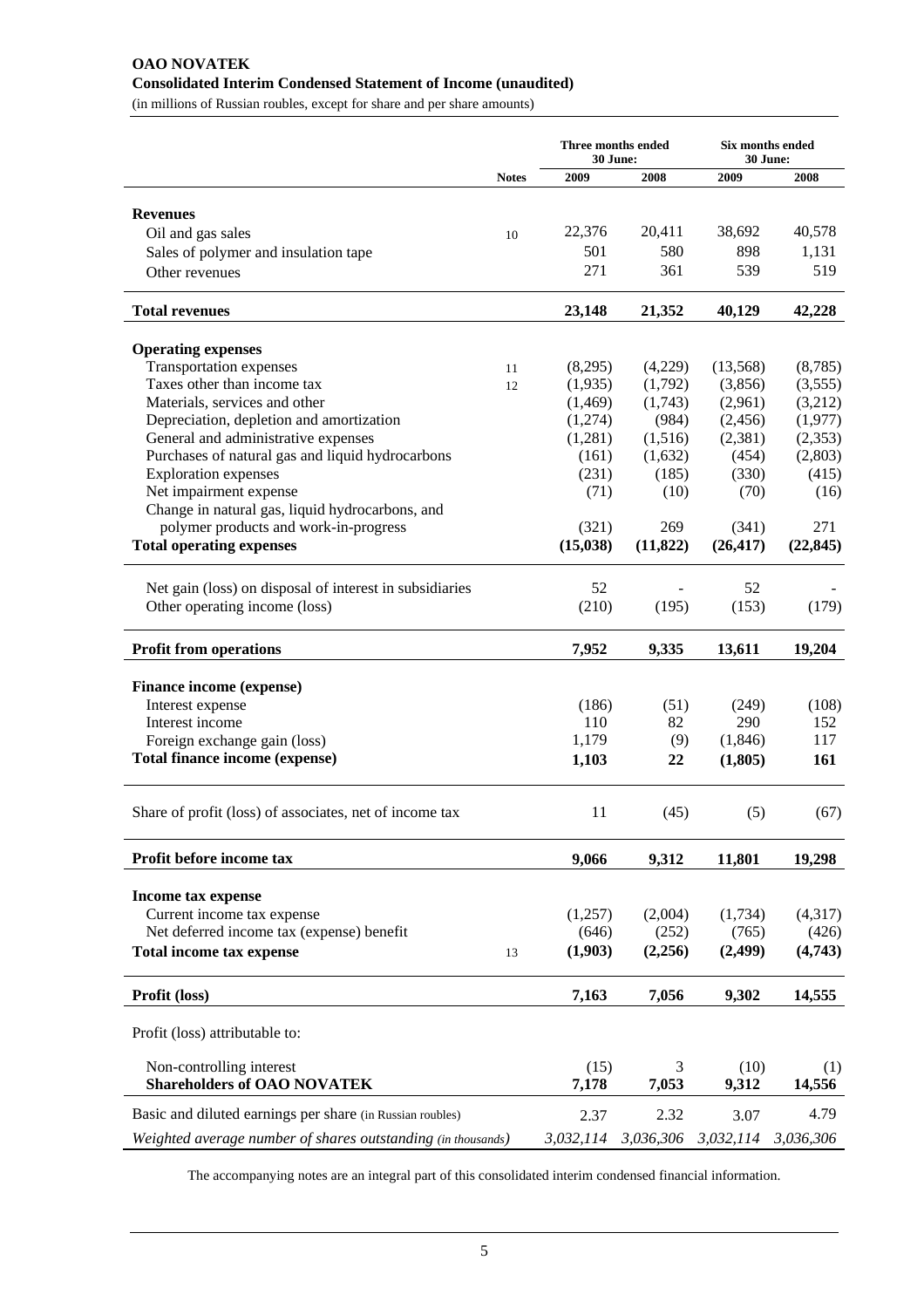# **OAO NOVATEK Consolidated Interim Condensed Statement of Cash Flows (unaudited)**

(in millions of Russian roubles)

|                                                                                                           |              | Six months ended 30 June: |           |
|-----------------------------------------------------------------------------------------------------------|--------------|---------------------------|-----------|
|                                                                                                           | <b>Notes</b> | 2009                      | 2008      |
| Profit before income tax                                                                                  |              | 11,801                    | 19,298    |
|                                                                                                           |              |                           |           |
| Adjustments to profit before income tax:                                                                  |              |                           |           |
| Depreciation, depletion and amortization                                                                  |              | 2,529                     | 2,022     |
| Net impairment expense                                                                                    |              | 70                        | 16        |
| Net foreign exchange loss (gain)                                                                          |              | 1,846                     | (117)     |
| Net loss (gain) on disposal of assets                                                                     |              | (22)                      | 200       |
| Share-based compensation                                                                                  | 16           | 88                        | 88        |
| Interest expense                                                                                          |              | 249                       | 108       |
| Interest income                                                                                           |              | (290)                     | (152)     |
| Share of loss (profit) in associates, net of income tax                                                   |              | 5                         | 67        |
| Net change in other non-current assets                                                                    |              | 233                       | 467       |
| Other adjustments                                                                                         |              | (139)                     | (28)      |
| <b>Working capital changes</b>                                                                            |              |                           |           |
| Decrease (increase) in trade and other receivables, prepayments                                           |              |                           |           |
| and other current assets                                                                                  |              | 519                       | 208       |
|                                                                                                           |              |                           |           |
| Decrease (increase) in inventories                                                                        |              | 485                       | (367)     |
| Increase (decrease) in trade payables and accrued liabilities,                                            |              |                           |           |
| excluding interest and dividends                                                                          |              | (1,063)                   | 797       |
| Increase (decrease) in other taxes payable                                                                |              | (404)                     | 26        |
| Total effect of working capital changes                                                                   |              | (463)                     | 664       |
| Income taxes paid                                                                                         |              | (2,027)                   | (5,085)   |
| Net cash provided by operating activities                                                                 |              | 13,880                    | 17,548    |
|                                                                                                           |              |                           |           |
| <b>Cash flows from investing activities</b>                                                               |              |                           |           |
| Purchases of property, plant and equipment                                                                |              | (7,450)                   | (15, 832) |
| Purchases of inventories intended for construction                                                        |              | (244)                     | (176)     |
| Additional capital contribution into associates and                                                       |              |                           |           |
| acquisition of subsidiaries                                                                               |              | (6,025)                   | (564)     |
| Proceeds from disposal of subsidiaries, net of cash                                                       |              |                           |           |
| disposed                                                                                                  |              | 46                        |           |
| Interest paid and capitalized                                                                             |              | (522)                     | (136)     |
| Loans provided                                                                                            |              | (100)                     | (291)     |
| Repayments of loans provided                                                                              |              | 1                         | 409       |
| Interest received                                                                                         |              | 208                       | 151       |
| Net cash (used for) provided by investing activities                                                      |              | (14,086)                  | (16, 439) |
|                                                                                                           |              |                           |           |
| <b>Cash flows from financing activities</b><br>Proceeds from long-term debt                               |              |                           |           |
|                                                                                                           |              |                           | 4,409     |
| Repayments of long-term debt                                                                              |              | (46)                      | (152)     |
| Repayments of short-term debt                                                                             |              | (320)                     | (2,367)   |
| Interest paid                                                                                             |              | (35)                      | (12)      |
| Dividends paid                                                                                            | 9            | (1,488)                   | (1,692)   |
| Net cash (used for) provided by financing activities                                                      |              | (1,889)                   | 186       |
| Net effect of exchange rate changes on cash, cash equivalents                                             |              |                           |           |
| and bank overdrafts                                                                                       |              | (976)                     | 45        |
| Net increase (decrease) in cash, cash equivalents and bank overdrafts                                     |              | (3,071)                   | 1,340     |
| Cash, cash equivalents and bank overdrafts at beginning of the period                                     |              | 10,991                    | 2,614     |
| Net decrease (increase) in cash and cash equivalents reclassified to assets                               |              |                           |           |
| classified as held for sale                                                                               |              | 25                        |           |
| Cash, cash equivalents and bank overdrafts at end of the period                                           |              | 7,945                     | 3,954     |
| The accompanying notes are an integral part of this consolidated interim condensed financial information. |              |                           |           |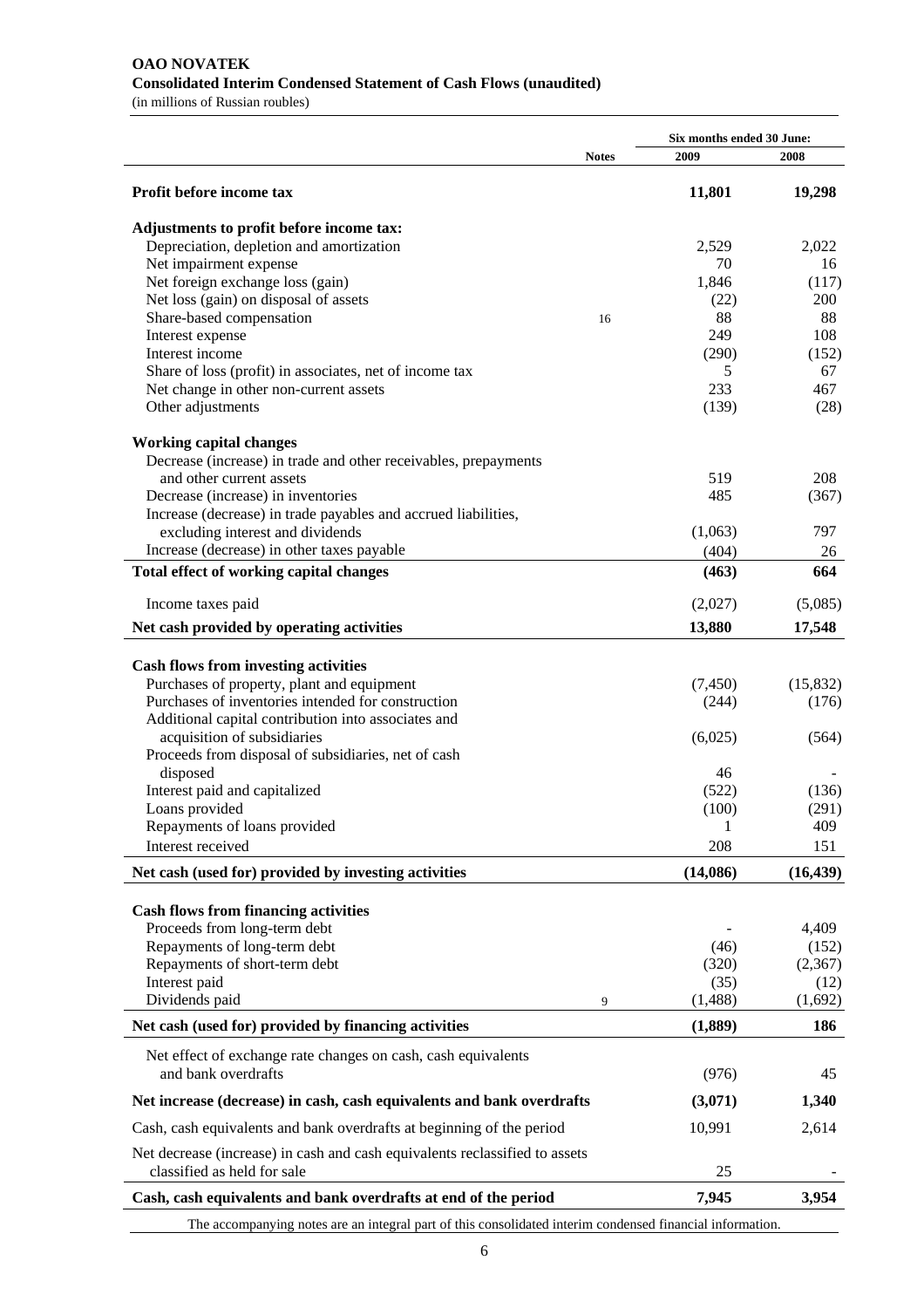# **OAO NOVATEK Consolidated Interim Condensed Statement of Comprehensive Income (unaudited)**

(in millions of Russian roubles)

|                                              |              | Six months ended 30 June: |                 |
|----------------------------------------------|--------------|---------------------------|-----------------|
|                                              | <b>Notes</b> | 2009                      | 2008            |
| Other comprehensive income after income tax: |              |                           |                 |
| Currency translation differences             |              | (11)                      | $\qquad \qquad$ |
| Other comprehensive income                   |              | (11)                      |                 |
| <b>Profit (loss)</b>                         |              | 9,302                     | 14,555          |
| <b>Total comprehensive income</b>            |              | 9,291                     | 14,555          |
| Total comprehensive income attributable to:  |              |                           |                 |
| Non-controlling interest                     |              | (10)                      | (1)             |
| <b>Shareholders of OAO NOVATEK</b>           |              | 9,301                     | 14.556          |

The accompanying notes are an integral part of this consolidated interim condensed financial information.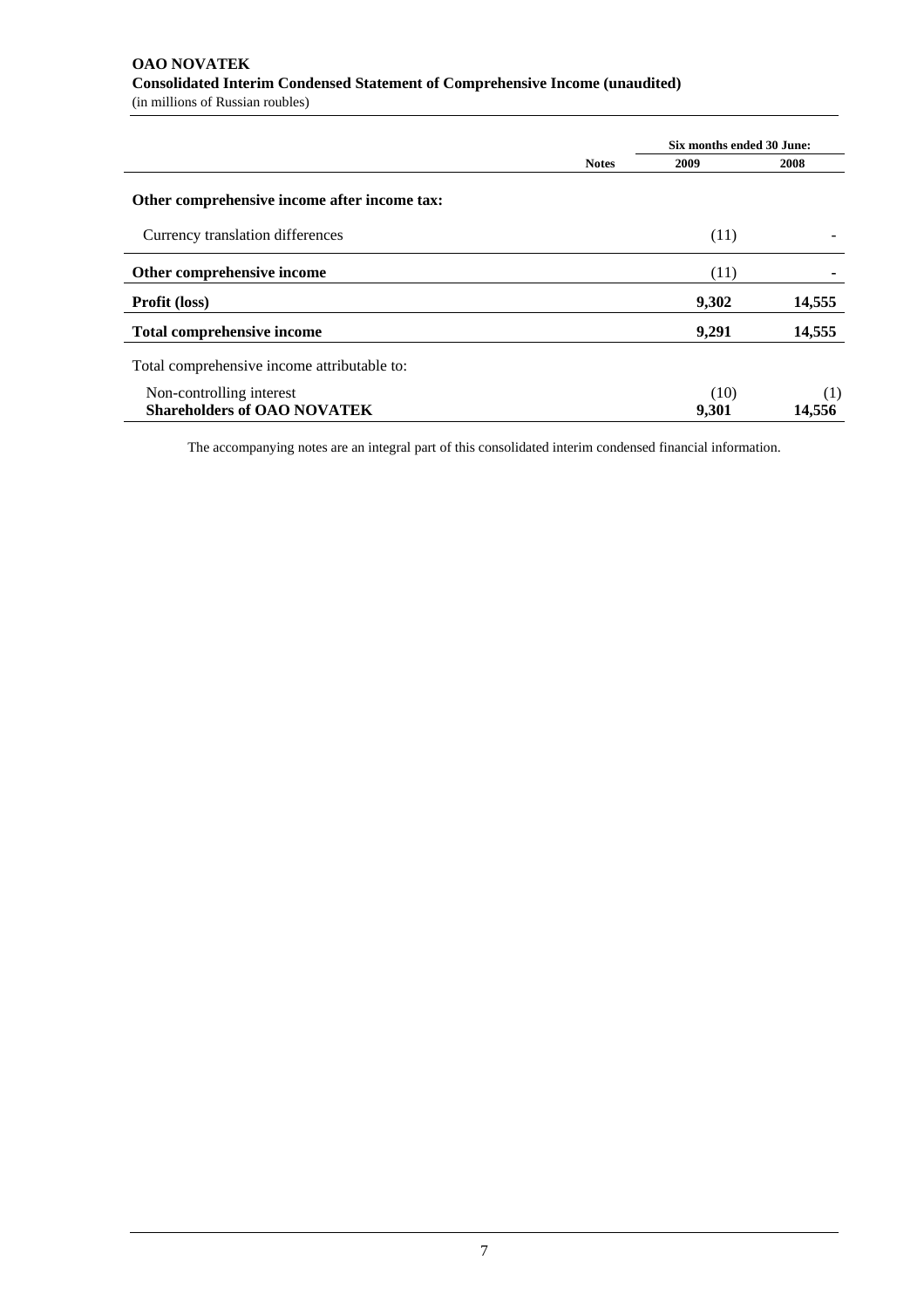#### **OAO NOVATEK Consolidated Interim Condensed Statement of Changes in Equity (unaudited)**

(in millions of Russian roubles, except for number of shares)

|                                                                                     | <b>Number</b><br>of ordinary<br>shares<br>(in thousands) | Ordinary<br>share<br>capital | <b>Treasury</b><br>shares | <b>Additional</b><br>paid-in<br>capital | Asset<br>revaluation<br>surplus on<br>acquisitions | <b>Cumulative</b><br>currency<br>translation<br>differences | <b>Retained</b><br>earnings | <b>Equity</b><br>attributable to<br><b>OAO</b><br><b>NOVATEK</b><br>shareholders | Non-<br>controlling<br>interest | <b>Total</b><br>equity |
|-------------------------------------------------------------------------------------|----------------------------------------------------------|------------------------------|---------------------------|-----------------------------------------|----------------------------------------------------|-------------------------------------------------------------|-----------------------------|----------------------------------------------------------------------------------|---------------------------------|------------------------|
| For the six months ended 30 June 2008                                               |                                                          |                              |                           |                                         |                                                    |                                                             |                             |                                                                                  |                                 |                        |
| <b>1 January 2008</b>                                                               | 3,036,306                                                | 393                          | $\blacksquare$            | 30,257                                  | 5,617                                              | $\blacksquare$                                              | 45,068                      | 81,335                                                                           | 477                             | 81,812                 |
| Profit (loss)                                                                       | $\overline{\phantom{a}}$                                 | $\sim$                       |                           | $\sim$                                  | $\sim$                                             | $\blacksquare$                                              | 14,556                      | 14,556                                                                           | (1)                             | 14,555                 |
| <b>Total comprehensive income</b>                                                   |                                                          | $\blacksquare$               |                           | $\blacksquare$                          |                                                    | $\blacksquare$                                              | 14,556                      | 14,556                                                                           | (1)                             | 14,555                 |
| Dividends (Note 9)                                                                  |                                                          |                              |                           |                                         |                                                    | $\blacksquare$                                              | (4,615)                     | (4,615)                                                                          | ÷,                              | (4, 615)               |
| Share-based compensation<br>funded by shareholders                                  |                                                          |                              | $\overline{\phantom{a}}$  | 88                                      |                                                    | $\blacksquare$                                              |                             | 88                                                                               | $\overline{\phantom{a}}$        | 88                     |
| <b>30 June 2008</b>                                                                 | 3,036,306                                                | 393                          | $\blacksquare$            | 30,345                                  | 5,617                                              | $\blacksquare$                                              | 55,009                      | 91,364                                                                           | 476                             | 91,840                 |
| For the six months ended 30 June 2009                                               |                                                          |                              |                           |                                         |                                                    |                                                             |                             |                                                                                  |                                 |                        |
| 1 January 2009                                                                      | 3,032,114                                                | 393                          | (599)                     | 30,433                                  | 5,617                                              | (91)                                                        | 60,316                      | 96,069                                                                           | 571                             | 96,640                 |
| Currency translation<br>differences<br>Profit (loss)                                |                                                          |                              |                           |                                         |                                                    | (11)<br>$\sim$                                              | 9,312                       | (11)<br>9,312                                                                    | (10)                            | (11)<br>9,302          |
| <b>Total comprehensive income</b>                                                   |                                                          |                              |                           |                                         |                                                    | (11)                                                        | 9,312                       | 9,301                                                                            | (10)                            | 9,291                  |
| Dividends (Note 9)                                                                  |                                                          |                              |                           |                                         |                                                    |                                                             | (4,609)                     | (4,609)                                                                          |                                 | (4,609)                |
| Impact of additional shares<br>subscription in subsidiaries<br>on minority interest |                                                          |                              |                           |                                         |                                                    |                                                             |                             |                                                                                  | 160                             | 160                    |
| Acquisition of subsidiaries                                                         |                                                          |                              |                           |                                         |                                                    |                                                             |                             |                                                                                  | 18,729                          | 18,729                 |
| Share-based compensation<br>funded by shareholders                                  |                                                          |                              |                           | 88                                      |                                                    |                                                             |                             | 88                                                                               |                                 | 88                     |
| <b>30 June 2009</b>                                                                 | 3,032,114                                                | 393                          | (599)                     | 30,521                                  | 5,617                                              | (102)                                                       | 65,019                      | 100,849                                                                          | 19,450                          | 120,299                |

The accompanying notes are an integral part of this consolidated interim condensed financial information.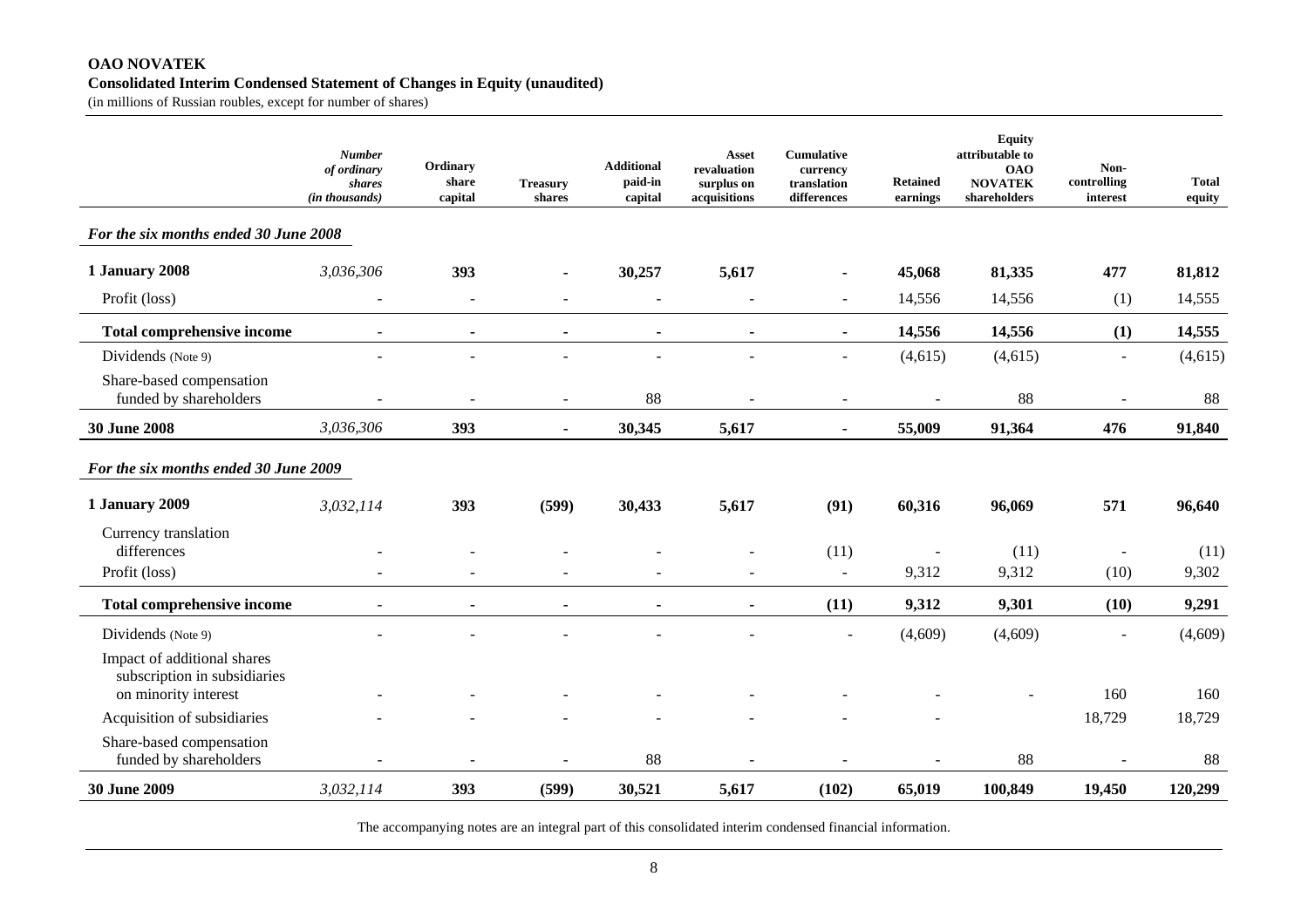# **1 ORGANISATION AND PRINCIPAL ACTIVITIES**

OAO NOVATEK (hereinafter referred to as "NOVATEK") and its subsidiaries (hereinafter jointly referred to as the "Group") is an independent oil and gas company engaged in the acquisition, exploration, development, production and processing of hydrocarbons with its core operations of oil and gas properties located and incorporated in the Yamal-Nenets Autonomous Region ("YNAO") of the Russian Federation.

The Group sells its natural gas on the Russian domestic market at both regulated and unregulated market prices; however, the majority of natural gas sold on the domestic market is sold at prices regulated by the Federal Tariff Service, a governmental agency. The Group's stable gas condensate and crude oil sales are sold on both the Russian domestic and international markets, and are subject to fluctuations in benchmark crude oil prices. Additionally, the Group's natural gas sales fluctuate on a seasonal basis due mostly to Russian weather conditions, with sales peaking in the winter months of December and January and decreasing in the summer months of July and August. The Group's liquids sales volumes comprising stable gas condensate, crude oil and oil products remain relatively stable from period to period.

#### **2 BASIS OF PRESENTATION**

The consolidated interim condensed financial information has been prepared in accordance with International Accounting Standard No. 34, *Interim Financial Reporting*. This consolidated interim condensed financial information should be read in conjunction with the Group's consolidated financial statements for the year ended 31 December 2008 prepared in accordance with International Financial Reporting Standards ("IFRS"). The 31 December 2008 consolidated interim condensed statement of financial position data has been derived from the audited consolidated financial statements.

*Use of estimates and judgments.* The critical accounting estimates and judgments followed by the Group in the preparation of consolidated interim condensed financial information are consistent with those disclosed in the audited consolidated financial statements for the year ended 31 December 2008. Estimates have principally been made in respect to useful lives of property, plant and equipment, fair values of assets and liabilities, deferred income taxes, estimation of oil and gas reserves, impairment provisions, pension obligations and assets retirement obligations.

Management reviews these estimates and judgments on a continuous basis, by reference to past experiences and other factors considered as reasonable which form the basis for assessing the book values of assets and liabilities. Adjustments to accounting estimates are recognized in the period in which the estimate is revised if the change affects only that period or in the period of the revision and subsequent periods, if both periods are affected. Actual results may differ from such estimates if different assumptions or circumstances apply; however, management considers that the effect of any changes in these estimates would not be significant.

*Exchange rates, restrictions and controls.* The official rate of exchange of the Russian rouble to the US dollar ("USD") at 30 June 2009 and 31 December 2008 was 31.29 and 29.38 Russian roubles to USD 1.00, respectively. The official rate of exchange of the Russian rouble to the Euro at 30 June 2009 and 31 December 2008 was 43.82 and 41.44 Russian roubles to 1.00 Euro, respectively. Any re-measurement of Russian rouble amounts to US dollars or any other currency should not be construed as a representation that such Russian rouble amounts have been, could be, or will in the future be converted into other currencies at these exchange rates.

*Reclassifications.* The following reclassifications have been made to the comparative figures to conform to the current period presentation. Commencing 1 January 2009, net gain (loss) on disposal of interest in subsidiaries and other income (loss) are presented within other operating income (loss) below operating expenses in the consolidated interim condensed statement of income as such presentation more appropriately reflects the nature of these items. Accordingly, RR 195 million and RR 179 million of other income (loss) for the three and six months ended 30 June 2008 was reclassified from total revenues and other income to other operating income (loss).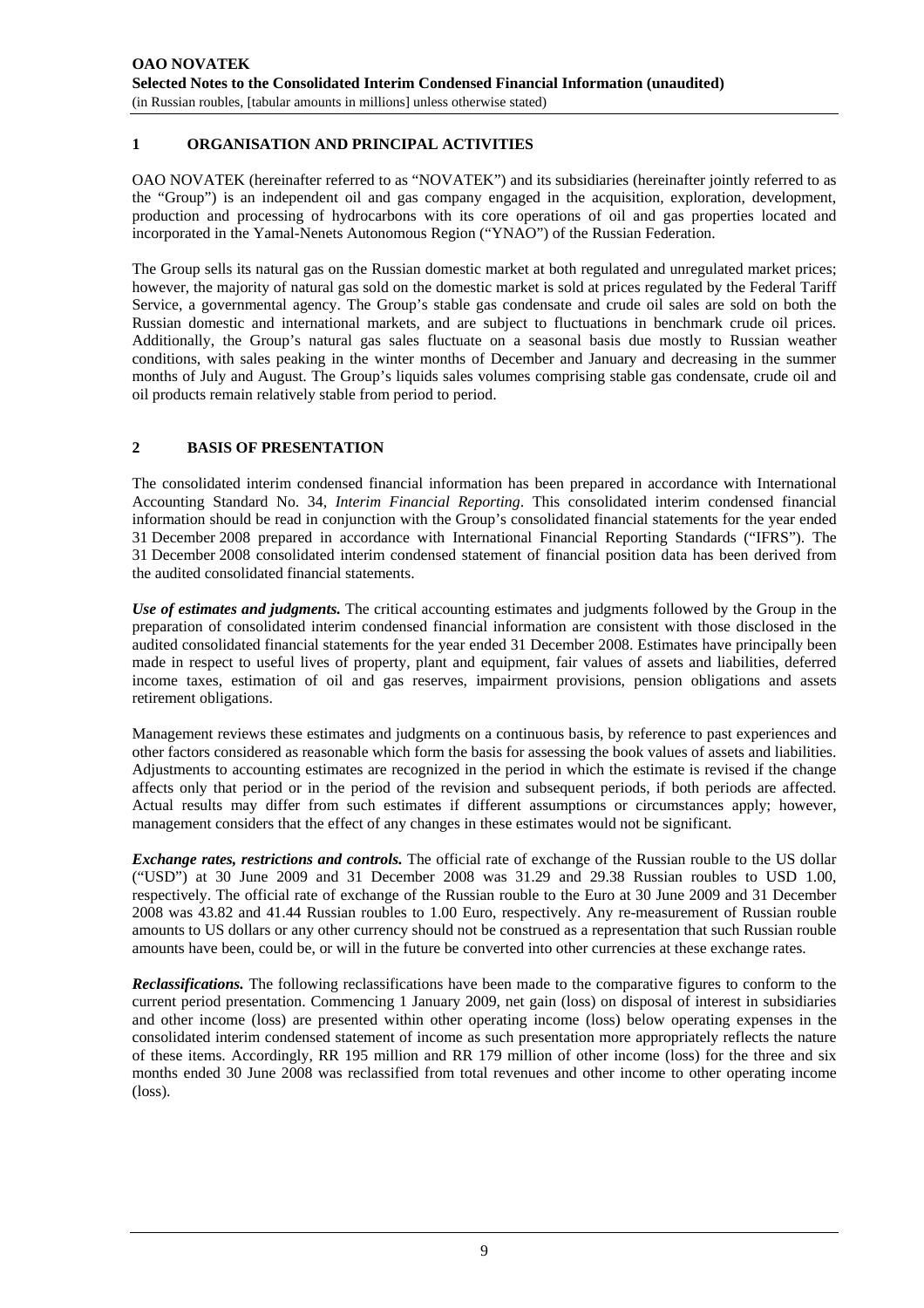# **3 SUMMARY OF SIGNIFICANT ACCOUNTING POLICIES**

The principal accounting policies and methods of computation followed by the Group are consistent with those disclosed in the audited consolidated financial statements for the year ended 31 December 2008, except for the matters discussed below.

*Adoption of IAS 1.* Effective 1 January 2009, the Group adopted IAS 1, *Presentation of Financial Statements* (revised September 2007) ("IAS 1"). Following the adoption, the Group introduced the statement of financial position instead of the balance sheet, and replaced the income statement by two statements: a separate income statement and a statement of comprehensive income. Also, non-controlling shares in the Group's subsidiaries' net assets and financial results are presented as non-controlling interests (previously "minority interests"). The adoption of IAS 1 affects the formal presentation of the Group's financial statements but has no impact on the recognition or measurement of specific transactions and balances.

*Adoption of IFRS 8.* Effective 1 January 2009, the Group adopted IFRS 8, *Operating Segments* ("IFRS 8"), which replaces IAS 14, *Segment Reporting*. IFRS 8 introduces new requirements and guidelines regarding the disclosures of operating segments.

Operating segments are defined as components of the Group about which separate financial information is available and reported regularly to the chief operating decision maker (hereinafter referred to as "CODM", represented by the Management Committee of NOVATEK), which decides how to allocate resources and assesses operational and financial performance.

The Group conducts its normal course of business through its principal business segment "Exploration, production and marketing". Substantially all of the Group's business activities are related to the natural gas and gas condensate exploration, production and marketing business segment, and include all headquarter-related costs. To a significantly lesser extent, the Group is engaged in polymer production and marketing activities, which are considered a separately reportable operating segment.

The CODM assesses reporting segments performance based on income before income taxes, since income taxes are not allocated. No business segment assets or liabilities (except for capital expenditures for the period) are provided to the CODM for decision-making.

Prior periods have been restated to conform to the current period presentation.

*Commodity instruments.* The Group entered into commodity derivative instruments with the primary objective of reducing the Group's exposure to fluctuating of oil and gas prices. The Group has not entered into commodity derivative instruments for trading purposes.

During the six months ended 30 June 2009, the Group entered into commodity price swap contracts for total notional volume of three million barrels of stable gas condensate. The contractual notional volumes are not physically exchanged, rather they are cash settled on a net basis. None of the contracts executed during this period qualified for hedge treatment under IAS 39, *Financial Instruments: Recognition and Measurement*. All contacts were settled realizing net losses of RR 190 million, of which loss of RR 212 million was recognized during the three months ended 30 June 2009. The results of the commodity price swap contracts were recorded within other operating income (loss) in the consolidated interim condensed statement of income.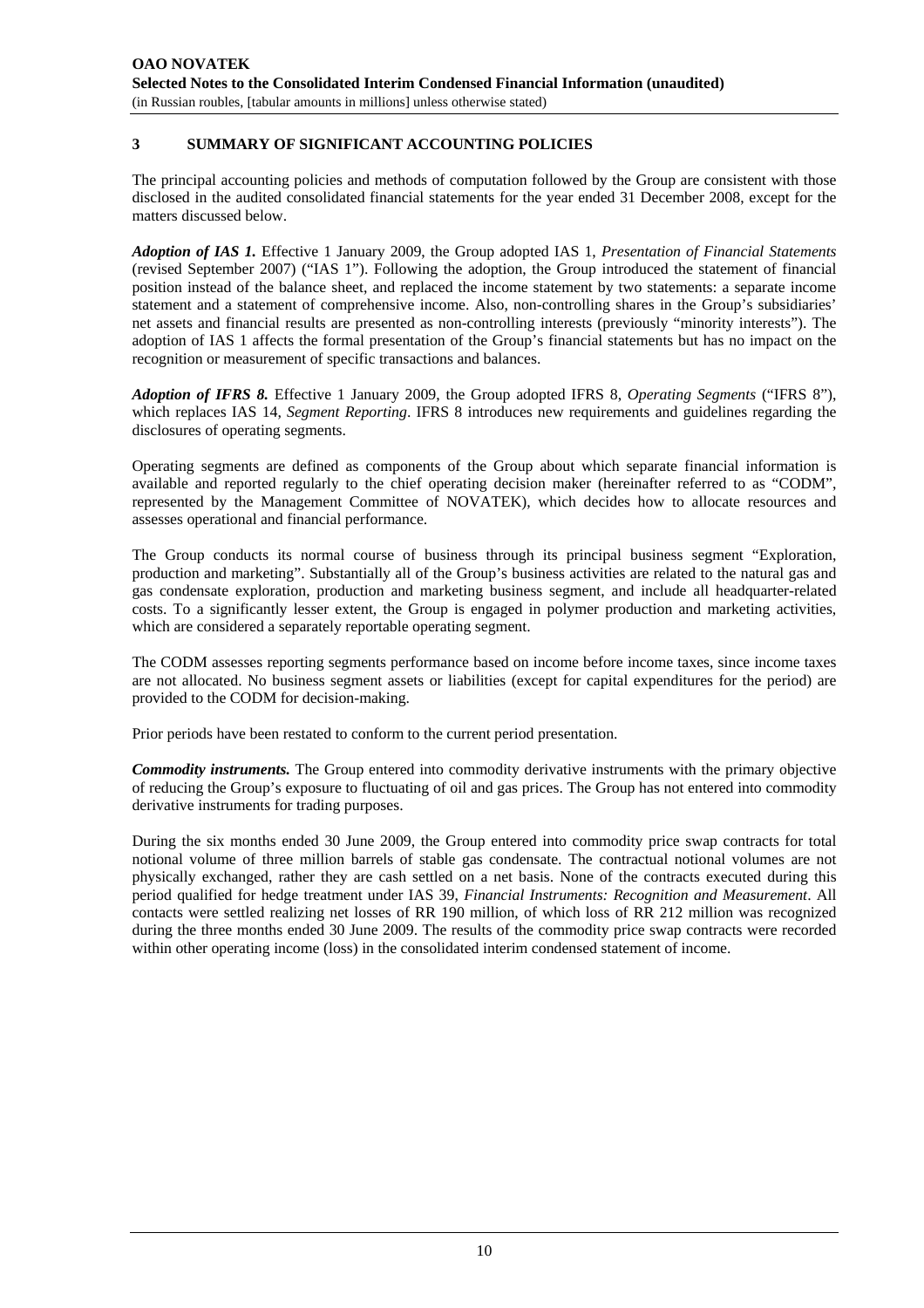#### **4 ACQUISITIONS AND DISPOSALS**

In April 2009, the Group disposed of its wholly-owned, OOO "Purneft", to third parties for RR 425 million payable throughout December 2009**.** The Group recognized a gain on the sale of RR 42 million, net of associated income tax of RR 10 million. The Group included balances and results of the operations of the disposed subsidiary within "Exploration, production and marketing" in the Group's segment information.

In June 2009, the Group merged its wholly-owned subsidiary, OOO "PurNovaGaz" which holds the license for exploration and production within the Olympiisky license area into its wholly-owned subsidiary OOO "NOVATEK-TARKOSALENEFTEGAS".

#### *Acquisition of OAO "Yamal LNG"*

On 26 May 2009, the Group entered into the contract to acquire 51 percent of the outstanding ordinary shares of OAO "Yamal LNG", an exploration stage oil and gas company located in the north-east of the Yamal peninsula, YNAO. This company holds the license for exploration and development of the South-Tambeyskoye field (license expires in 2020) with estimated natural gas and gas condensate reserves in accordance with the Russian reserve classification (categories  $C1 + C2$ ) amounting to 1.26 tcm and 51.6 mt, respectively. The acquisition of the South-Tambeyskoye field significantly increases the Group's resource base ensuring future natural gas and gas condensate production growth.

OAO "Yamal LNG" has no notable operating activities up to and as at the purchase date and as this entity is in the early exploration stage, consequently this acquisition is outside the definition of business as defined in IFRS 3, *"Business Combinations".* The difference between the Group's share in fair value of identifiable assets and liabilities of the acquired company and consideration treated as part of the cost of the license.

The following table summarizes the total purchase consideration for OAO "Yamal LNG".

|                                     | <b>USD million</b> | <b>Exchange rate</b> | <b>RR</b> million      |
|-------------------------------------|--------------------|----------------------|------------------------|
| Cash                                | 250                | 30.51                | 7,628                  |
| Promissory notes of NOVATEK         | 300                | 30.73                | 9,219                  |
| Deferred cash payment               | 100                | 30.51                | $2,546$ <sup>(*)</sup> |
| <b>Total purchase consideration</b> | 650                |                      | 19.393                 |

 $(*)$  – discounted at 7.5 percent per annum.

In accordance with the purchase agreement terms, the Group paid USD 200 million in cash in June 2009, and the remaining USD 50 million are payable not later than November 2009.

On 4 June 2009, NOVATEK issued Russian rouble denominated promissory notes for the aggregated amount of RR 9,219 million (being the equivalent of USD 300 million at an agreed rate of RR 30.73). All notes bore an interest of 14.0 percent per annum and were payable on demand but not earlier than 1 February 2010. On 8 June 2009, the Group repaid RR 320 million of promissory notes ahead of schedule, and re-issued promissory notes for the remaining amount of RR 8,899 million at 13.9 percent per annum payable under the same maturity terms. The nominal (carrying) value of promissory notes approximates their fair value.

The contingent consideration arrangement (deferred cash payment) requires the Group to pay the former owners of OAO "Yamal LNG" USD 100 million (undiscounted) upon the conclusion of an agreement between OAO "Yamal LNG" and OAO Gazprom, defining the main terms of the LNG sale produced from the South-Tambeyskoye field. This agreement must be concluded not later than 30 December 2011, otherwise the amount will not be paid.

Acquisition-related costs (legal and evaluation services) directly associated with the transaction in the amount of RR 100 million were included in the asset's cost.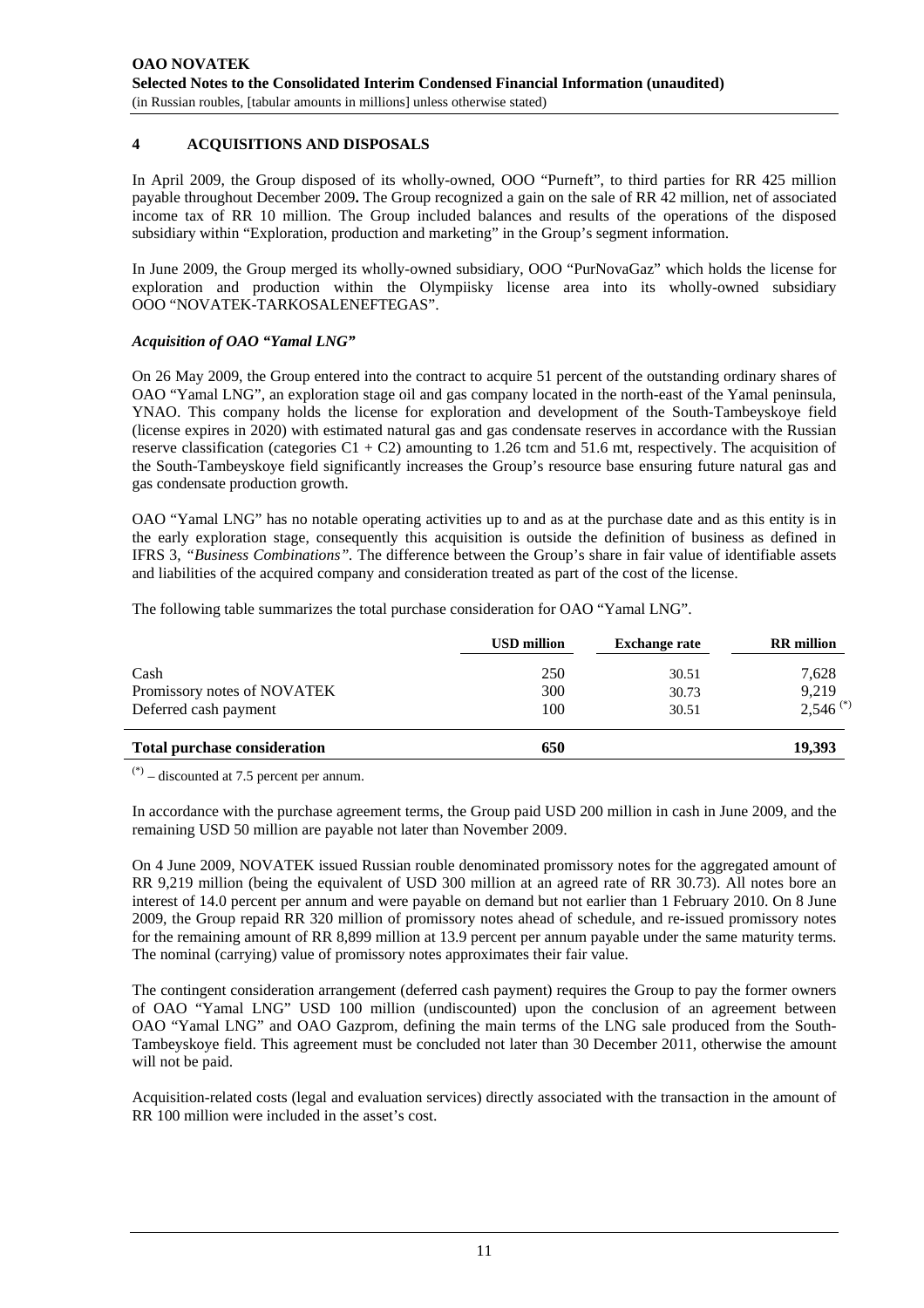# **4 ACQUISITIONS AND DISPOSALS (CONTINUED)**

Recognized amounts of identifiable assets acquired and liabilities assumed are presented below.

| OAO "Yamal LNG"                 | <b>RR</b> million |
|---------------------------------|-------------------|
|                                 |                   |
| Financial assets                | 886               |
| Property, plant and equipment   | 818               |
| Other non-financial assets      | 807               |
| Long-term debt                  | (2,833)           |
| Other financial liabilities     | (271)             |
| Asset retirement obligations    | (587)             |
| Other non-financial liabilities | (150)             |
|                                 |                   |

#### **Total identifiable net liabilities (1,330)**

The following table shows the total cost of the acquired asset.

|                                                | <b>RR</b> million |
|------------------------------------------------|-------------------|
| Total purchase consideration                   | 19.393            |
| Gross up for total value of the asset acquired | 18.704            |
| Legal and evaluation services                  | 100               |
| Add: identifiable net liabilities              | 1,330             |
|                                                |                   |

#### **Cost of the asset 39,527 39,527**

In May 2009, the Group signed a call option contract with one of the sellers, which provides the Group with the opportunity to purchase an additional 23.9 percent of OAO "Yamal LNG" for USD 450 million within three years following the controlling acquisition. The Group paid USD 10 million in July 2009 to enter into this call option agreement.

The financial and operational activity of OAO "Yamal LNG" was not material to the Group's revenues and results of operations for the six months ended 30 June 2009.

#### *Acquisition of OOO "EkropromStroy"*

On 19 June 2009, the Group acquired 100 percent of the participation interest in OOO "EkropromStroy" from several members of key management personnel of the Group for total cash consideration of RR 1,999 million, of which RR 1,299 million was paid in July 2009 and RR 700 million is payable throughout December 2009. The Group has obtained an independent appraisal which supports the purchase price and considers that the amount paid is substantially consistent with the terms that would be agreed in an arm's length transaction. The company manages the construction of the Group's new office building located in Moscow and has no activities other than the management of construction activities and ownership of the constructed building. Accordingly, the purchase is outside the definition of business as defined in IFRS 3, *"Business Combinations".* The difference between fair value of identifiable net assets of the acquired company and consideration treated as part of the cost of the building.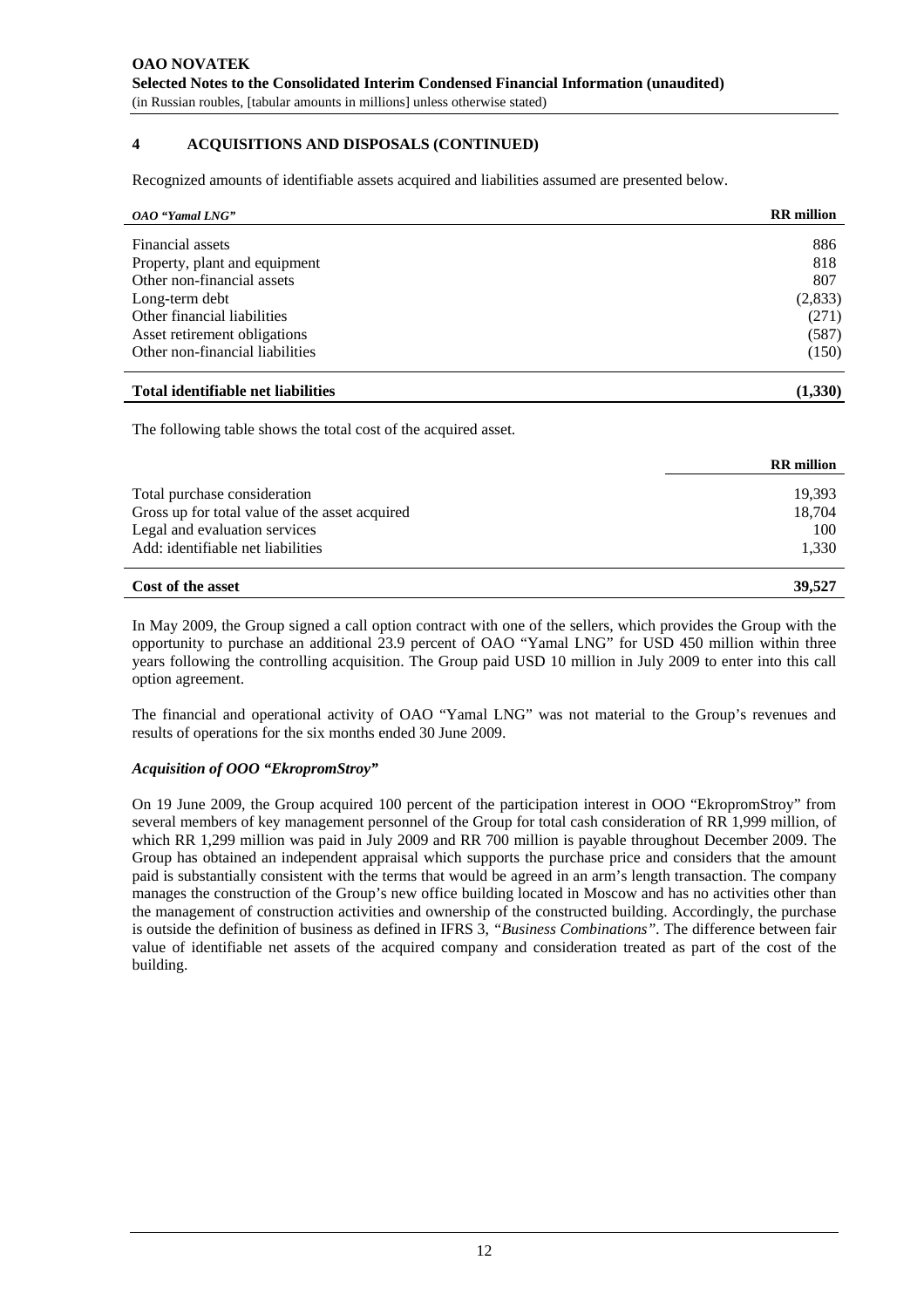## **4 ACQUISITIONS AND DISPOSALS (CONTINUED)**

Recognized amounts of identifiable assets acquired and liabilities assumed are presented below.

| <b>OOO</b> "EkropromStroy"    | <b>RR</b> million |
|-------------------------------|-------------------|
|                               |                   |
| Cash and cash equivalents     | 75                |
| Property, plant and equipment | 562               |
| Other non-financial assets    | 97                |
| Long-term debt                | (468)             |
| Other financial liabilities   | (12)              |
| Non-financial liabilities     | (10)              |
| Total identifiable net assets | 244               |

The financial and operational activity of OOO "EkropromStroy" was not material to the Group's revenues and results of operations for the six months ended 30 June 2009.

#### *Joint venture with TOTAL*

On 24 June 2009, NOVATEK and TOTAL E&P ACTIVITIES PETROLIERES ("TOTAL") signed a Heads of Agreement (the "Agreement") establishing the framework for joint cooperation in exploring and developing the Group's Termokarstovoye gas condensate field located in YNAO.

The Agreement provides for the establishment of a joint venture through the acquisition, by TOTAL, of a 49 percent participation interest in OOO "Terneftegas", a wholly-owned subsidiary of the Group and holder of the license for exploration and production of natural gas and gas condensate at the Termokarstovoye field. Under the terms and conditions of the Agreement, the joint venture has two years to complete exploration works and prepare a field development plan, with a final investment decision to proceed forward taken in 2011.

The closing date for the transaction is subject to the final approval to be obtained from the Federal Anti-Monopoly Service of the Russian Federation.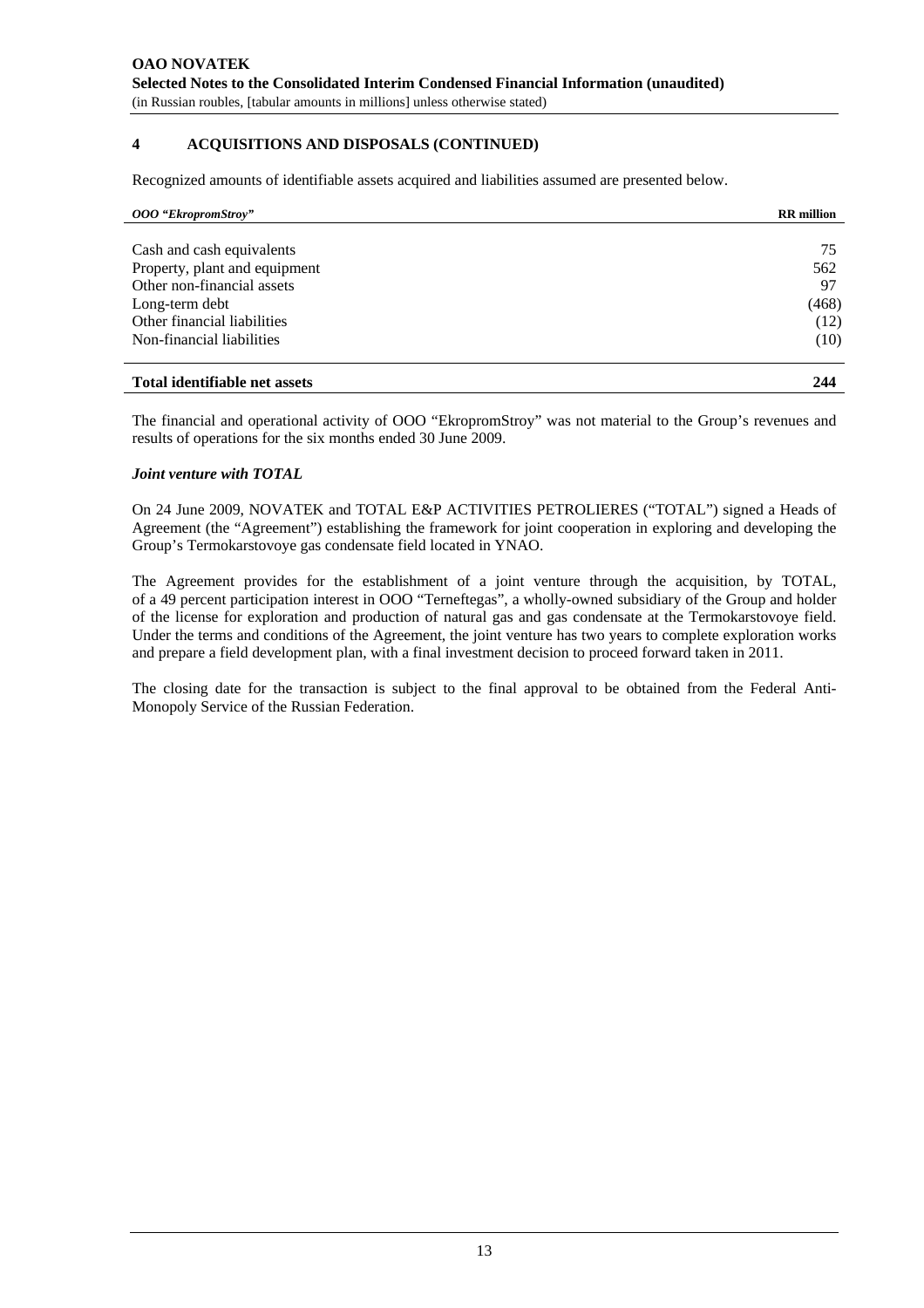## **5 PROPERTY, PLANT AND EQUIPMENT**

Movements in property, plant and equipment, for the six months ended 30 June 2009 and 2008 are as follows:

| For the six months ended 30 June 2008                | Operating<br>assets | <b>Assets under</b><br>construction | <b>Total</b> |
|------------------------------------------------------|---------------------|-------------------------------------|--------------|
|                                                      |                     |                                     |              |
| Cost                                                 | 75,502              | 18,842                              | 94,344       |
| Accumulated depreciation, depletion and amortization | (11, 675)           |                                     | (11,675)     |
| Net book value at 1 January 2008                     | 63,827              | 18,842                              | 82,669       |
| Additions                                            | 496                 | 15,511                              | 16,007       |
| Transfers                                            | 2,602               | (2,602)                             |              |
| Depreciation, depletion and amortization             | (2,030)             |                                     | (2,030)      |
| Disposals, net                                       | (77)                | (6)                                 | (83)         |
|                                                      |                     |                                     |              |
| Cost                                                 | 78,479              | 31,745                              | 110,224      |
| Accumulated depreciation, depletion and amortization | (13,661)            |                                     | (13,661)     |
| Net book value at 30 June 2008                       | 64,818              | 31,745                              | 96,563       |
|                                                      |                     |                                     |              |
| For the six months ended 30 June 2009                | Operating<br>assets | <b>Assets under</b><br>construction | <b>Total</b> |
|                                                      |                     |                                     |              |
| Cost                                                 | 100,029             | 24,771                              | 124,800      |
| Accumulated depreciation, depletion and amortization | (16,086)            |                                     | (16,086)     |
| Net book value at 1 January 2009                     | 83,943              | 24,771                              | 108,714      |
|                                                      |                     |                                     |              |
| Acquisition of subsidiaries                          | 40,152              | 2,463                               | 42,615       |
| <b>Additions</b>                                     | 481                 | 8,184                               | 8,665        |
| <b>Transfers</b>                                     | 8,148               | (8, 148)                            |              |
| Depreciation, depletion and amortization             | (2,546)             |                                     | (2,546)      |
| Disposals, net                                       | (25)                | (13)                                | (38)         |
|                                                      |                     |                                     |              |
| Cost                                                 | 148,813             | 27,257                              | 176,070      |
| Accumulated depreciation, depletion and amortization | (18,660)            |                                     | (18,660)     |

Included in transfers to operating assets for the six months ended 30 June 2009 is the completion of the second stage of the second phase of development at the Yurkharovskoye field in the amount of RR 2,208 million and the completion of the second phase of the Purovsky Gas Condensate Plant for RR 5,007 million.

Included in additions to property, plant and equipment for the six months ended 30 June 2009 and 2008 is capitalized interest of RR 522 million and RR 136 million, respectively.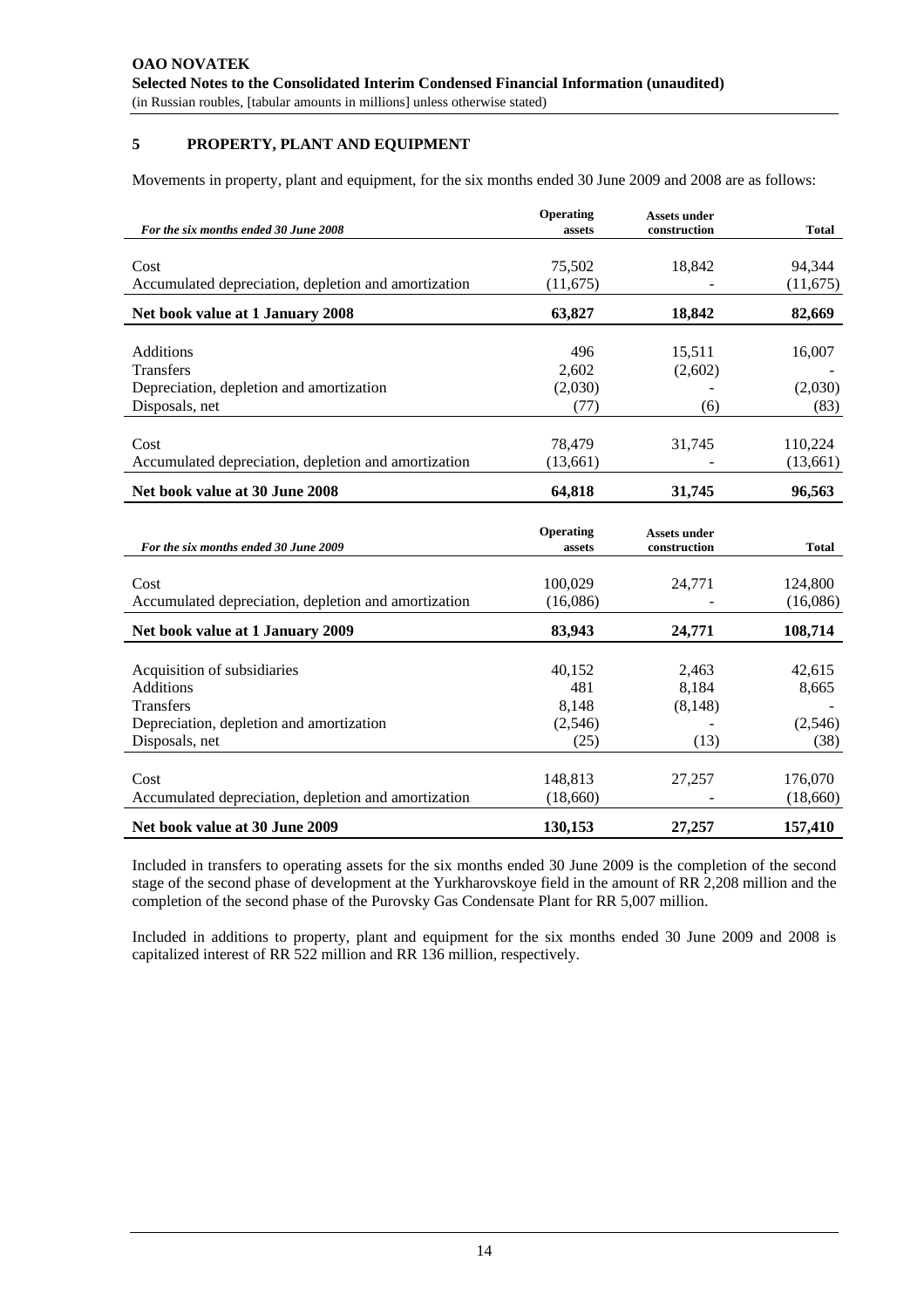#### **6 CASH AND CASH EQUIVALENTS**

Cash, cash equivalents and bank overdrafts include the following for the purposes of the consolidated interim condensed statement of cash flows:

|                                                                                                                              | <b>30 June 2009</b> | 31 December 2008 |
|------------------------------------------------------------------------------------------------------------------------------|---------------------|------------------|
| Cash and cash equivalents per the consolidated interim condensed<br>statement of financial position<br>Less: bank overdrafts | 7.945               | 10,992           |
| Cash, cash equivalents and bank overdrafts per the<br>consolidated interim condensed statement of cash flows                 | 7.945               | 10.991           |

#### **7 LONG-TERM DEBT**

At 30 June 2009 and 31 December 2008, the Group's long-term debt by facility is as follows:

|                                                                                                      | <b>30 June 2009</b>    | 31 December 2008  |
|------------------------------------------------------------------------------------------------------|------------------------|-------------------|
| Syndicated term loan facility<br>OAO Gazprombank<br>SWGI Growth Fund (Cyprus) Limited<br>Other loans | 24,877<br>2,833<br>468 | 23,293<br>45      |
| Total<br>Less: current portion of long-term debt                                                     | 28,178<br>(10,728)     | 23,338<br>(3,403) |
| Total long-term debt                                                                                 | 17,450                 | 19,935            |

*Syndicated term loan facility.* On 21 April 2008, the Group obtained a USD 800 million unsecured syndicated term loan facility for general corporate purposes including funding capital expenditure programs. The facility has a three year tenure with payments to begin 18 months after 21 April 2008 and is to be repaid in quarterly installments thereafter. The facility pays an initial interest of LIBOR plus 1.25 percent per annum for the first 18 months and rising to 1.5 percent per annum thereafter (1.9 percent at 30 June 2009 and 3.4 percent at 31 December 2008). The facility terms include the maintenance of certain restrictive financial covenants. At 30 June 2009, RR 24,877 million (USD 795 million), net of transaction costs, had been drawn down under this facility agreement.

*OAO Gazprombank.* At 30 June 2009, the Group's debt included a Russian rouble denominated loan from OAO "Gazprombank" in the amount of RR 2,833 million which was consolidated as a result of the acquisition of OAO "Yamal LNG" (see Note 4). The loan bears average interest rate of 18.5 percent per annum and is repayable in December 2010. On 11 August 2009, NOVATEK's Board of Directors and Management Committee approved a loan in the amount of RR 3,500 million at an annual interest rate of 15.0 percent to OAO "Yamal LNG". The proceeds will be used to fully repay OAO "Yamal LNG" debt to OAO "Gazprombank" ahead of its maturity schedule.

*SWGI Growth Fund (Cyprus) Limited.* At 30 June 2009, the Group's debt included a US dollar denominated loan from SWGI Growth Fund (Cyprus) Limited, a party under control of key management personnel, in the amount of RR 468 million (USD 15 million) which was consolidated as a result of the acquisition of OOO "EkropromStroy" (see Note 4). The loan bore annual interest of 5.2 percent and was fully repaid in July 2009 ahead of its maturity schedule.

The carrying values of long-term debt approximate their fair value.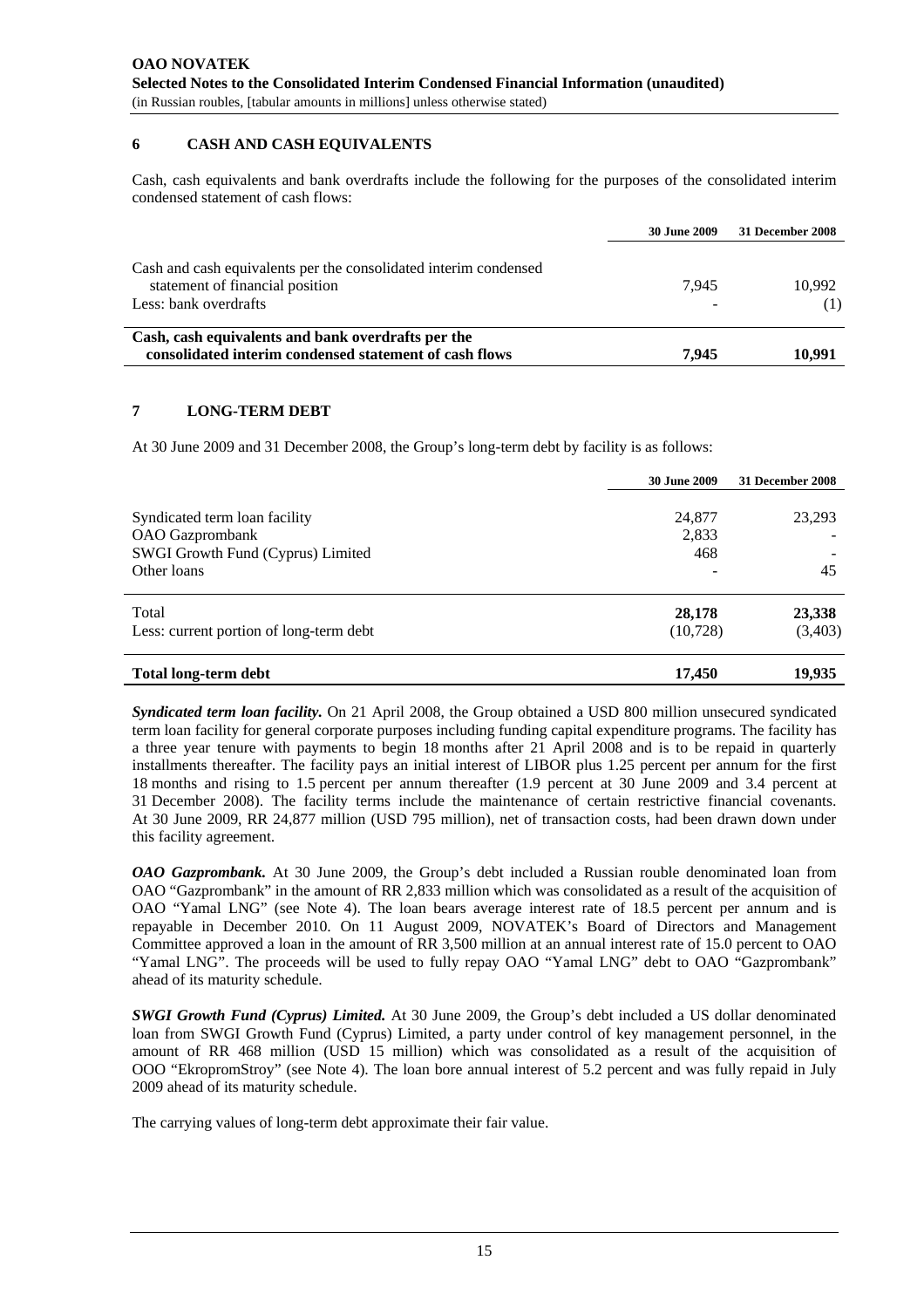#### **7 LONG-TERM DEBT (CONTINUED)**

Scheduled maturities of long-term debt at 30 June 2009 were as follows:

| Total long-term debt         | 17.450 |
|------------------------------|--------|
| 1 July 2010 to 30 June 2011  | 17.450 |
| Twelve months ended 30 June: |        |

#### **8 SHORT-TERM DEBT AND CURRENT PORTION OF LONG-TERM DEBT**

|                                                                                                                                      | <b>30 June 2009</b> | 31 December 2008 |
|--------------------------------------------------------------------------------------------------------------------------------------|---------------------|------------------|
| US dollar denominated loans<br>Russian rouble denominated interest bearing promissory notes<br>US dollar denominated bank overdrafts | 3,130<br>8,899      | 2,938            |
| Total<br>Add: current portion of long-term debt                                                                                      | 12.029<br>10.728    | 2,939<br>3,403   |
| Total short-term debt and current portion of long-term debt                                                                          | 22,757              | 6,342            |

*US dollar denominated loans.* At 30 June 2009 and 31 December 2008, the US dollar denominated loans included a loan from BNP PARIBAS in the amount of RR 3,130 million and 2,938 million (USD 100 million), respectively. The loan bears annual interest of 6.3 percent and is repayable in equal parts in August and September 2009.

*Russian rouble denominated interest bearing promissory notes.* At 30 June 2009, Russian rouble denominated promissory notes represent notes issued by NOVATEK in connection with the OAO "Yamal LNG" acquisition (see Note 4). Promissory notes bear an annual interest rate 13.9 percent and are repayable on demand by not earlier than February 2010.

The carrying value of the short-term debt approximates their fair value.

*Available credit facilities and bank overdrafts.* At 30 June 2009 and 31 December 2008, the Group used RR nil million and RR 1 million of its credit facilities as bank overdrafts, respectively. Available funds under these short-term credit lines with various international banks totaled RR 6,258 million (USD 200 million) and RR 4,407 million (USD 150 million) at 30 June 2009 and 31 December 2008, respectively, on either fixed or variable interest rates subject to the specific type of credit facility.

In June 2009, the Group signed a loan agreement with CALYON RUSBANK Corporate and Investment Bank. The terms of the agreement provide the Group loan facilities of USD 100 million at annual interest rate of LIBOR plus 5.25 percent till July 2010. In July 2009, the Group withdrew USD 50 million payable in January 2010 under this agreement.

In addition, the Group has available funds up to the maximum amount of RR 3,129 million (USD 100 million) under a two year credit line facility starting from November 2007 with UniCredit Bank with interest rates negotiated on each withdrawal date. In June 2009, the Group extended the terms of the credit line till February 2010.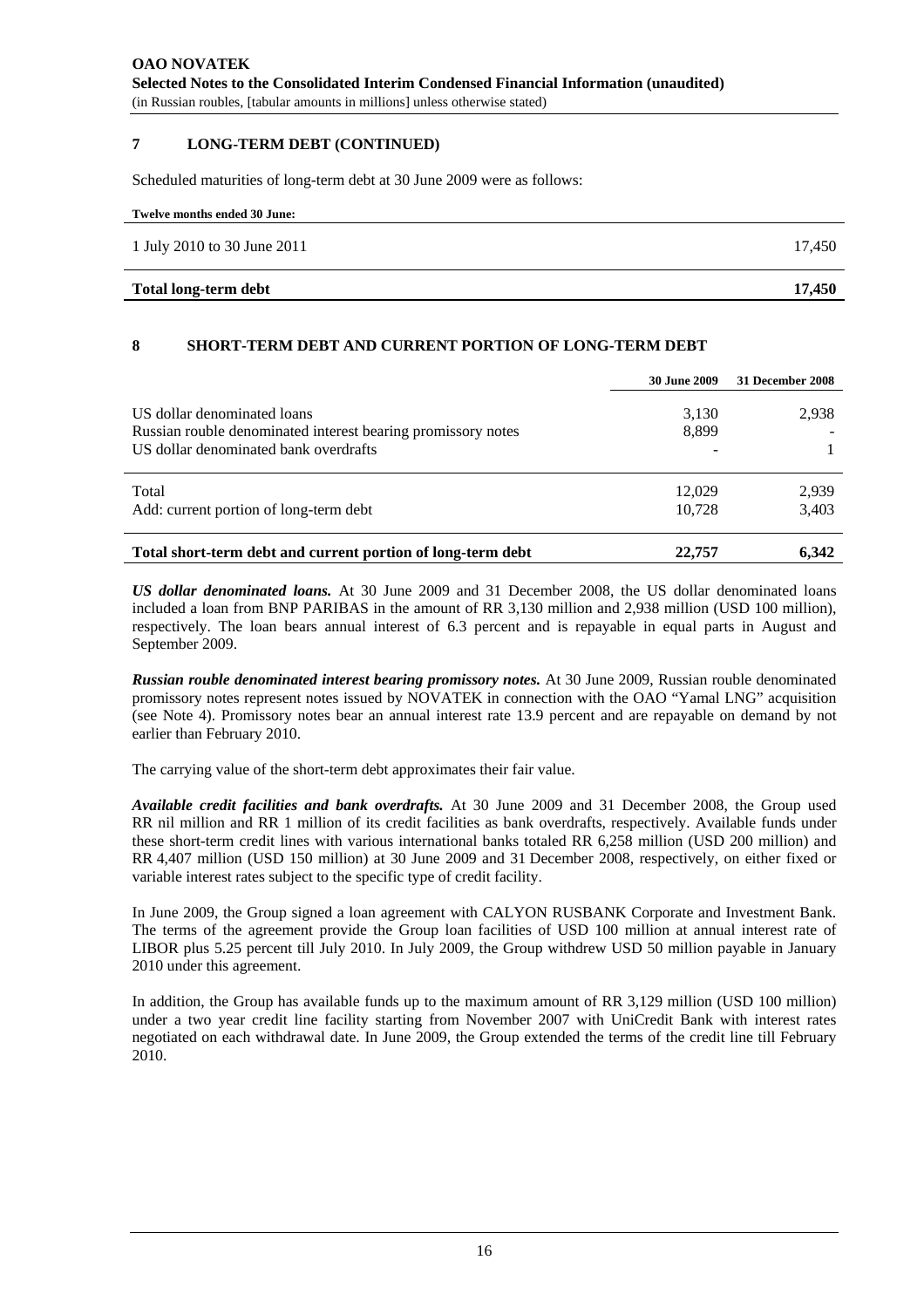# **9 SHAREHOLDERS' EQUITY**

*Treasury shares.* In accordance with the share buyback program authorized by the Board of Directors on 11 February 2008, the Group has periodically purchased ordinary shares of OAO NOVATEK in the form of Global Depository Receipts (GDRs) on the London Stock Exchange through the use of independent brokers.

At 30 June 2009 and 31 December 2008, a Group wholly-owned subsidiary, Novatek Equity (Cyprus) Limited, held 419,233 GDRs (4,192 thousand ordinary shares) at total cost of RR 599 million. The Group has decided that these shares do not vote.

*Dividends.* The Group declares and pays dividends in Russian roubles.

|                                                                                                                                          | Six months ended 30 June: |              |  |
|------------------------------------------------------------------------------------------------------------------------------------------|---------------------------|--------------|--|
|                                                                                                                                          | 2009                      | 2008         |  |
| Dividends payable at beginning of the period<br>Dividends declared <sup>(*)</sup>                                                        | 4.609                     | 4,615        |  |
| Dividends paid                                                                                                                           | (1,488)                   | (1,692)      |  |
| Dividends payable at end of the period                                                                                                   | 3.121                     | 2,924        |  |
| Dividends per share declared during the period (in Russian roubles)<br>Dividends per GDR declared during the period (in Russian roubles) | 1.52<br>15.2              | 1.52<br>15.2 |  |

 $(*)$  – excluding treasury shares.

On 27 May 2009, the Annual General Meeting of Shareholders of OAO NOVATEK approved the final 2008 dividend totaling RR 4,615 million (including treasury shares), which is to be paid within 60 days to the shareholders of record at the close of business on 20 April 2009. The amount due was included within trade payables and accrued liabilities. The outstanding amount was settled in July 2009.

#### **10 OIL AND GAS SALES**

|                         | Three months ended<br>30 June: |        | Six months ended<br>30 June: |        |
|-------------------------|--------------------------------|--------|------------------------------|--------|
|                         | 2009                           | 2008   | 2009                         | 2008   |
| Natural gas             | 12,868                         | 10,740 | 25,039                       | 22,333 |
| Stable gas condensate   | 7,500                          | 6,525  | 10.141                       | 12,468 |
| Liquefied petroleum gas | 1,649                          | 1,601  | 2,887                        | 3,133  |
| Crude oil               | 341                            | 655    | 584                          | 1,212  |
| Oil products            | 18                             | 890    | 41                           | 1,432  |
| Total oil and gas sales | 22,376                         | 20,411 | 38,692                       | 40,578 |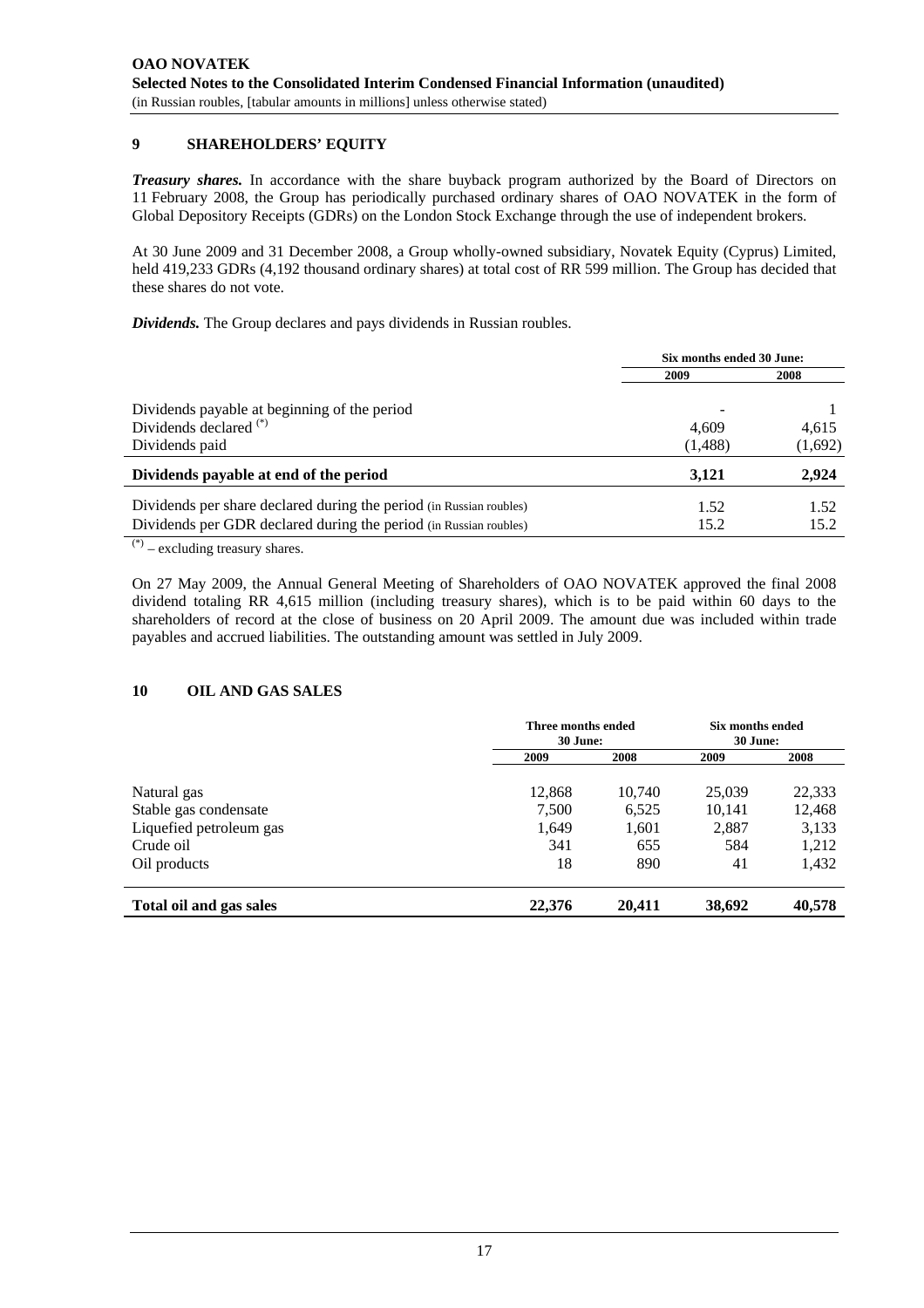# **11 TRANSPORTATION EXPENSES**

|                                                                                                              | Three months ended<br>30 June: |       | Six months ended<br>30 June: |       |
|--------------------------------------------------------------------------------------------------------------|--------------------------------|-------|------------------------------|-------|
|                                                                                                              | 2009                           | 2008  | 2009                         | 2008  |
| Natural gas transportation to customers                                                                      | 5.674                          | 2.581 | 8.951                        | 5,446 |
| Stable gas condensate and liquefied petroleum gas<br>transportation by rail                                  | 1.646                          | 1.004 | 2.978                        | 2,073 |
| Stable gas condensate transportation by tankers<br>Unstable gas condensate transportation from the fields to | 853                            | 523   | 1,400                        | 1,050 |
| the processing facilities through third party pipelines                                                      | 81                             | 48    | 159                          | 91    |
| Crude oil transportation to customers                                                                        | 40                             | 31    | 77                           | 59    |
| Other                                                                                                        |                                | 42    | 3                            | 66    |
| <b>Total transportation expenses</b>                                                                         | 8.295                          | 4.229 | 13.568                       | 8.785 |

# **12 TAXES OTHER THAN INCOME TAX**

The Group is subject to a number of taxes other than income tax, which are detailed as follows:

|                                          | Three months ended<br>30 June: |       | Six months ended<br>30 June: |       |
|------------------------------------------|--------------------------------|-------|------------------------------|-------|
|                                          | 2009                           | 2008  | 2009                         | 2008  |
| Unified natural resources production tax | 1,588                          | 1,631 | 3,223                        | 3,237 |
| Property tax                             | 315                            | 142   | 570                          | 284   |
| Other taxes                              | 32                             | 19    | 63                           | 34    |
| Total taxes other than income tax        | 1.935                          | 1.792 | 3,856                        | 3,555 |

#### **13 INCOME TAX**

*Effective income tax rate.* The Group's Russian statutory income tax rate for 2008 was 24 percent. Effective from 1 January 2009, the statutory income tax rate was reduced to 20 percent. For the six months ended 30 June 2009 and 2008, the consolidated Group's effective income tax rate was 21.2 percent and 24.5 percent, respectively. For the three months ended 30 June 2009 and 2008, the consolidated Group's effective income tax rate was 21.0 percent and 24.1 percent, respectively.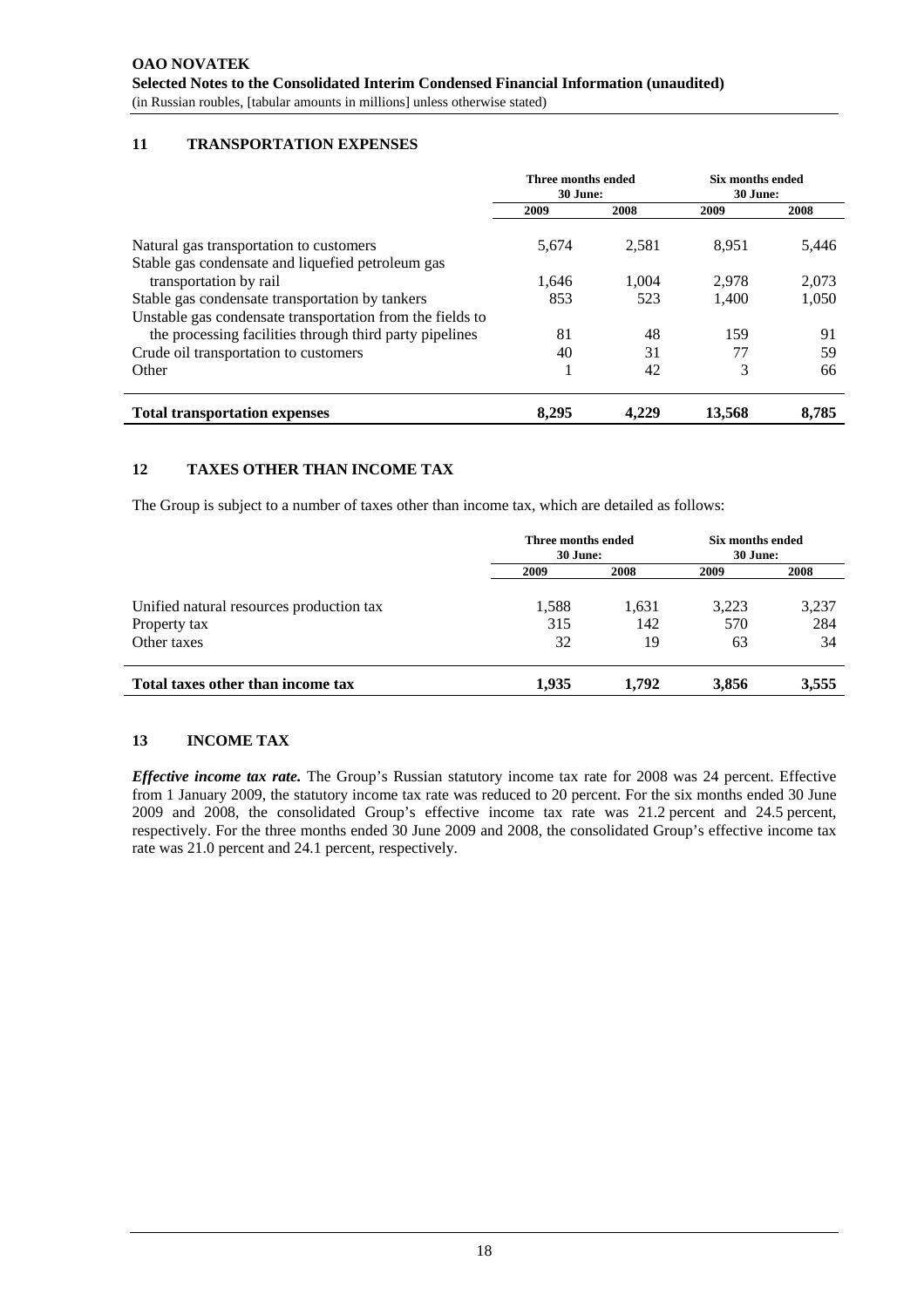# **14 FINANCIAL INSTRUMENTS AND FINANCIAL RISK FACTORS**

The accounting policies for financial instruments have been applied to the line items below:

|                                          | Loans and receivables |                  |  |
|------------------------------------------|-----------------------|------------------|--|
| <b>Financial assets</b>                  | 30 June 2009          | 31 December 2008 |  |
| Non-current                              |                       |                  |  |
| Long-term loans receivable               |                       | 413              |  |
| Trade and other receivables              | 331                   | 323              |  |
| Long-term deposits and letters of credit |                       | 52               |  |
| Current                                  |                       |                  |  |
| Short-term loans receivable              | 1,234                 | 3                |  |
| Trade and other receivables              | 6,964                 | 2,485            |  |
| Short-term bank deposits                 |                       |                  |  |
| Cash and cash equivalents                | 7,945                 | 10,992           |  |
|                                          |                       |                  |  |

**Total carrying amount 16,474** 14,273

|                                   | Measured at amortized cost |                  |  |  |
|-----------------------------------|----------------------------|------------------|--|--|
| <b>Financial liabilities</b>      | <b>30 June 2009</b>        | 31 December 2008 |  |  |
| Non-current                       |                            |                  |  |  |
| Long-term debt                    | 17,450                     | 19,935           |  |  |
| Other payables                    | 2,624                      |                  |  |  |
| Current                           |                            |                  |  |  |
| Current portion of long-term debt | 10,728                     | 3,403            |  |  |
| Short-term debt                   | 12,029                     | 2,939            |  |  |
| Trade and other payables          | 7,722                      | 4,405            |  |  |
| <b>Total carrying amount</b>      | 50,553                     | 30,682           |  |  |

*Financial risk management objectives and policies***.** In the ordinary course of business, the Group is exposed to market risks from fluctuating prices on commodities purchased and sold, prices of other raw materials, currency exchange rates and interest rates. Depending on the degree of price volatility, such fluctuations in market prices may create volatility in the Group's financial results. To effectively manage the variety of exposures that may impact financial results, the Group's overriding strategy is to maintain a strong financial position.

The Group's principal risk management policies are established to identify and analyze the risks faced by the Group, to set appropriate risk limits and controls, and to monitor risks and adherence to these limits. Risk management policies and systems are reviewed regularly to reflect changes in market conditions and the Group's activities.

*Market risk.* Market risk is the risk that changes in market prices, such as foreign exchange rates, interest rates, commodity prices and equity prices, will affect the Group's financial results or the value of its holdings of financial instruments. The primary objective of mitigating these market risks is to manage and control market risk exposures, while optimizing the return on risk.

The Group is exposed to market price movements relating to changes in commodity prices such as crude oil, gas condensate, liquefied petroleum products and natural gas (commodity price risk), foreign currency exchange rates, interest rates, equity prices and other indices that could adversely affect the value of the Group's financial assets, liabilities or expected future cash flows.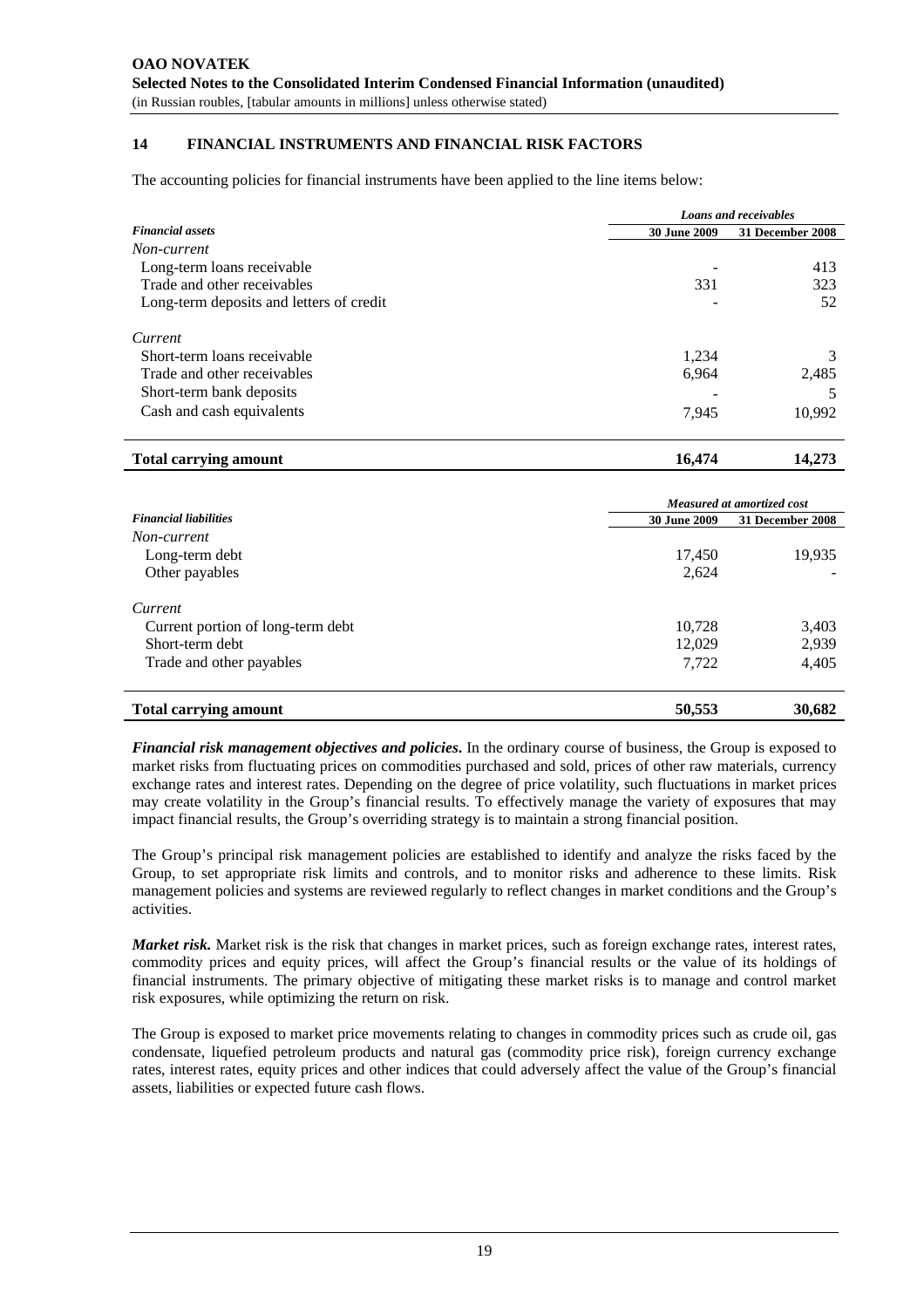#### *(a) Foreign exchange risk*

The Group is exposed to foreign exchange risk arising from various exposures in the normal course of business, primarily with respect to the US dollar and the Euro. Foreign exchange risk arises primarily from future commercial transactions, recognized assets and liabilities when assets and liabilities are denominated in a currency other than the functional currency.

The Group's overall strategy is to have no significant net exposure in currencies other than the Russian rouble or the US dollar. Foreign currency derivative instruments may be utilized to manage the risk exposures associated with fluctuations on certain firm commitments for sales and purchases, debt instruments and other transactions that are denominated in currencies other than the Russian rouble, and certain non-Russian rouble assets and liabilities.

The carrying amounts of the Group's financial instruments are denominated in the following currencies:

| At 30 June 2009                   | <b>Russian rouble</b> | <b>US</b> dollar | Euro                     | Other                    | <b>Total</b> |
|-----------------------------------|-----------------------|------------------|--------------------------|--------------------------|--------------|
| <b>Financial assets</b>           |                       |                  |                          |                          |              |
| Non-current                       |                       |                  |                          |                          |              |
| Trade and other receivables       | 331                   |                  |                          |                          | 331          |
| Current                           |                       |                  |                          |                          |              |
| Short-term loans receivable       | 1,234                 |                  | $\overline{\phantom{a}}$ |                          | 1,234        |
| Trade and other receivables       | 4,419                 | 2,520            |                          | 25                       | 6,964        |
| Cash and cash equivalents         | 3,056                 | 4,881            | 1                        | 7                        | 7,945        |
| <b>Financial liabilities</b>      |                       |                  |                          |                          |              |
| Non-current                       |                       |                  |                          |                          |              |
| Long-term debt                    | (2,833)               | (14,617)         |                          | $\overline{\phantom{a}}$ | (17, 450)    |
| Other payables                    |                       | (2,624)          |                          |                          | (2,624)      |
| Current                           |                       |                  |                          |                          |              |
| Current portion of long-term debt |                       | (10,728)         |                          | -                        | (10,728)     |
| Short-term debt                   | (8,899)               | (3,130)          |                          | -                        | (12,029)     |
| Trade and other payables          | (5,913)               | (1,752)          | (51)                     | (6)                      | (7, 722)     |
| Net exposure at 30 June 2009      | (8,605)               | (25, 450)        | (50)                     | 26                       | (34,079)     |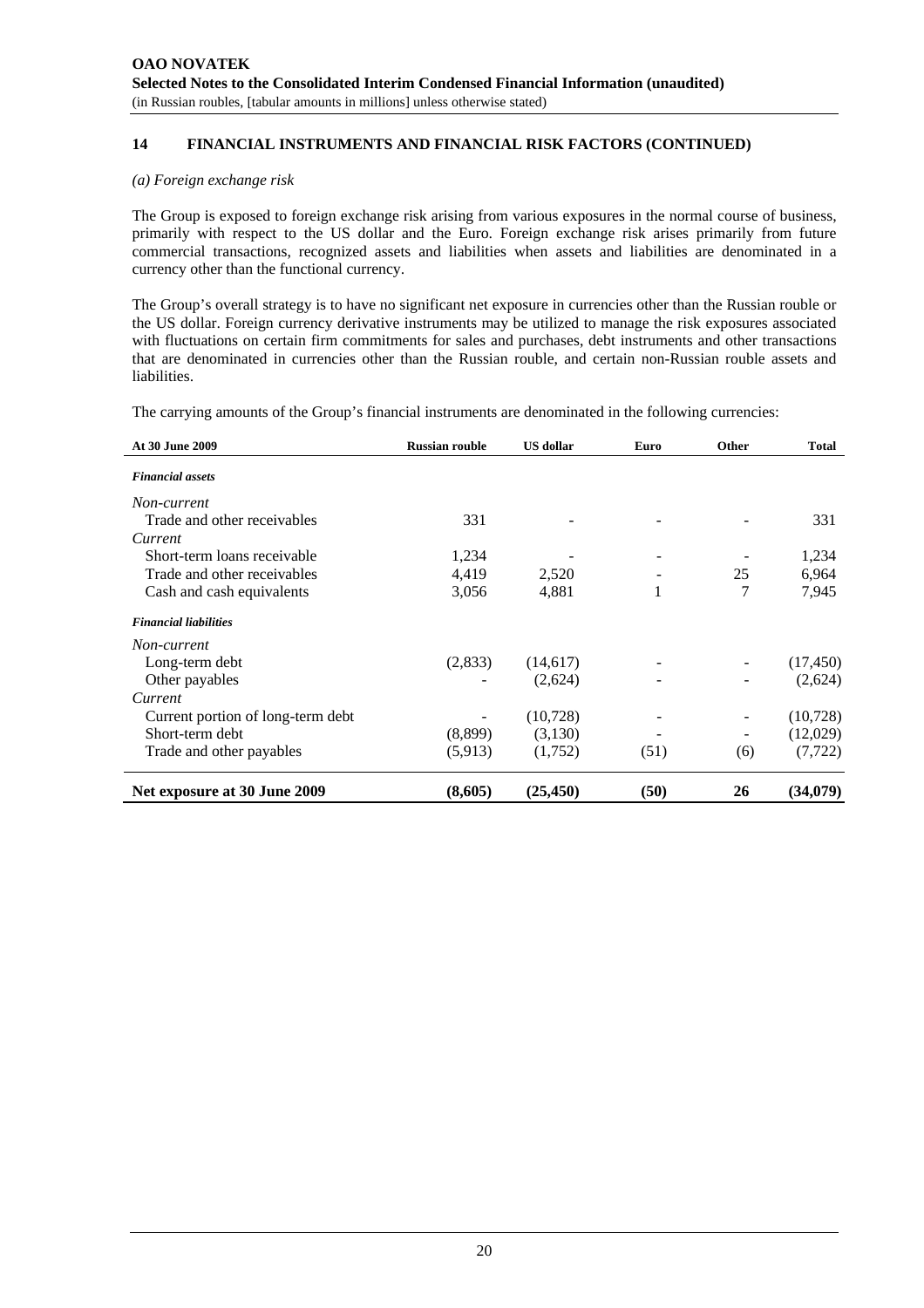| At 31 December 2008                     | <b>Russian rouble</b> | <b>US</b> dollar | Euro | Other | <b>Total</b> |
|-----------------------------------------|-----------------------|------------------|------|-------|--------------|
| <b>Financial assets</b>                 |                       |                  |      |       |              |
| Non-current                             |                       |                  |      |       |              |
| Long-term loans receivable              | 413                   |                  |      |       | 413          |
| Trade and other receivables             | 323                   |                  |      |       | 323          |
| Long-term deposit and letters of credit | 49                    |                  |      | 2     | 52           |
| Current                                 |                       |                  |      |       |              |
| Short-term loans receivable             | 3                     |                  |      |       | 3            |
| Trade and other receivables             | 1,860                 | 602              |      | 23    | 2,485        |
| Short-term bank deposits                |                       |                  | 5    |       | 5            |
| Cash and cash equivalents               | 3,748                 | 7,162            | 74   | 8     | 10,992       |
| <b>Financial liabilities</b>            |                       |                  |      |       |              |
| Non-current                             |                       |                  |      |       |              |
| Long-term debt                          |                       | (19, 935)        |      |       | (19, 935)    |
| Current                                 |                       |                  |      |       |              |
| Current portion of long-term debt       |                       | (3,358)          | (45) |       | (3,403)      |
| Short-term debt                         |                       | (2,939)          |      |       | (2,939)      |
| Trade and other payables                | (4,162)               | (152)            | (87) | (4)   | (4,405)      |
| Net exposure at 31 December 2008        | 2,234                 | (18,619)         | (53) | 29    | (16, 409)    |

#### *(b) Commodity price risk*

The Group's overall commercial trading strategy in natural gas, stable gas condensate and crude oil and related products is centrally managed. Changes in commodity prices could negatively or positively affect the Group's results of operations. The Group manages the exposure to commodity price risk by optimizing its core activities to achieve stable price margins.

*Natural gas.* As an independent natural gas producer, the Group is not subject to the government's regulation of natural gas prices. Nevertheless, the Group's prices are strongly influenced by the prices regulated by the Federal Tariffs Service (FTS), a governmental agency. In November 2006, the FTS approved and published a plan to liberalize the price of natural gas sold on the Russian domestic market by the year 2011. On 1 January 2008, the FTS increased the regulated price for 2008 by 25 percent. Additional increases of 5 percent 7 percent and 7 percent in the regulated price were effective 1 January 2009, 1 April 2009 and 1 July 2009, respectively. As part of the program, the FTS announced a plan to further increase the regulated price at the beginning of the last quarter of 2009 by 6.2 percent. Management believes it has limited downside commodity price risk for natural gas and does not use commodity derivative instruments for trading purposes. However, to effectively manage the margins achieved through its natural gas trading activities, management has established targets for volumes sold to wholesale traders, end-customers and the natural gas exchange.

*Liquid hydrocarbons.* The Group sells all its crude oil and related products and gas condensate under spot contracts. Gas condensate volumes sold to the US and European markets are based on benchmark reference crude oil prices of WTI and Brent dated, respectively, plus a margin or discount, depending on current market situation. Crude oil sold internationally is based on benchmark reference crude oil prices of Brent dated, plus a discount and on a transaction-by-transaction basis for volumes sold domestically. As a result, the Group's revenues from the sales of liquid hydrocarbons are subject to commodity price volatility based on fluctuations or changes in the crude oil benchmark reference prices. Presently, the Group utilizes limited commodity derivative instruments to mitigated risk of crude oil and gas condensate price volatility.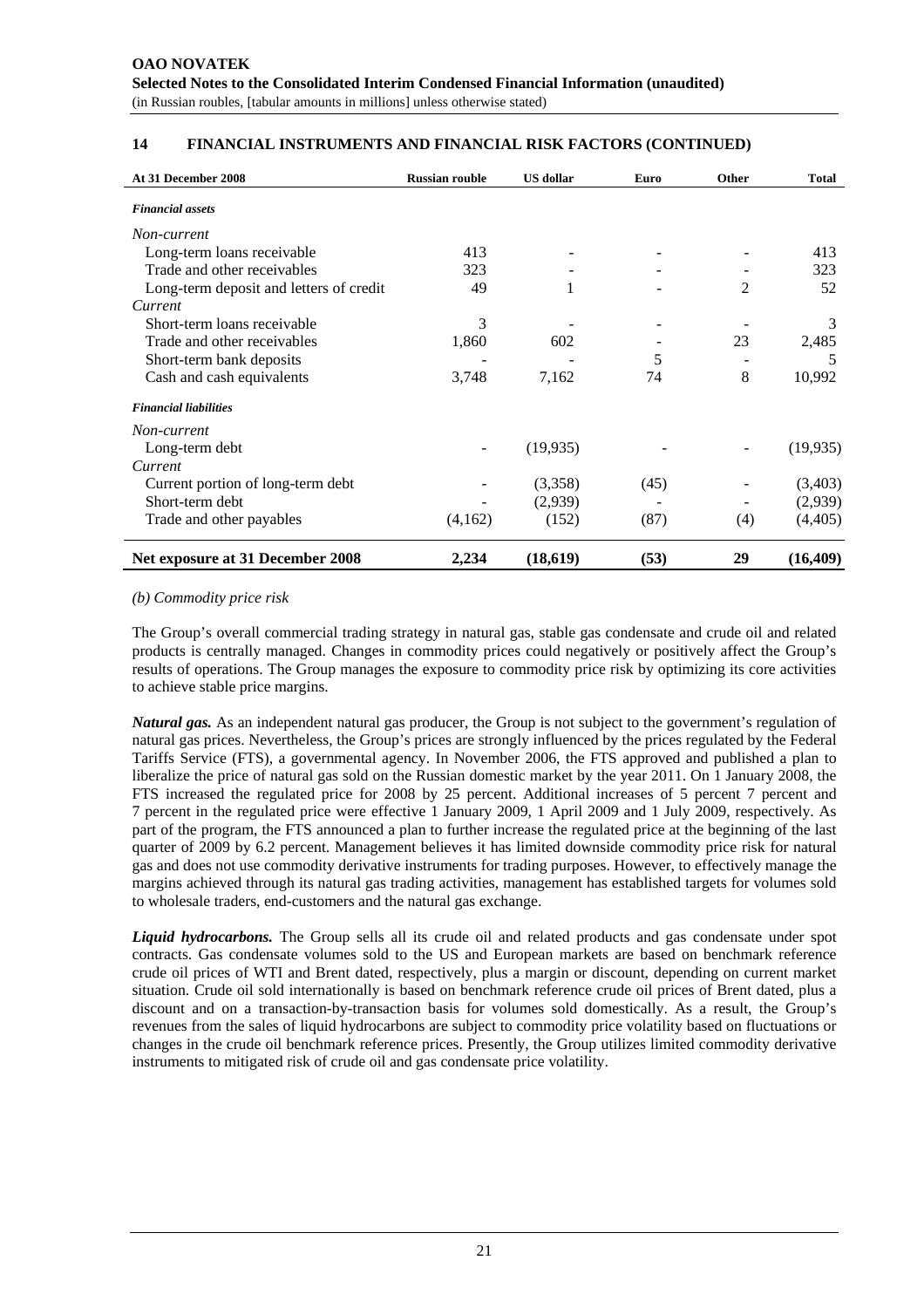#### *(c) Cash flow and fair value interest rate risk*

The Group is subject to interest rate risk on financial liabilities with variable interest rates. To mitigate this risk, the Group's treasury function performs periodic analysis of the current interest rate environment and depending on that analysis management makes decisions whether it would be more beneficial to obtain financing on a fixed-rate or variable-rate basis. In cases where the change in the current market fixed or variable interest rates is considered significant management may consider refinancing a particular debt on more favorable interest rate terms.

Changes in interest rates impact primarily debt by changing either their fair value (fixed rate debt) or their future cash flows (variable rate debt). Management does not have a formal policy of determining how much of the Group's exposure should be to fixed or variable rates. However, at the time of raising new debts management uses its judgment to decide whether it believes that a fixed or variable rate would be more favorable over the expected period until maturity.

At the reporting date the interest rate profile of the Group's interest-bearing financial instruments was:

|                                   | <b>30 June 2009</b> | 31 December 2008 |
|-----------------------------------|---------------------|------------------|
| At variable rate<br>At fixed rate | 24,877<br>15,330    | 23,293<br>2,984  |
| <b>Total debt</b>                 | 40,207              | 26,277           |

The Group centralizes the cash requirements and surpluses of controlled subsidiaries and the majority of their external financing requirements, and applies, on its consolidated net debt position, a funding policy to optimize its financing costs and manage the impact of interest-rate changes on its financial results in line with market conditions. In this way, the Group is able to ensure that the balance between the floating rate portion of its debt and its cash surpluses has a low level of exposure to any change in interest rates over the short term. This policy makes it possible to significantly limit the Group's sensitivity to interest-rate volatility.

*Credit risk.* Credit risk refers to the risk exposure that a potential financial loss to the Group may occur if counterparty defaults on its contractual obligations.

Credit risk is managed on a Group level and arises from cash and cash equivalents, including short-term deposits with banks, as well as credit exposures to customers, including outstanding trade receivables and committed transactions. Cash and cash equivalents are deposited only with banks that are considered by the Group at the time of deposit to have a minimal risk of default.

The Group's trade and other receivables consist of a large number of customers, spread across diverse industries and geographical areas. Most of the Group's international liquid sales are made to customers with independent external ratings. All domestic sales of liquid hydrocarbons are made on a 100 percent prepayment basis. The Group also requires 100 percent prepayments from small customers for natural gas deliveries and partial advances from others. Although the Group does not require collateral in respect of trade and other receivables, it has developed standard credit payment terms and constantly monitors the status of trade receivables and the creditworthiness of the customers.

The maximum exposure to credit risk is represented by the carrying amount of each financial asset in the consolidated interim condensed statement of financial position.

*Liquidity risk.* Liquidity risk is the risk that the Group will not be able to meet its financial obligations as they fall due. The Group's approach to managing liquidity is to ensure that it will always have sufficient liquidity to meet its liabilities when due, under both normal and stressed conditions, without incurring unacceptable losses or risking damage to the Group's reputation. In managing its liquidity risk, the Group maintains adequate cash reserves and debt facilities, continuously monitors forecast and actual cash flows and matches the maturity profiles of financial assets and liabilities.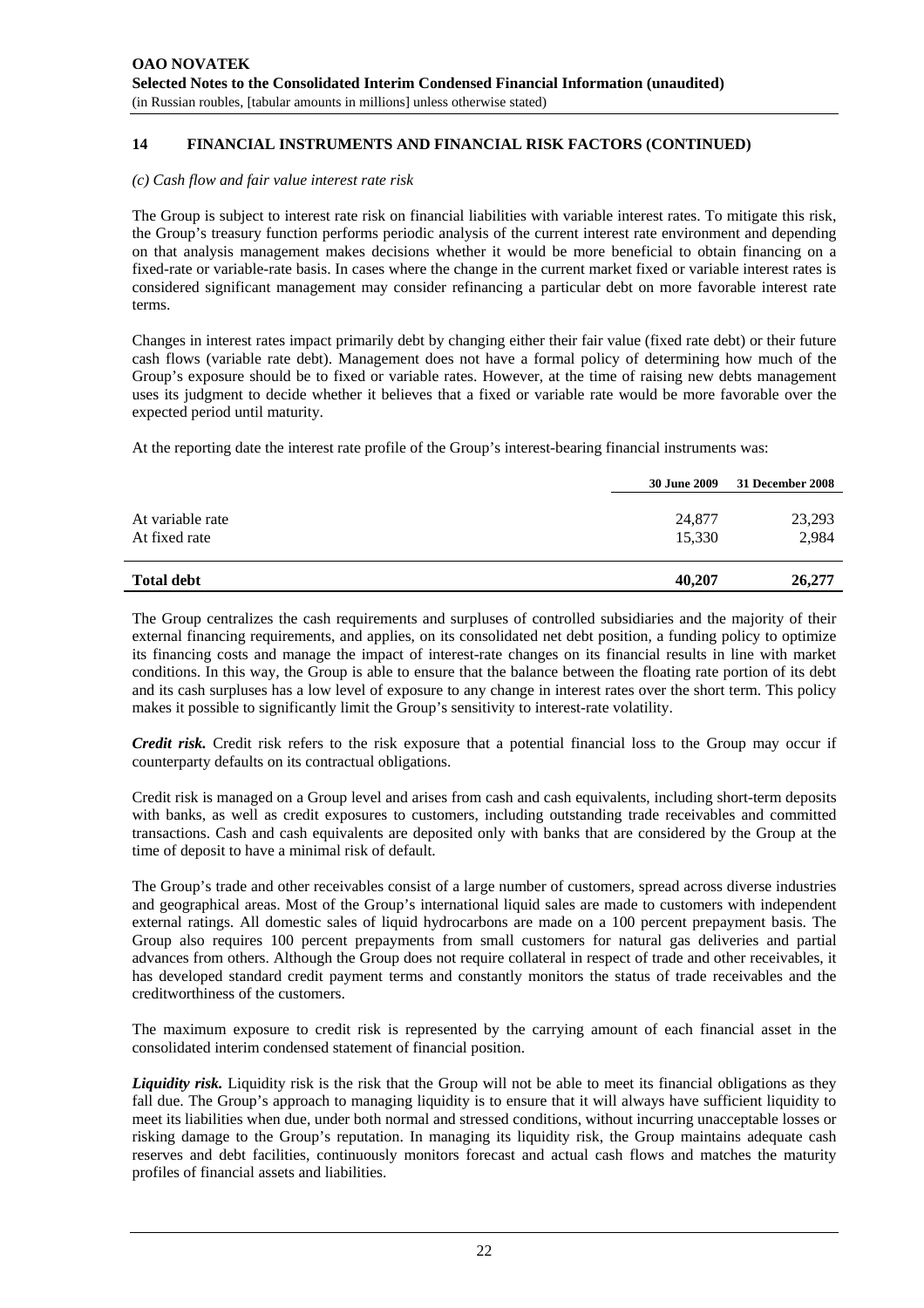The Group prepares various financial plans (monthly, quarterly and annually) which ensures that the Group has sufficient cash on demand to meet expected operational expenses, financial obligations and investing activities for a period of 30 days or more. The Group has entered into a number of short-term credit facilities. Such credit lines and overdraft facilities can be drawn down to meet short-term financing needs. To fund cash requirements of a more permanent nature, the Group will normally raise long-term debt in available international and domestic markets.

All of the Group's financial liabilities represent non-derivative financial instruments. The following tables summarize the maturity profile of the Group's financial liabilities based on contractual undiscounted payments, including interest payments:

| <b>At 30 June 2009</b>             | Less than<br>1 year | <b>Between</b><br>1 and 2 years | <b>Between</b><br>2 and 5 years | <b>Total</b> |
|------------------------------------|---------------------|---------------------------------|---------------------------------|--------------|
|                                    |                     |                                 |                                 |              |
| Debt at fixed rate                 |                     |                                 |                                 |              |
| Principal                          | 12,029              | 3,301                           | $\qquad \qquad \blacksquare$    | 15,330       |
| <i>Interest</i>                    | 770                 | 815                             | $\qquad \qquad -$               | 1,585        |
| Debt at variable rate              |                     |                                 |                                 |              |
| Principal                          | 10,728              | 14,149                          | -                               | 24,877       |
| Interest                           | 461                 | 145                             | -                               | 606          |
| Trade and other payables           | 7.475               | 2,871                           | -                               | 10,346       |
| <b>Total financial liabilities</b> | 31,463              | 21,281                          | ۰                               | 52,744       |

| At 31 December 2008                | Less than<br>1 year | <b>Between</b><br>1 and 2 years | <b>Between</b><br>2 and 5 years | <b>Total</b> |
|------------------------------------|---------------------|---------------------------------|---------------------------------|--------------|
|                                    |                     |                                 |                                 |              |
| Debt at fixed rate                 |                     |                                 |                                 |              |
| Principal                          | 2,984               | $\qquad \qquad \blacksquare$    |                                 | 2,984        |
| Interest                           | 2                   |                                 |                                 |              |
| Debt at variable rate              |                     |                                 |                                 |              |
| Principal                          | 3,358               | 13,242                          | 6,693                           | 23,293       |
| <i>Interest</i>                    | 785                 | 477                             | 61                              | 1,323        |
| Trade and other payables           | 4,405               | $\qquad \qquad \blacksquare$    | $\overline{\phantom{0}}$        | 4,405        |
| <b>Total financial liabilities</b> | 11,534              | 13,719                          | 6,754                           | 32,007       |

*Capital management.* The primary objectives of the Group's capital management policy is to ensure a strong capital base to fund and sustain its business operations through prudent investment decisions and to maintain investor, market and creditor confidence to support its business activities.

The Group presently has an investment grade credit rating of Baa3 (stable outlook) by Moody's Investor Services and is rated BB+ (positive) by Standard & Poor's. To maintain its credit rating, the Group has established certain financial targets and coverage ratios that it monitors on a quarterly and annual basis.

The Group manages its liquidity on a corporate-wide basis to ensure adequate funding to sufficiently meet group operational requirements. All external debts are centralized at the Parent level, and all financing to Group entities is facilitated through inter-company loan arrangements.

The Group has a stated dividend policy that distributes at least 30 percent of its parent company nonconsolidated statutory net profit determined according to Russian accounting standards. The dividend for a specific year is determined after taken into consideration future earnings, capital expenditure requirements, future business opportunities and the Group current financial position. Dividends are recommended by the Board of Directors and approved by the NOVATEK's shareholders.

There were no changes to the Group's approach to capital management during the period.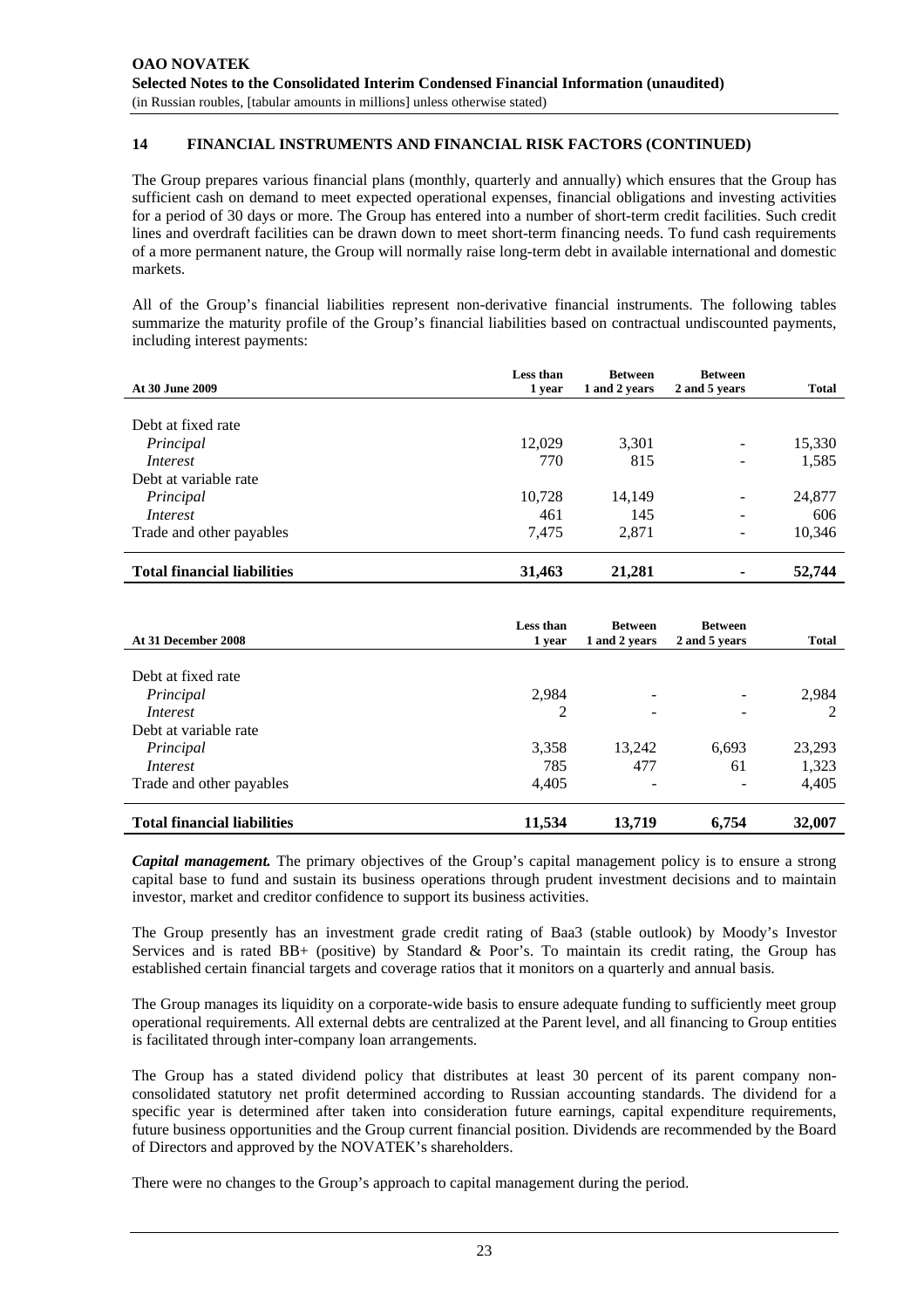# **15 CONTINGENCIES AND COMMITMENTS**

*Operating environment.* The Russian Federation continues to display some characteristics of an emerging market. These characteristics include, but are not limited to, the existence of a currency that is in practice not convertible in most countries outside of the Russian Federation, and relatively high inflation. The tax, currency and customs legislation is subject to varying interpretations, frequent changes and other legal and fiscal impediments contribute to the challenges faced by entities currently operating in the Russian Federation. The future economic direction of the Russian Federation is largely dependent upon the effectiveness of economic, financial and monetary measures undertaken by the Government, together with tax, legal, regulatory, and political developments.

The Group's business operations are primarily located in the Russian Federation and are thus exposed to the economic and financial markets of the country.

*Recent volatility in global and Russian financial markets.* The global liquidity crisis which commenced in the middle of 2007 has resulted in numerous stresses to the capital market system, which among other things, has resulted in a lower level of capital market raising activities, a lower level of liquidity across the international and Russian banking sector, and higher interbank lending rates. The present uncertainties in the global financial market have also led to a series of bank failures and bank rescue measures in the United States, Western Europe and in the Russian Federation amongst other countries. Moreover, the US Federal Reserve and Treasury as well as primary Central Banks around the world, including the Central Bank of the Russian Federation have initiated efforts to stimulate the global financial markets. The full extent of the impact of the ongoing financial and economic crisis is difficult to predict or anticipate at this stage of the economic business cycle.

Under the present market situation, the Group's ability to obtain new borrowings and/or re-finance its existing borrowings at terms and conditions similar to those applied to earlier transactions may be affected. Moreover, the amount of financing available on the market has been significantly reduced since the onset of the economic and financial crisis (often referred to as the "credit crunch"). The Group's debtors may also be affected by the lower liquidity situation which could negatively impact their ability to repay their amounts owed. Deteriorating operating and financial conditions of debtors may also have an impact on management's cash flow forecasts and assessment of the impairment of financial and non-financial assets. To the extent that information is available, management has reflected revised estimates of expected future cash flows in its impairment assessments.

Management believes it is taking all the necessary measures to support the sustainability and growth of the Group's business in the current market circumstances. The effectiveness of the measures is in the view of management, significantly enabled by the effectiveness of the financial policies and treasury management practices that the Group has employed in recent years. Specifically, the Group has maintained adequate cash and cash equivalent balance, used diversified funding sources, limited bank concentration of liquid funds, required prepayments for hydrocarbon sales and had adhered to strict liquidity and financial leverage ratios.

Despite these efforts, management acknowledges that there are present uncertainties over the direction and duration of the current market volatility and, consequently, is unable to predict the impact of any further deterioration in the global and Russian financial markets.

*Commitments.* At 30 June 2009, the Group had contractual capital expenditures commitments aggregating approximately RR 14,269 million (at 31 December 2008: RR 16,991 million) for phase two development of the Yurkharovskoye field (through 2011), development of the East-Tarkosalinskoye and Khancheiskoye fields (through 2009 and 2010, respectively), for continuation of phase two construction of the Purovsky Gas Condensate Plant (through 2011) in accordance with duly signed agreements. In addition, at 30 June 2009, the Group has capital commitments for exploration activities under the El Arish Concession Agreement aggregating approximately USD 15 million (at 31 December 2008: USD 20 million).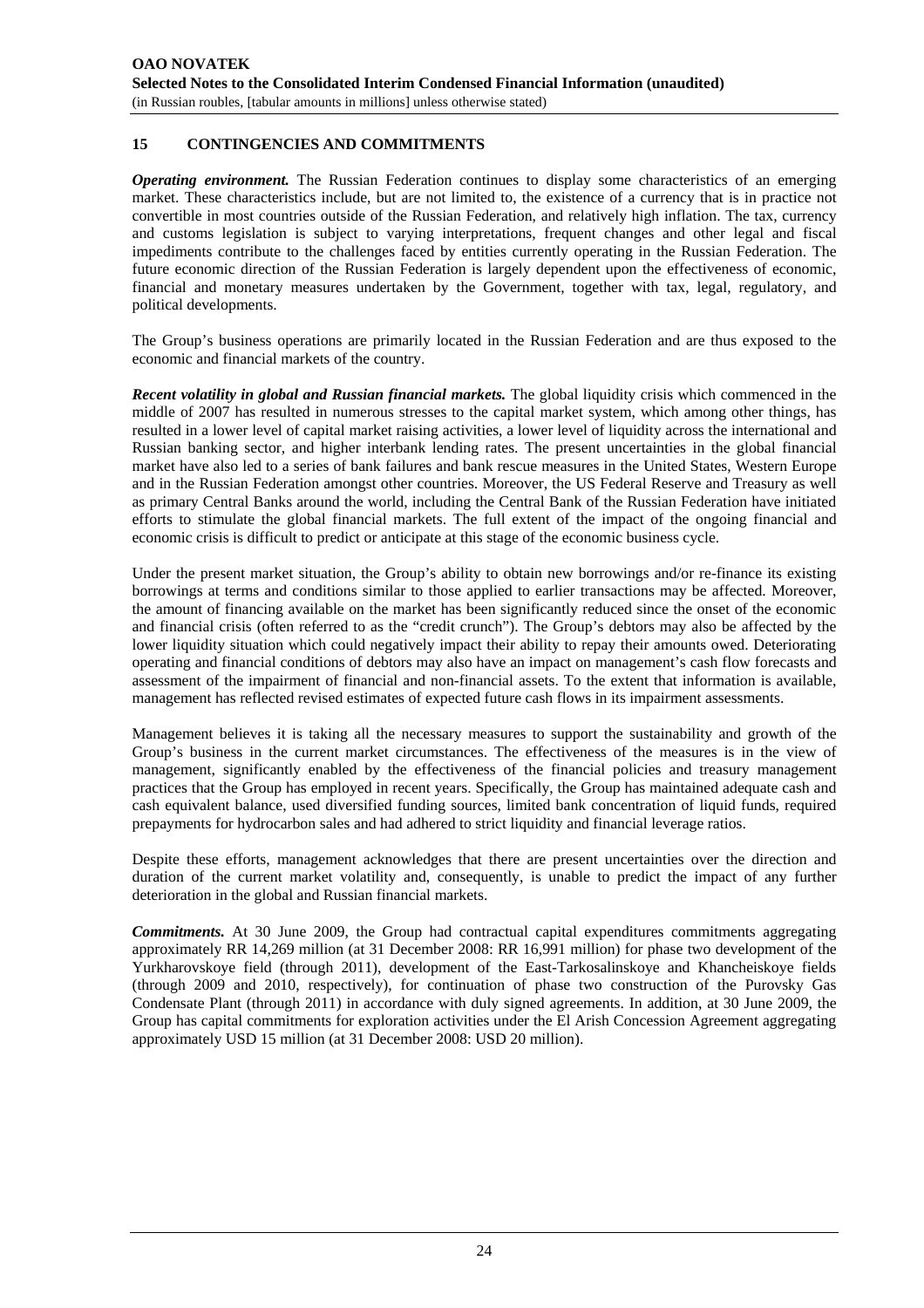# **15 CONTINGENCIES AND COMMITMENTS (CONTINUED)**

*Taxation.* Russian tax, currency and customs legislation is subject to varying interpretations, and changes, which can occur frequently. Management's interpretation of such legislation as applied to the transactions and activities of the Group may be challenged by the relevant regional and federal authorities. Recent events within the Russian Federation suggest that the tax authorities may be taking a more assertive position in its interpretation of the legislation and assessments, and it is possible that transactions and activities that have not been challenged in the past may be challenged. As a result, significant additional taxes, penalties and interest may be assessed. Fiscal periods remain open to review by the authorities in respect of taxes for three calendar years proceeding the year of review. Under certain circumstances reviews may cover longer periods.

Management believes that its interpretation of the relevant legislation is appropriate and that it is probable that the Group's tax, currency and customs positions will be sustained. Where management believes it is probable that a position cannot be sustained, an appropriate amount has been accrued.

*Mineral licenses*. The Group is subject to periodic reviews of its activities by governmental authorities with respect to the requirements of its mineral licenses. Management cooperates with governmental authorities to agree on remedial actions necessary to resolve any findings resulting from these reviews. Failure to comply with the terms of a license could result in fines, penalties or license limitation, suspension or revocation. The Group's management believes any issues of non-compliance will be resolved through negotiations or corrective actions without any material adverse effect on the Group's financial position, statement of income or of cash flows.

The Group's oil and gas fields and license areas are situated on land located in the Yamal-Nenets Autonomous Region. Licenses are issued by the Federal Agency for the Use of Natural Resources under the Ministry of Natural Resources and the Group pays unified natural resources production tax to produce oil and gas from these fields and contributions for exploration of license areas.

*Environmental liabilities.* The Group and its predecessor entities have operated in the oil and gas industry in the Russian Federation for many years. The enforcement of environmental regulation in the Russian Federation is evolving and the enforcement posture of government authorities is continually being reconsidered. The Group periodically evaluates its obligations under environmental regulations and, as obligations are determined, they are recognized as an expense immediately if no future benefit is discernible. Potential liabilities which might arise as a result of a change in interpretation of existing regulations, civil litigation or changes in legislation cannot be estimated. Under existing legislation, management believes that there are no probable liabilities which will have a material adverse effect on the Group's financial position, statement of income or of cash flows.

*Legal contingencies.* The Group is subject of, or party to a number of court proceedings (both as a plaintiff and a defendant) arising in the ordinary course of business. In the opinion of management, there are no current legal proceedings or other claims outstanding, which could have a material effect on the result of operations or financial position of the Group and which have not been accrued or disclosed in the consolidated interim condensed financial information.

# **16 RELATED PARTY TRANSACTIONS**

For the purposes of this consolidated interim condensed financial information, parties are generally considered to be related if one party has the ability to control the other party, is under common control, or can exercise significant influence over the other party in making financial and operational decisions. Management has used reasonable judgments in considering each possible related party relationship with attention directed to the substance of the relationship, not merely the legal form. Related parties may enter into transactions which unrelated parties might not, and transactions between related parties may not be affected on the same terms, conditions and amounts as transactions between unrelated parties. The Group enters into transactions with related parties based on market or regulated prices.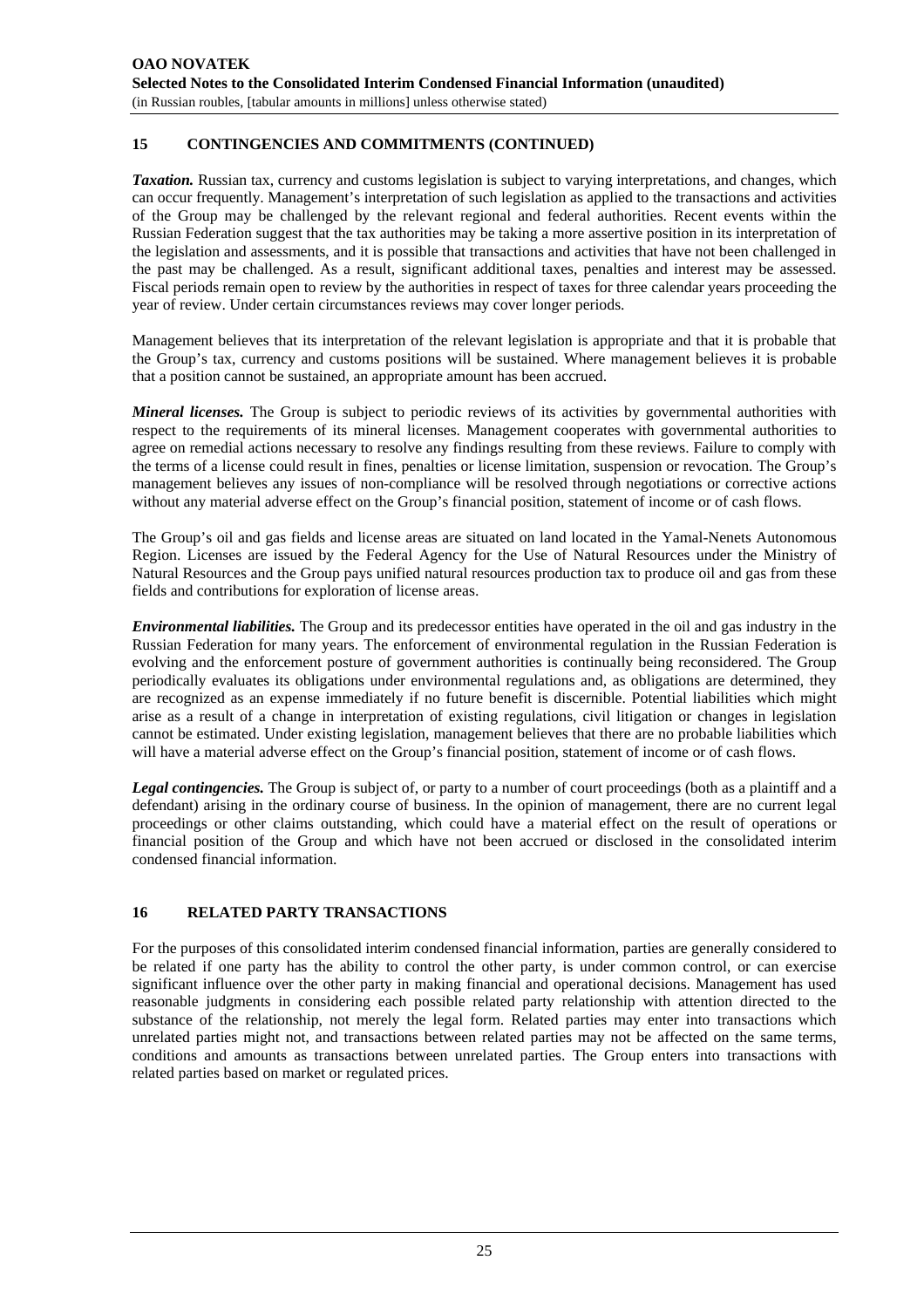# **16 RELATED PARTY TRANSACTIONS (CONTINUED)**

All natural gas producers and wholesalers operating in Russia transport their natural gas volumes through the Unified Gas Supply System (UGSS), which is owned and operated by OAO Gazprom, a State monopoly. As an independent natural gas producer, the Group utilizes the UGSS to transport natural gas to end-consumers at the tariff established by the Federal Tariff Service.

Transactions with OAO Gazprom, a shareholder of significant influence, from October 2006, and its subsidiaries are presented below.

|                                                              | Three months ended<br>30 June: |                     | Six months ended<br>30 June: |                  |  |
|--------------------------------------------------------------|--------------------------------|---------------------|------------------------------|------------------|--|
| Related parties - OAO Gazprom and its subsidiaries           | 2009                           | 2008                | 2009                         | 2008             |  |
|                                                              |                                |                     |                              |                  |  |
| <b>Transactions</b>                                          |                                |                     |                              |                  |  |
| Oil and gas sales                                            | 5,255                          | 1,533               | 7,241                        | 2,904            |  |
| Purchases of natural gas and liquid hydrocarbons             | 5,868                          | 392<br>2,604        | 9,081                        | 802<br>5,500     |  |
| Natural gas transportation to customers<br>Processing fees   | 127                            | 66                  | 249                          | 126              |  |
| Other revenues                                               |                                | 7                   |                              |                  |  |
| Other operating income (loss)                                |                                | (232)               |                              | 12<br>(212)      |  |
| Other operating expenses                                     | 5                              | 5                   | 12                           | 13               |  |
|                                                              |                                |                     |                              |                  |  |
| Related parties - OAO Gazprom and its subsidiaries           |                                | <b>30 June 2009</b> |                              | 31 December 2008 |  |
| <b>Balances</b>                                              |                                |                     |                              |                  |  |
| Trade and other receivables                                  |                                | 2,228               |                              | 232              |  |
| Prepayments and other current assets                         |                                | 30                  |                              | 1,065            |  |
| Prepayments and advances (capitalized within property, plant |                                |                     |                              |                  |  |
| and equipment)                                               |                                | 25                  |                              | 76               |  |
| Trade and other payables                                     |                                | 1,239               |                              | 276              |  |
|                                                              |                                |                     |                              |                  |  |
|                                                              | Three months ended             |                     | Six months ended             |                  |  |
|                                                              | 30 June:                       |                     | 30 June:                     |                  |  |
| <b>Related parties - associates</b>                          | 2009                           | 2008                | 2009                         | 2008             |  |
| <b>Transactions</b>                                          |                                |                     |                              |                  |  |
| Other revenues                                               | 170                            | 247                 | 406                          | 306              |  |
| Interest income                                              | 15                             | 13                  | 27                           | 27               |  |
|                                                              |                                |                     |                              |                  |  |
| Related parties - associates                                 |                                | 30 June 2009        |                              | 31 December 2008 |  |
|                                                              |                                |                     |                              |                  |  |
| <b>Balances</b>                                              |                                |                     |                              |                  |  |
| Long-term loans receivable                                   |                                |                     |                              | 410              |  |
| Interest on long-term loans receivable                       |                                | 96                  |                              | 33               |  |
| Trade payables and accrued liabilities                       |                                | 144                 |                              | 489              |  |
| Short-term loans receivable                                  |                                | 510                 |                              |                  |  |
|                                                              |                                |                     |                              |                  |  |
|                                                              | Three months ended             |                     | Six months ended             |                  |  |
| Related parties - parties under significant influence        | 30 June:                       |                     | 30 June:                     |                  |  |
| of key management personnel                                  | 2009                           | 2008                | 2009                         | 2008             |  |
| <b>Transactions</b>                                          |                                |                     |                              |                  |  |
| Purchases of construction services (capitalized within       |                                |                     |                              |                  |  |
| property, plant and equipment)                               | 785                            | 2,910               | 1,077                        | 5,823            |  |
| Oil products sales                                           | 5                              | 47                  | 12                           | 185              |  |
| Finance income (expense)                                     | 11                             |                     | 11                           |                  |  |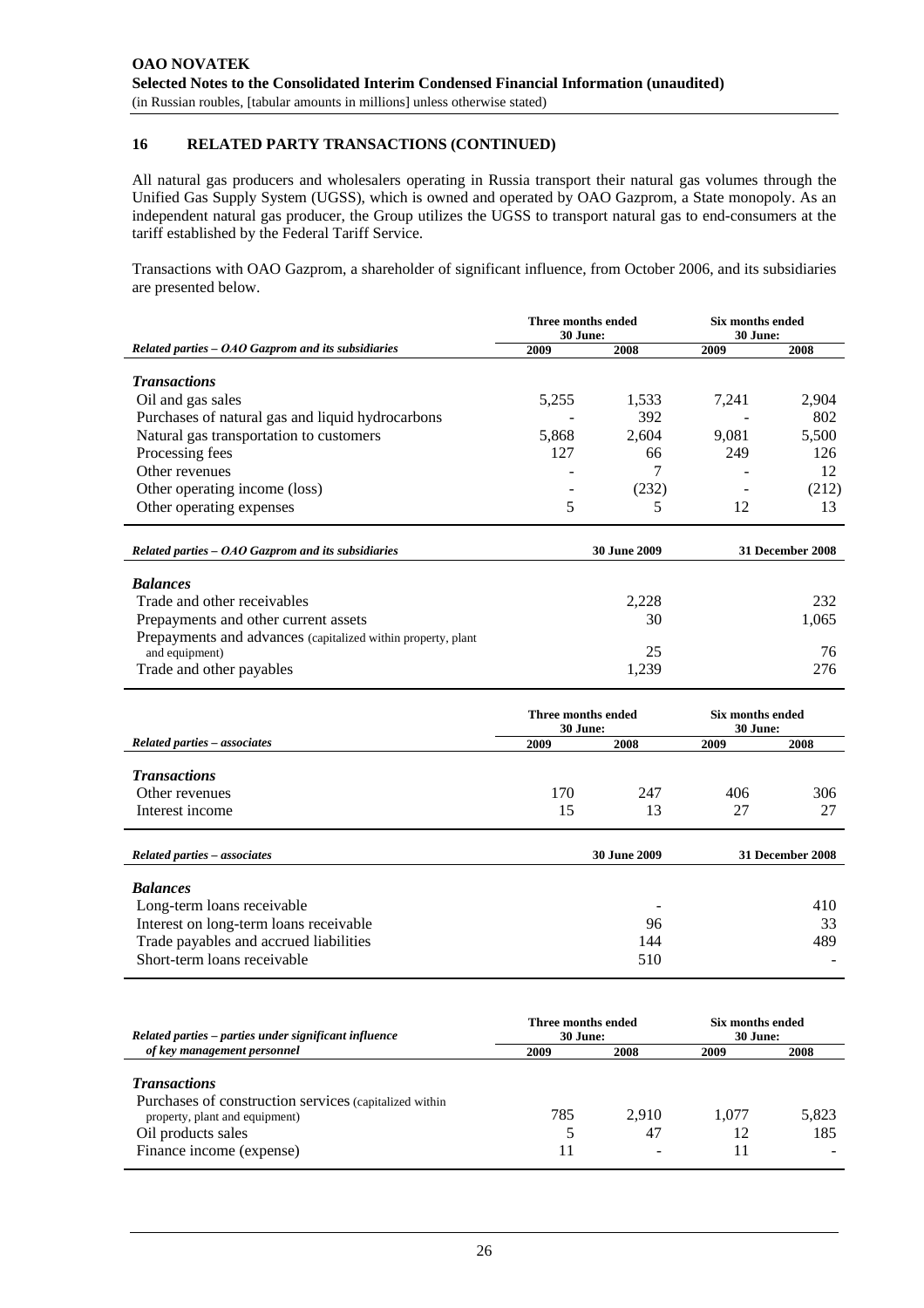#### **16 RELATED PARTY TRANSACTIONS (CONTINUED)**

| Related parties – parties under significant influence |                     |                  |
|-------------------------------------------------------|---------------------|------------------|
| of key management personnel                           | <b>30 June 2009</b> | 31 December 2008 |
|                                                       |                     |                  |
| <b>Balances</b>                                       |                     |                  |
| Trade and other receivables                           | 32                  |                  |
| Prepayments and other current assets                  | 877                 |                  |
| Trade payables and accrued liabilities                | 136                 |                  |

The related parties presented in the table below were reclassified to related parties under control of key management personnel at the end of March 2009 due to changes in respective ownership, before that these related parties were disclosed as under significant influence of key management personnel.

| Related parties – party under control        | Three months ended<br>30 June: |                     |                  | <b>Six months ended</b><br>30 June: |  |
|----------------------------------------------|--------------------------------|---------------------|------------------|-------------------------------------|--|
| of key management personnel                  | 2009                           | 2008                | 2009             | 2008                                |  |
| <b>Transactions</b><br>Other revenues        | 2                              | 9                   | 5                | 16                                  |  |
| Finance income (expense)                     | (1)                            | (10)                | $\left(1\right)$ | (6)                                 |  |
| Related parties – party under control        |                                |                     |                  |                                     |  |
| of key management personnel                  |                                | <b>30 June 2009</b> |                  | 31 December 2008                    |  |
| <b>Balances</b><br>Cash and cash equivalents |                                | 766                 |                  | 337                                 |  |

In addition, the Group has the following balances with related parties as a result of its acquisitions.

As discussed in Note 4, the Group purchased a 51 percent stake in OAO "Yamal LNG". At 30 June 2009 (but not as of acquisition date) an individual who significantly influences the sellers of the stake is a member of the Group's key management personnel of the Group. Consequently, the sellers are considered a related party at 30 June 2009. The Group included liabilities of RR 2,546 million and RR 1,526 million to this related party in other non-current liabilities and trade payables and accrued liabilities, respectively, in the consolidated interim condensed statement of financial position at 30 June 2009.

As discussed in Note 4, the Group purchased 100 percent of OOO "EkropromStroy" from several members of the Group's key management. At 30 June 2009, the Group owes RR 1,999 million with respect to this acquisition, which is included in trade payables and accrued liabilities in the consolidated interim condensed statement of financial position. As part of this acquisition, at 30 June 2009, the Group consolidated long-term debt of 468 million of OOO "EkropromStroy" to SWGI Growth Fund (Cyprus) Limited, a party under control of key management personnel.

*Key management compensation.* During the six months ended 30 June 2009 and 2008, the Group paid to key management personnel (members of the Board of Directors and the Management Board, some of whom have also direct and indirect interests in the Group) short-term compensation, including salary, bonuses, (excluding dividends) the total of RR 374 million and RR 477 million in cash, respectively. For the three months ended 30 June 2009 and 2008, the Group paid RR 313 million and RR 411 million, respectively. Such amounts include personal income tax and are net of unified social tax. The remuneration for serving on the Board of Directors is subject to approval by the General Meeting of Shareholders. Key management personnel also receive certain shortterm benefits related to healthcare. In addition, RR 88 million was recognized in both periods as part of the sharebased compensation scheme and included in general and administrative expenses.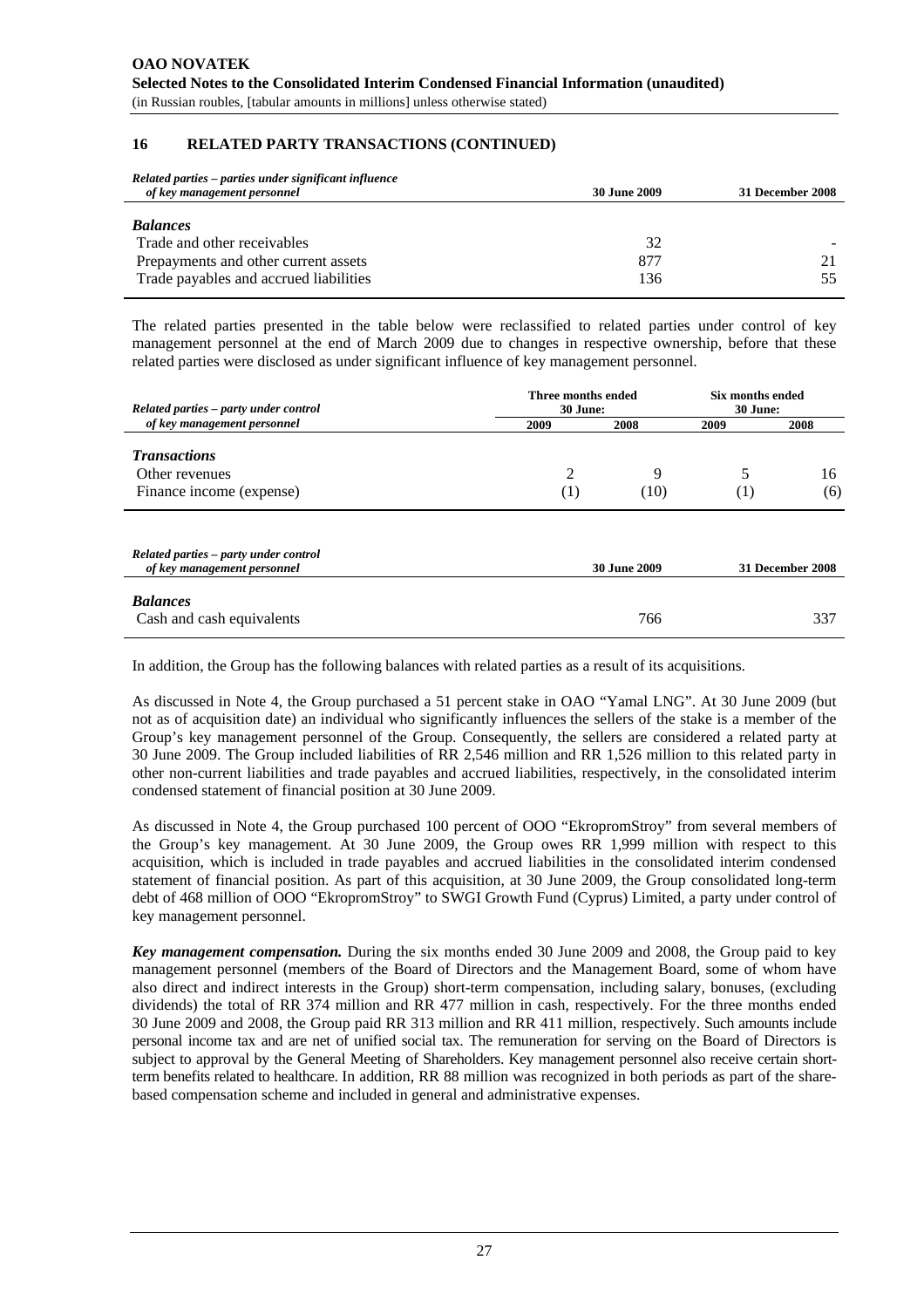# **17 SEGMENT INFORMATION**

The Group's activities are considered by the CODM to comprise the following operating segments:

- Exploration, production and marketing acquisitions, exploration, development, production, processing, marketing and transportation of natural gas, gas condensate and related products; and
- Polymer production and marketing production and marketing of polymer and tape insulation and other polymer products.

Segment information is provided to the CODM in accordance with Regulations on Accounting and Reporting of the Russian Federation with reconciling items largely representing adjustments and reclassifications recorded in the consolidated interim condensed financial information for the fair presentation in accordance with IFRS.

Segment information for the three months ended 30 June 2008 is as follows:

| For the three months ended 30 June 2008                          | <b>Exploration,</b><br>production<br>and<br>marketing | Polymer<br>production<br>and<br>marketing | <b>Segment</b><br>information<br>as reported<br>to CODM | Reconciling<br>items | <b>Total per</b><br>consolidated<br>interim<br>condensed<br>financial<br>information |
|------------------------------------------------------------------|-------------------------------------------------------|-------------------------------------------|---------------------------------------------------------|----------------------|--------------------------------------------------------------------------------------|
|                                                                  |                                                       |                                           |                                                         |                      |                                                                                      |
| External revenues                                                | 20,739                                                | 682                                       | 21,421                                                  | (69)                 | 21,352                                                                               |
| External expenses                                                | (11,065)                                              | (554)                                     | (11,619)                                                | (203)                | (11,822)                                                                             |
| Other operating income (loss)                                    | (493)                                                 | 10                                        | (483)                                                   | 288                  | (195)                                                                                |
| Interest expense                                                 | 42                                                    | 1                                         | 43                                                      | (94)                 | (51)                                                                                 |
| Interest income                                                  | 13                                                    | 1                                         | 14                                                      | 68                   | 82                                                                                   |
| Foreign exchange gain (loss)                                     | (6)                                                   |                                           | (6)                                                     | (3)                  | (9)                                                                                  |
| Segment result                                                   | 9,230                                                 | 140                                       | 9,370                                                   | (13)                 | 9,357                                                                                |
| Share of profit (loss) of associates,<br>net of income tax       |                                                       |                                           |                                                         |                      | (45)                                                                                 |
|                                                                  |                                                       |                                           |                                                         |                      |                                                                                      |
| <b>Profit before income tax</b>                                  |                                                       |                                           |                                                         |                      | 9,312                                                                                |
| Depreciation, depletion and amortization<br>Capital expenditures | 645<br>8,851                                          | 13                                        | 658<br>8,851                                            | 326<br>619           | 984<br>9,470                                                                         |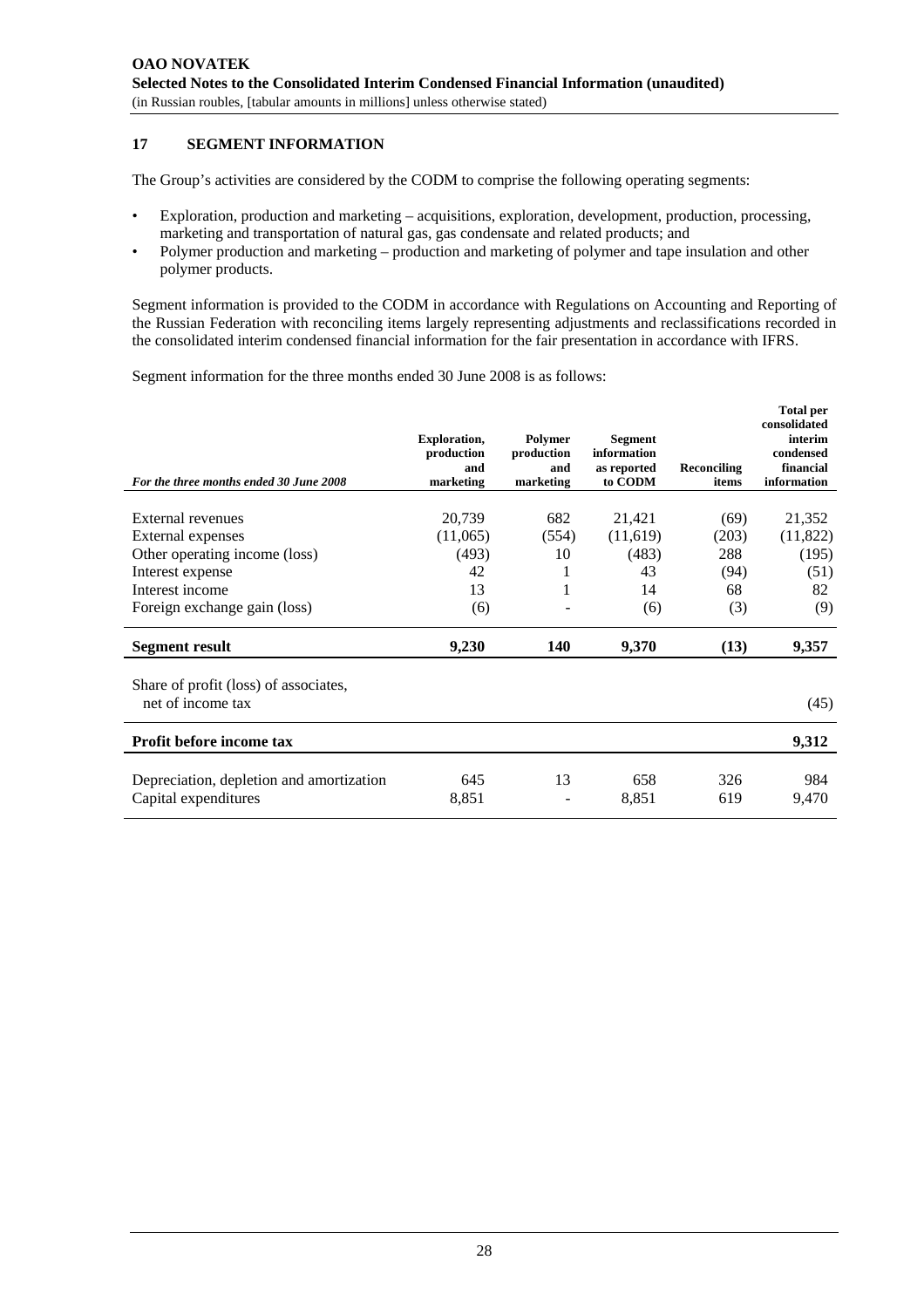# **17 SEGMENT INFORMATION (CONTINUED)**

Segment information for the three months ended 30 June 2009 is as follows:

| For the three months ended 30 June 2009                          | <b>Exploration,</b><br>production<br>and<br>marketing | Polymer<br>production<br>and<br>marketing | <b>Segment</b><br>information<br>as reported<br>to CODM | Reconciling<br>items | <b>Total per</b><br>consolidated<br>interim<br>condensed<br>financial<br>information |
|------------------------------------------------------------------|-------------------------------------------------------|-------------------------------------------|---------------------------------------------------------|----------------------|--------------------------------------------------------------------------------------|
|                                                                  |                                                       |                                           |                                                         |                      |                                                                                      |
| External revenues                                                | 22,372                                                | 511                                       | 22,883                                                  | 265                  | 23,148                                                                               |
| External expenses                                                | (14,741)                                              | (444)                                     | (15, 185)                                               | 147                  | (15,038)                                                                             |
| Other operating income (loss)                                    | (437)                                                 | (1)                                       | (438)                                                   | 280                  | (158)                                                                                |
| Interest expense                                                 | (54)                                                  | 2                                         | (52)                                                    | (134)                | (186)                                                                                |
| Interest income                                                  | 79                                                    |                                           | 79                                                      | 31                   | 110                                                                                  |
| Foreign exchange gain (loss)                                     | 1,178                                                 | 1                                         | 1,179                                                   |                      | 1,179                                                                                |
| Segment result                                                   | 8,397                                                 | 69                                        | 8,466                                                   | 589                  | 9,055                                                                                |
| Share of profit (loss) of associates,<br>net of income tax       |                                                       |                                           |                                                         |                      | 11                                                                                   |
| Profit before income tax                                         |                                                       |                                           |                                                         |                      | 9,066                                                                                |
| Depreciation, depletion and amortization<br>Capital expenditures | 1,341<br>5,716                                        | 16                                        | 1,357<br>5,716                                          | (83)<br>(922)        | 1,274<br>4,794                                                                       |

Segment information for the six months ended 30 June 2008 is as follows:

| For the six months ended 30 June 2008                            | <b>Exploration,</b><br>production<br>and<br>marketing | Polymer<br>production<br>and<br>marketing | <b>Segment</b><br>information<br>as reported<br>to CODM | Reconciling<br>items | <b>Total per</b><br>consolidated<br>interim<br>condensed<br>financial<br>information |
|------------------------------------------------------------------|-------------------------------------------------------|-------------------------------------------|---------------------------------------------------------|----------------------|--------------------------------------------------------------------------------------|
|                                                                  |                                                       |                                           |                                                         |                      |                                                                                      |
| External revenues                                                | 41,009                                                | 1,251                                     | 42,260                                                  | (32)                 | 42,228                                                                               |
| External expenses                                                | (21,016)                                              | (1,122)                                   | (22, 138)                                               | (707)                | (22, 845)                                                                            |
| Other operating income (loss)                                    | (488)                                                 | 13                                        | (475)                                                   | 296                  | (179)                                                                                |
| Interest expense                                                 | (18)                                                  |                                           | (18)                                                    | (90)                 | (108)                                                                                |
| Interest income                                                  | 95                                                    | 1                                         | 96                                                      | 56                   | 152                                                                                  |
| Foreign exchange gain (loss)                                     | 143                                                   | (1)                                       | 142                                                     | (25)                 | 117                                                                                  |
| <b>Segment result</b>                                            | 19,725                                                | 142                                       | 19,867                                                  | (502)                | 19,365                                                                               |
| Share of profit (loss) of associates,<br>net of income tax       |                                                       |                                           |                                                         |                      | (67)                                                                                 |
| Profit before income tax                                         |                                                       |                                           |                                                         |                      | 19,298                                                                               |
| Depreciation, depletion and amortization<br>Capital expenditures | 1,217<br>14,742                                       | 19                                        | 1,236<br>14,742                                         | 741<br>1,265         | 1,977<br>16,007                                                                      |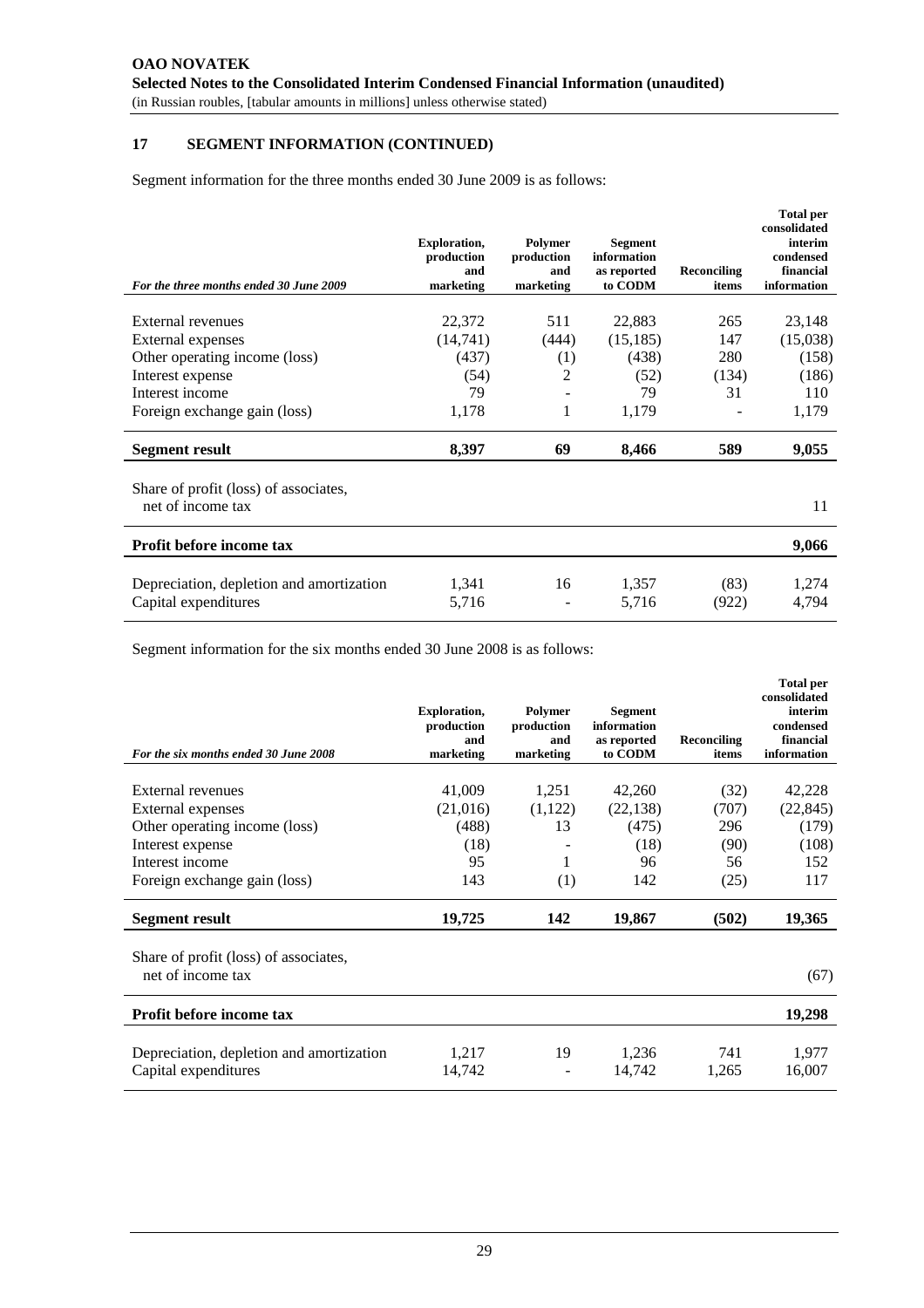# **17 SEGMENT INFORMATION (CONTINUED)**

Segment information for the six months ended 30 June 2009 is as follows:

| For the six months ended 30 June 2009                            | <b>Exploration,</b><br>production<br>and<br>marketing | Polymer<br>production<br>and<br>marketing | <b>Segment</b><br>information<br>as reported<br>to CODM | Reconciling<br>items | <b>Total per</b><br>consolidated<br>interim<br>condensed<br>financial<br>information |
|------------------------------------------------------------------|-------------------------------------------------------|-------------------------------------------|---------------------------------------------------------|----------------------|--------------------------------------------------------------------------------------|
|                                                                  |                                                       |                                           |                                                         |                      |                                                                                      |
| External revenues                                                | 38,984                                                | 921                                       | 39,905                                                  | 224                  | 40,129                                                                               |
| External expenses                                                | (25, 436)                                             | (885)                                     | (26,321)                                                | (96)                 | (26, 417)                                                                            |
| Other operating income (loss)                                    | (964)                                                 |                                           | (964)                                                   | 863                  | (101)                                                                                |
| Interest expense                                                 | (322)                                                 |                                           | (322)                                                   | 73                   | (249)                                                                                |
| Interest income                                                  | 219                                                   |                                           | 219                                                     | 71                   | 290                                                                                  |
| Foreign exchange gain (loss)                                     | (1,801)                                               | 1                                         | (1,800)                                                 | (46)                 | (1,846)                                                                              |
| <b>Segment result</b>                                            | 10,680                                                | 37                                        | 10,717                                                  | 1,089                | 11,806                                                                               |
| Share of profit (loss) of associates,<br>net of income tax       |                                                       |                                           |                                                         |                      | (5)                                                                                  |
| Profit before income tax                                         |                                                       |                                           |                                                         |                      | 11,801                                                                               |
| Depreciation, depletion and amortization<br>Capital expenditures | 2,481<br>10,823                                       | 24                                        | 2,505<br>10,823                                         | (49)<br>(2,158)      | 2,456<br>8,665                                                                       |
|                                                                  |                                                       |                                           |                                                         |                      |                                                                                      |

*Geographical information.* The Group's two segments operate in three major geographical areas of the world. In the Russian Federation, its home country, the Group is mainly engaged in the exploration, development, extraction and sales of natural gas, crude oil, gas condensate and related products and sales of polymer and insulation tape. Activities outside the Russian Federation are conducted in the United States (sales of stable gas condensate), in Europe (sales of stable gas condensate, liquefied petroleum gas and crude oil) and other areas (sales of liquefied petroleum gas and sales of polymer and insulation tape). Information on the geographical location of the Group's revenues is set out below.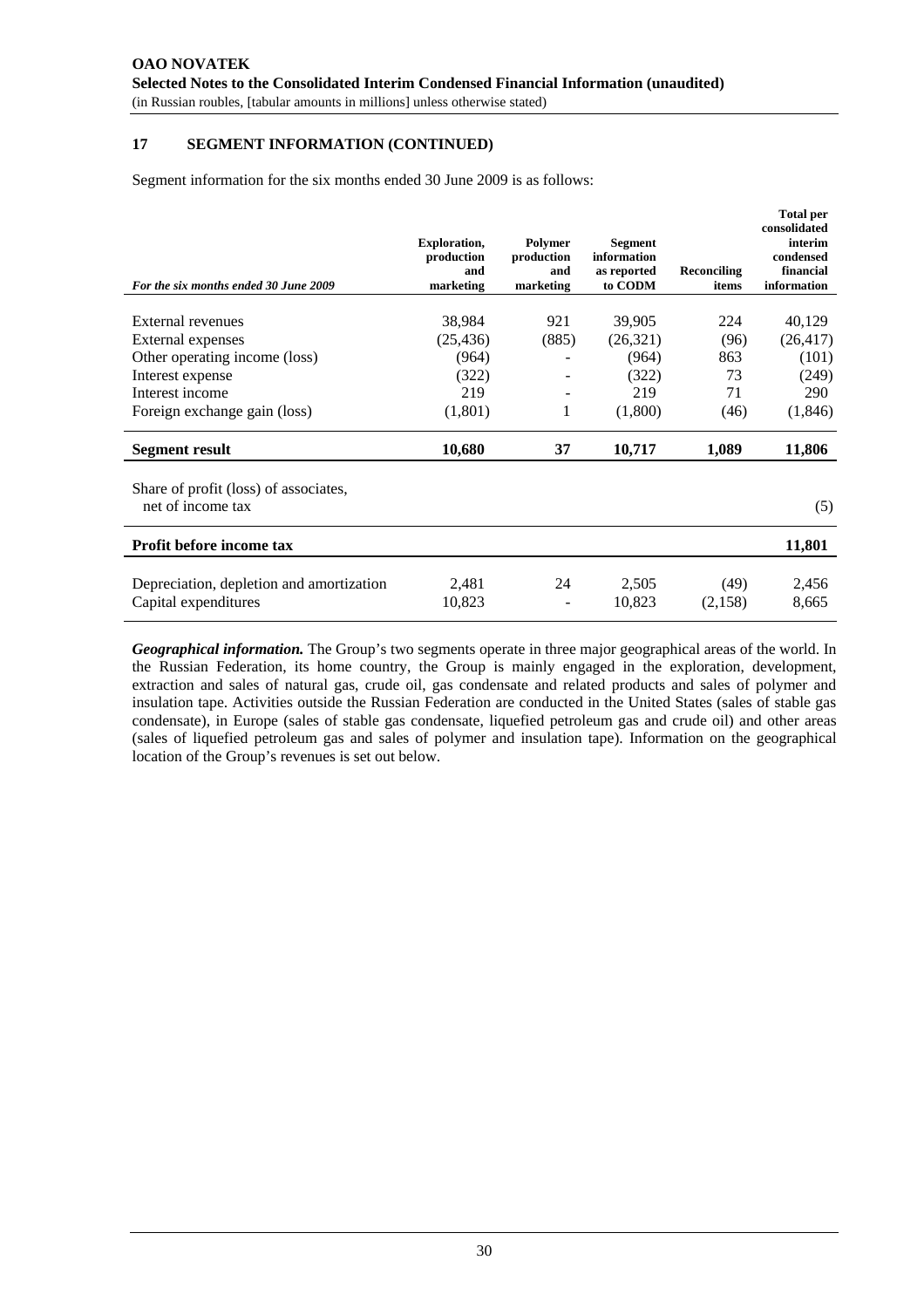## **17 SEGMENT INFORMATION (CONTINUED)**

Geographical information for the three months ended 30 June 2009 and 2008 is as follows:

|                                                                           | <b>Russia</b> | <b>Europe</b> | <b>USA</b> | <b>Other</b> | Total         |
|---------------------------------------------------------------------------|---------------|---------------|------------|--------------|---------------|
| For the three months ended 30 June 2008                                   |               |               |            |              |               |
| Exploration, production and marketing<br>Polymer production and marketing | 13.104<br>497 | 192           | 7.299      | 164<br>96    | 20.759<br>593 |
| <b>Total external revenues</b>                                            | 13,601        | 192           | 7.299      | 260          | 21,352        |
| For the three months ended 30 June 2009                                   |               |               |            |              |               |
| Exploration, production and marketing<br>Polymer production and marketing | 13.917<br>377 | 2.077         | 5.903      | 749<br>125   | 22,646<br>502 |
| <b>Total external revenues</b>                                            | 14.294        | 2.077         | 5.903      | 874          | 23,148        |

Geographical information for the six months ended 30 June 2009 and 2008 is as follows:

|                                       | <b>Russia</b> | <b>Europe</b> | <b>USA</b> | Other | Total  |
|---------------------------------------|---------------|---------------|------------|-------|--------|
| For the six months ended 30 June 2008 |               |               |            |       |        |
| Exploration, production and marketing | 26.656        | 1.206         | 12.861     | 338   | 41.061 |
| Polymer production and marketing      | 986           |               |            | 180   | 1,167  |
| <b>Total external revenues</b>        | 27,642        | 1.207         | 12.861     | 518   | 42,228 |
| For the six months ended 30 June 2009 |               |               |            |       |        |
| Exploration, production and marketing | 27.195        | 2.987         | 8.253      | 793   | 39.228 |
| Polymer production and marketing      | 735           |               |            | 166   | 901    |
| <b>Total external revenues</b>        | 27,930        | 2.987         | 8.253      | 959   | 40.129 |

Revenue from external customers is based on the geographical location of customers although all revenues are generated by assets in the Russian Federation. Substantially all of the Group's assets are located in the Russian Federation.

*Major customers*. For the six months ended 30 June 2009, the Group has two major customers to whom individual revenues were more than 10 percent of total external revenues. The respective total sales to these customers represent 29 percent of total external revenues. There were no customers with individual revenues exceeding 10 percent for the six months ended 30 June 2008.

Sales to major customers are included in the results of the Exploration, production and marketing segment.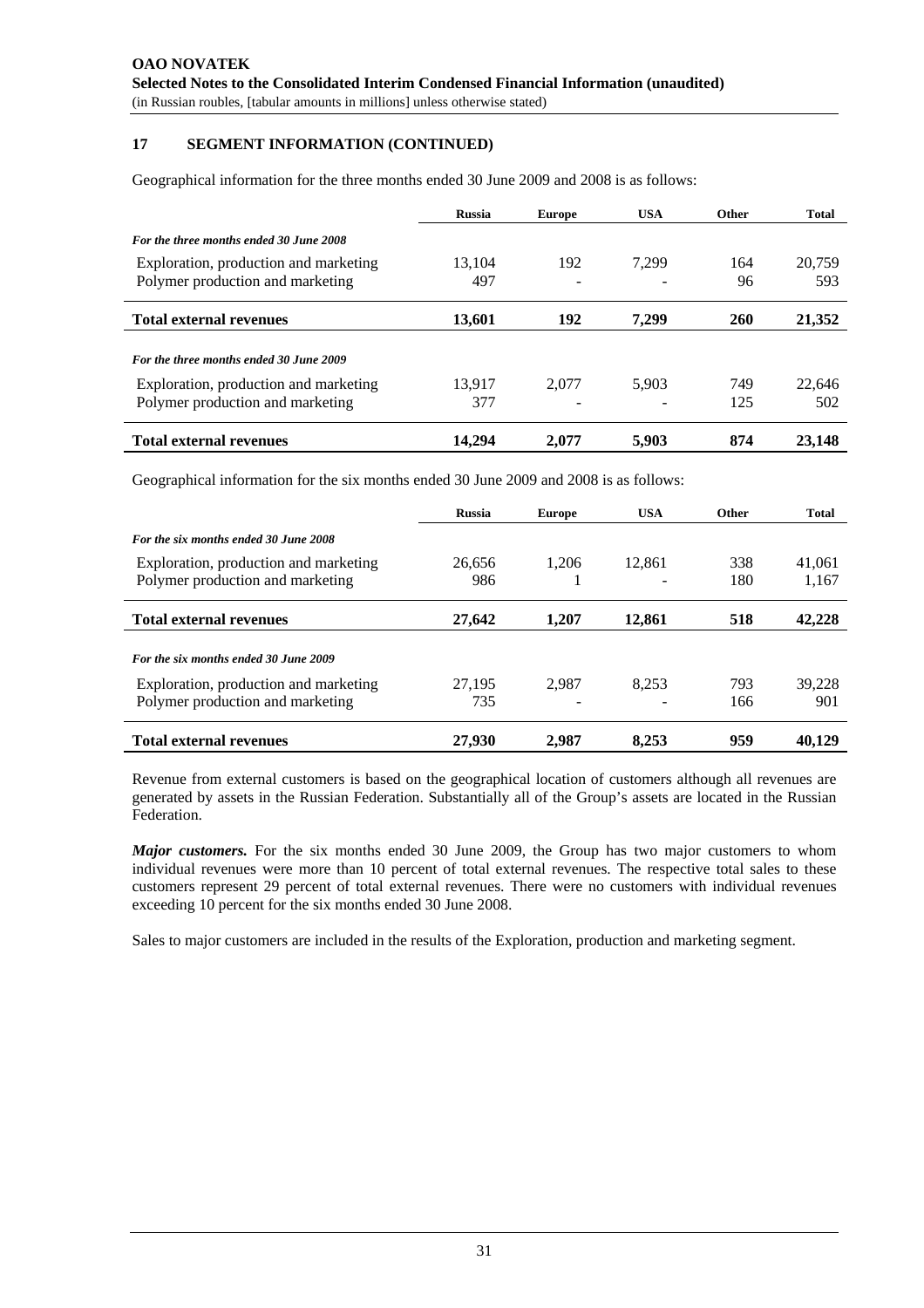# **18 SUBSEQUENT EVENTS**

As discussed in Note 9, the Group fully paid its outstanding dividend payables in July 2009.

As discussed in Note 4, the Group paid USD 10 million in July 2009 to enter into the call option agreement.

As discussed in Note 7, the Group fully repaid a US dollar denominated loan from SWGI Growth Fund (Cyprus) Limited in July 2009 ahead of its maturity schedule.

As discussed in Note 8, in July 2009, the Group withdrew USD 50 million under the loan agreement with CALYON RUSBANK Corporate and Investment Bank at annual interest rate of LIBOR plus 5.25 percent and payable in January 2010.

As discussed in Note 8, on 11 August 2009, NOVATEK's Board of Directors and Management Committee approved a loan in the amount of RR 3,500 million at an annual interest rate of 15.0 percent to OAO "Yamal LNG". The proceeds of the loan will be used to fully repay OAO "Yamal LNG" debt to OAO "Gazprombank" ahead of its maturity schedule.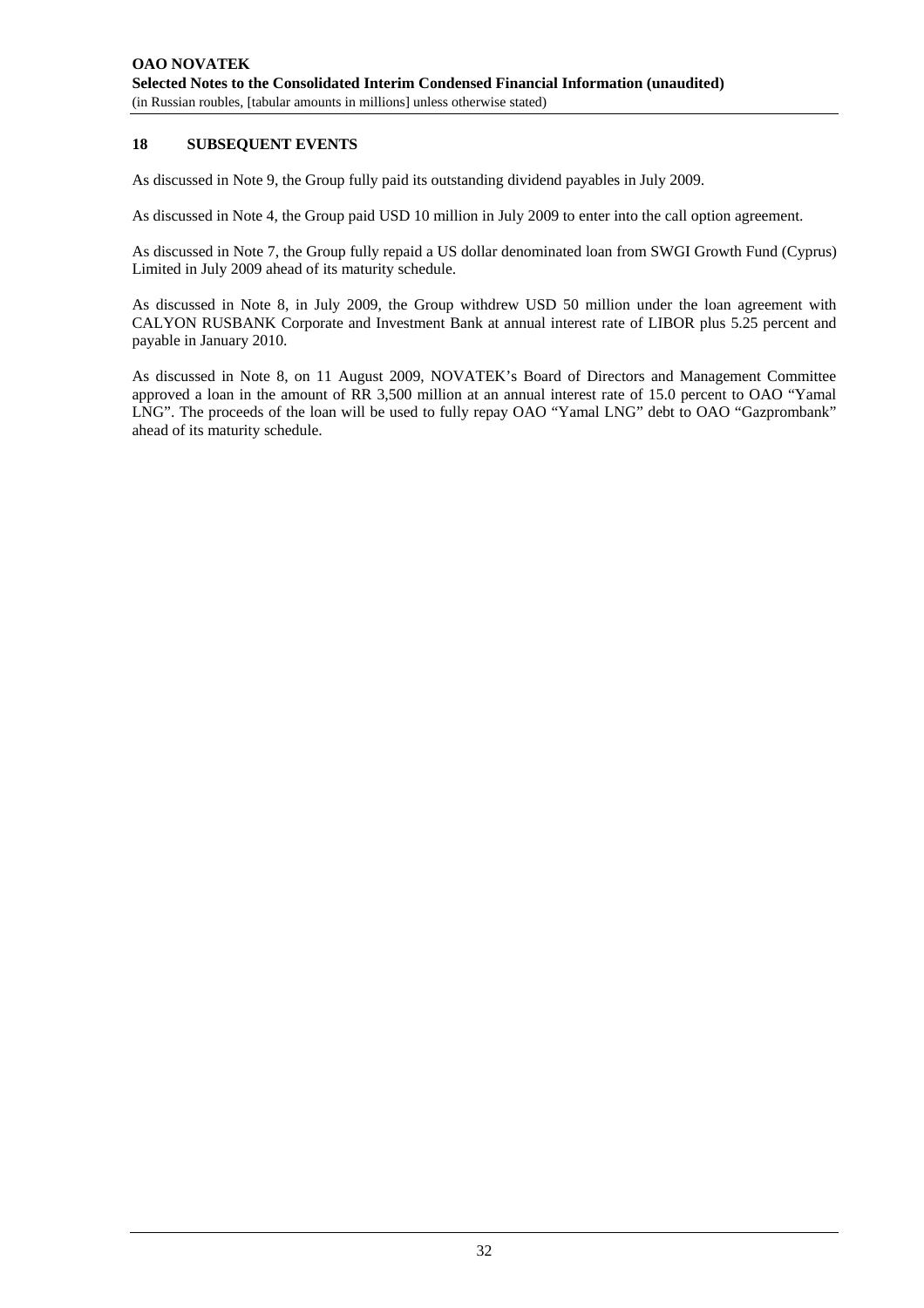#### **19 NEW ACCOUNTING PRONOUNCEMENTS**

Beginning 1 January 2009, the Group has adopted the following new standards and interpretations:

- IFRIC 15, *Agreements for the Construction of Real Estate* (effective for annual periods beginning on or after 1 January 2009). The interpretation applies to the accounting for revenue and associated expenses by entities that undertake the construction of real estate directly or through subcontractors, and provides guidance for determining whether agreements for the construction of real estate are within the scope of IAS 11 or IAS 18. It also provides criteria for determining when entities should recognize revenue on such transactions;
- IFRIC 17, *Distribution of Non-Cash Assets to Owners* (effective for annual periods beginning on or after 1 July 2009). The amendment clarifies when and how distribution of non-cash assets as dividends to the owners should be recognized. An entity should measure a liability to distribute non-cash assets as a dividend to its owners at the fair value of the assets to be distributed. A gain or loss on disposal of the distributed non-cash assets will be recognized in profit or loss when the entity settles the dividend payable. IFRIC 17 is not relevant to the Group's operations because it does not distribute non-cash assets to owners;
- IFRIC 18, *Transfers of Assets from Customers* (effective for annual periods beginning on or after 1 July 2009). The interpretation clarifies the accounting for transfers of assets from customers, namely, the circumstances in which the definition of an asset is met; the recognition of the asset and the measurement of its cost on initial recognition; the identification of the separately identifiable services (one or more services in exchange for the transferred asset); the recognition of revenue, and the accounting for transfers of cash from customers;
- Amendment to IAS 32 and IAS 1, *Puttable financial instruments and obligations arising on liquidation* (effective from 1 January 2009). The amendment requires classification as equity of some financial instruments that meet the definition of a financial liability;
- Amendment to IFRS 2, *Share-based Payment* (issued in January 2008; effective for annual periods beginning on or after 1 January 2009). The amendment clarifies that only service conditions and performance conditions are vesting conditions. Other features of a share-based payment are not vesting conditions. The amendment specifies that all cancellations, whether by the entity or by other parties, should receive the same accounting treatment;
- IAS 23 (Revised), *Recognition of Borrowing Costs* (revised March 2007). The main change to IAS 23 is the removal of the option of immediately recognizing as an expense borrowing costs that relate to assets that take a substantial period of time to get ready for use or sale. An entity is, therefore, required to capitalize such borrowing costs as part of the cost of the asset. The revised standard applies prospectively to borrowing costs relating to qualifying assets for which the commencement date for capitalization is on or after 1 January 2009;
- Amendment to IFRS 1 and IAS 27, *Cost of an Investment in a Subsidiary, Jointly Controlled Entity or Associate* (revised May 2008; effective for annual periods beginning on or after 1 January 2009). The amendment allows first-time adopters of IFRS to measure investments in subsidiaries, jointly controlled entities or associates at fair value or at previous GAAP carrying value as deemed cost in the separate financial statements. The amendment also requires distributions from pre-acquisition net assets of investees to be recognized in profit or loss rather than as a recovery of the investment; and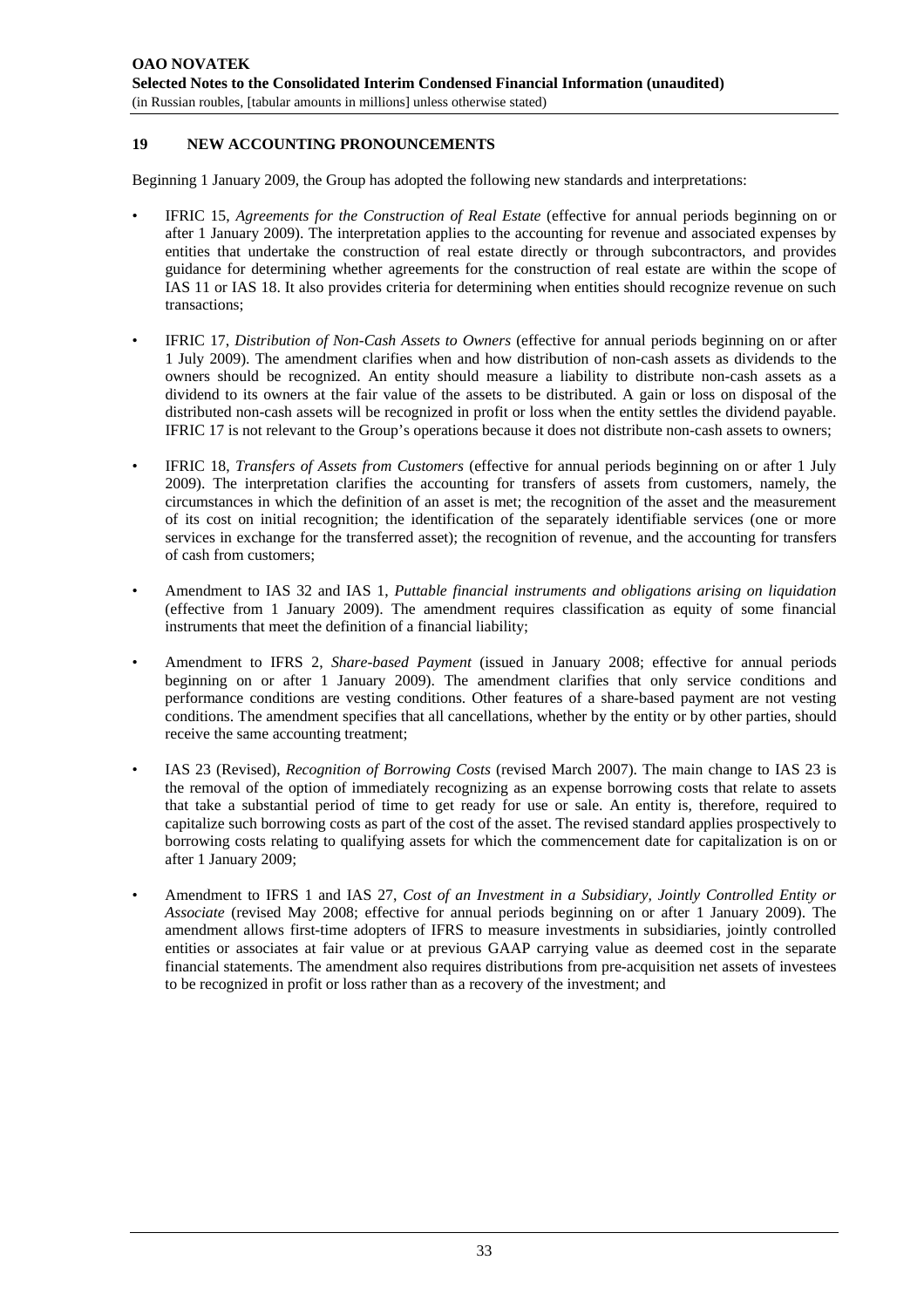# **19 NEW ACCOUNTING PRONOUNCEMENTS (CONTINUED)**

• *Improvements to International Financial Reporting Standards* (issued in May 2008). In 2007, the International Accounting Standards Board decided to initiate an annual improvements project as a method of making necessary, but non-urgent, amendments to IFRS. The amendments issued in May 2008 consist of a mixture of substantive changes, clarifications, and changes in terminology in various standards. The substantive changes relate to the following areas: classification as held for sale under IFRS 5 in case of a loss of control over a subsidiary; possibility of presentation of financial instruments held for trading as noncurrent under IAS 1; accounting for sale of IAS 16 assets which were previously held for rental and classification of the related cash flows under IAS 7 as cash flows from operating activities; clarification of definition of a curtailment under IAS 19; accounting for below market interest rate government loans in accordance with IAS 20; making the definition of borrowing costs in IAS 23 consistent with the effective interest method; clarification of accounting for subsidiaries held for sale under IAS 27 and IFRS 5; reduction in the disclosure requirements relating to associates and joint ventures under IAS 28 and IAS 31; enhancement of disclosures required by IAS 36; clarification of accounting for advertising costs under IAS 38; amending the definition of the fair value through profit or loss category to be consistent with hedge accounting under IAS 39; introduction of accounting for investment properties under construction in accordance with IAS 40; and reduction in restrictions over manner of determining fair value of biological assets under IAS 41. Further amendments made to IAS 8, 10, 18, 20, 29, 34, 40, 41 and to IFRS 7 represent terminology or editorial changes only, which the IASB believes have no or minimal effect on accounting.

The adoption of these new standards and interpretations, in case of such operations, had an insignificant effect on the Group's consolidated interim condensed financial information.

Recently, the International Accounting Standards Board published the following new standards and interpretations which have not been early adopted by the Group.

- Amendment to IAS 39, *Financial Instruments: Recognition and Measurement.* Entities are required to apply the amendment retrospectively for annual periods beginning on or after 1 July 2009, with earlier application permitted. The amendment clarifies how the principles that determine whether a hedged risk or portion of cash flows is eligible for designation should be applied in particular situations;
- IFRS 3, *Business Combinations* (revised January 2008; effective for business combinations for which the acquisition date is on or after the beginning of the first annual reporting period beginning on or after 1 July 2009). The revised IFRS 3 will allow entities to choose to measure non-controlling interests using the existing IFRS 3 method (proportionate share of the acquirer's identifiable net assets) or at fair value. The revised IFRS 3 is more detailed in providing guidance on the application of the purchase method to business combinations. The requirement to measure at fair value every asset and liability at each step in a step acquisition for the purposes of calculating a portion of goodwill has been removed. Instead, goodwill will be measured as the difference at acquisition date between the fair value of any investment in the business held before the acquisition, the consideration transferred and the net assets acquired. Acquisitionrelated costs will be accounted for separately from the business combination and therefore recognized as expenses rather than included in goodwill. An acquirer will have to recognize at the acquisition date a liability for any contingent purchase consideration. Changes in the value of that liability after the acquisition date will be recognized in accordance with other applicable IFRSs, as appropriate, rather than by adjusting goodwill. The revised IFRS 3 brings into its scope business combinations involving only mutual entities and business combinations achieved by contract alone;
- IAS 27, *Consolidated and Separate Financial Statements* (revised January 2008; effective for annual periods beginning on or after 1 July 2009). The revised IAS 27 will require an entity to attribute total comprehensive income to the owners of the parent and to the non-controlling interests (previously "minority interests") even if this results in the non-controlling interests having a deficit balance (the current standard requires the excess losses to be allocated to the owners of the parent in most cases). The revised standard specifies that changes in a parent's ownership interest in a subsidiary that do not result in the loss of control must be accounted for as equity transactions. It also specifies how an entity should measure any gain or loss arising on the loss of control of a subsidiary. At the date when control is lost, any investment retained in the former subsidiary will have to be measured at its fair value; and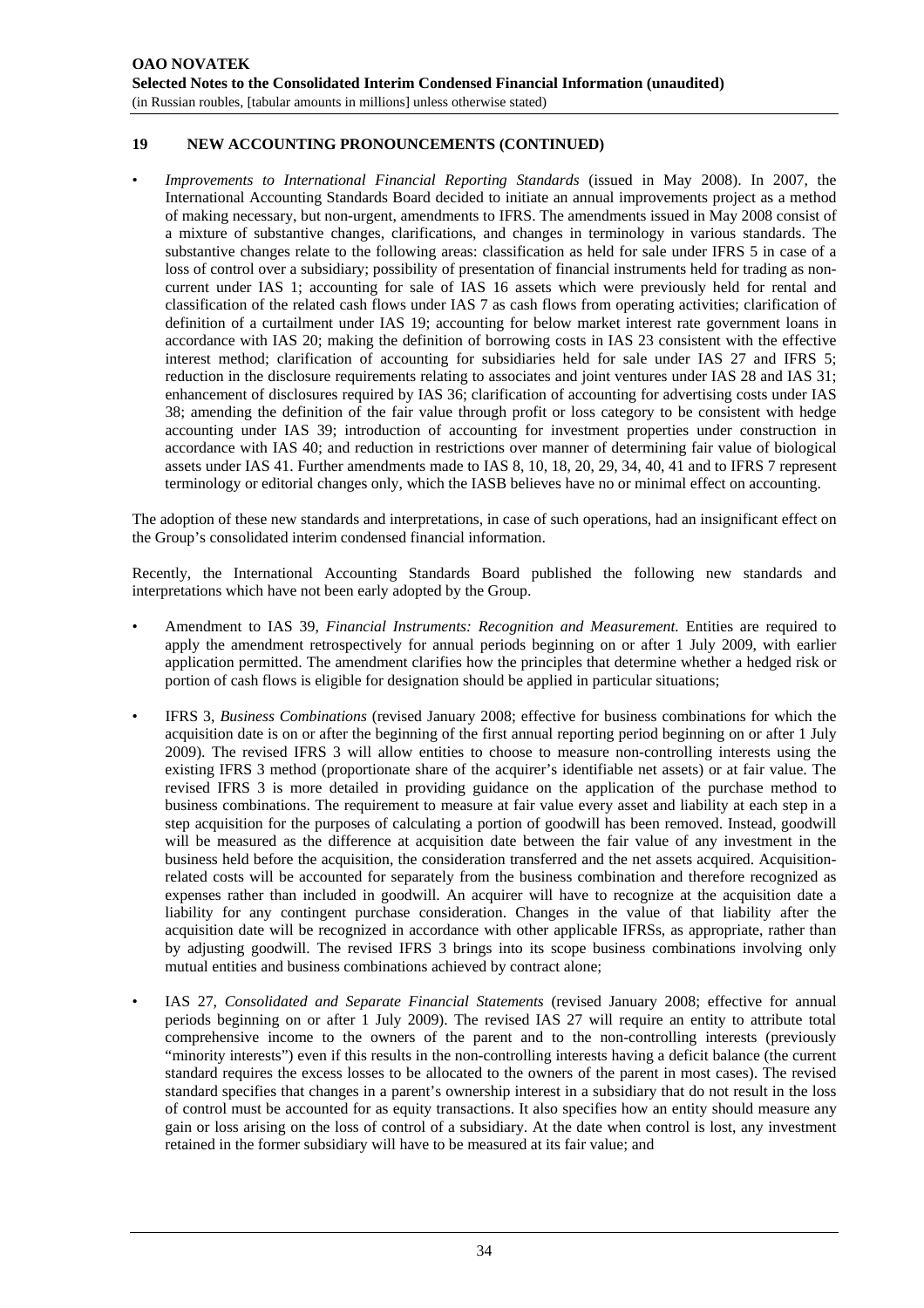# **19 NEW ACCOUNTING PRONOUNCEMENTS (CONTINUED)**

- Amendments to IAS 39, *Financial Instruments: Recognition and Measurement*, and IFRS 7, Financial *Instruments: Disclosures*. The amendments allow entities the options (a) to reclassify a financial asset out of the held to trading category if, in rare circumstances, the asset is no longer held for the purpose of selling or repurchasing it in the near term; and (b) to reclassify an available-for-sale asset or an asset held for trading to the loans and receivables category, if the entity has the intention and ability to hold the financial asset for the foreseeable future or until maturity (subject to the asset otherwise meeting the definition of loans and receivables). The amendments may be applied with retrospective effect from 1 July 2008 for any reclassifications made in the periods beginning before 1 November 2008; the reclassifications allowed by the amendments may not be applied before 1 July 2008. Any reclassification of a financial asset made in periods beginning on or after 1 November 2008 takes effect only from the date when the reclassification is made.
- Amendments to IFRS 2, *Share-based Payment. Group Cash-settled Share-based Payment Transactions*. (effective for annual periods beginning on or after 1 January 2010). The amendments provide a clear basis to determine the classification of share-based payment awards in both consolidated and separate financial statements. The amendments incorporate into the standard the guidance in IFRIC 8 and IFRIC 11, which are withdrawn. The amendments expand on the guidance given in IFRIC 11 to address plans that were previously not considered in the interpretation. The amendments also clarify the defined terms in the Appendix to the standard.
- *The International Financial Reporting Standard for Small and Medium-sized Entities* (issued in July 2009) is a self-contained standard, tailored to the needs and capabilities of smaller businesses. Many of the principles of full IFRS for recognizing and measuring assets, liabilities, income and expense have been simplified, and the number of required disclosures have been simplified and significantly reduced. The IFRS for SMEs may be applied by entities which publish general purpose financial statements for external users and do not have public accountability.

Unless otherwise described above, the new standards and interpretations are not expected to significantly affect the Group's consolidated interim condensed financial information.